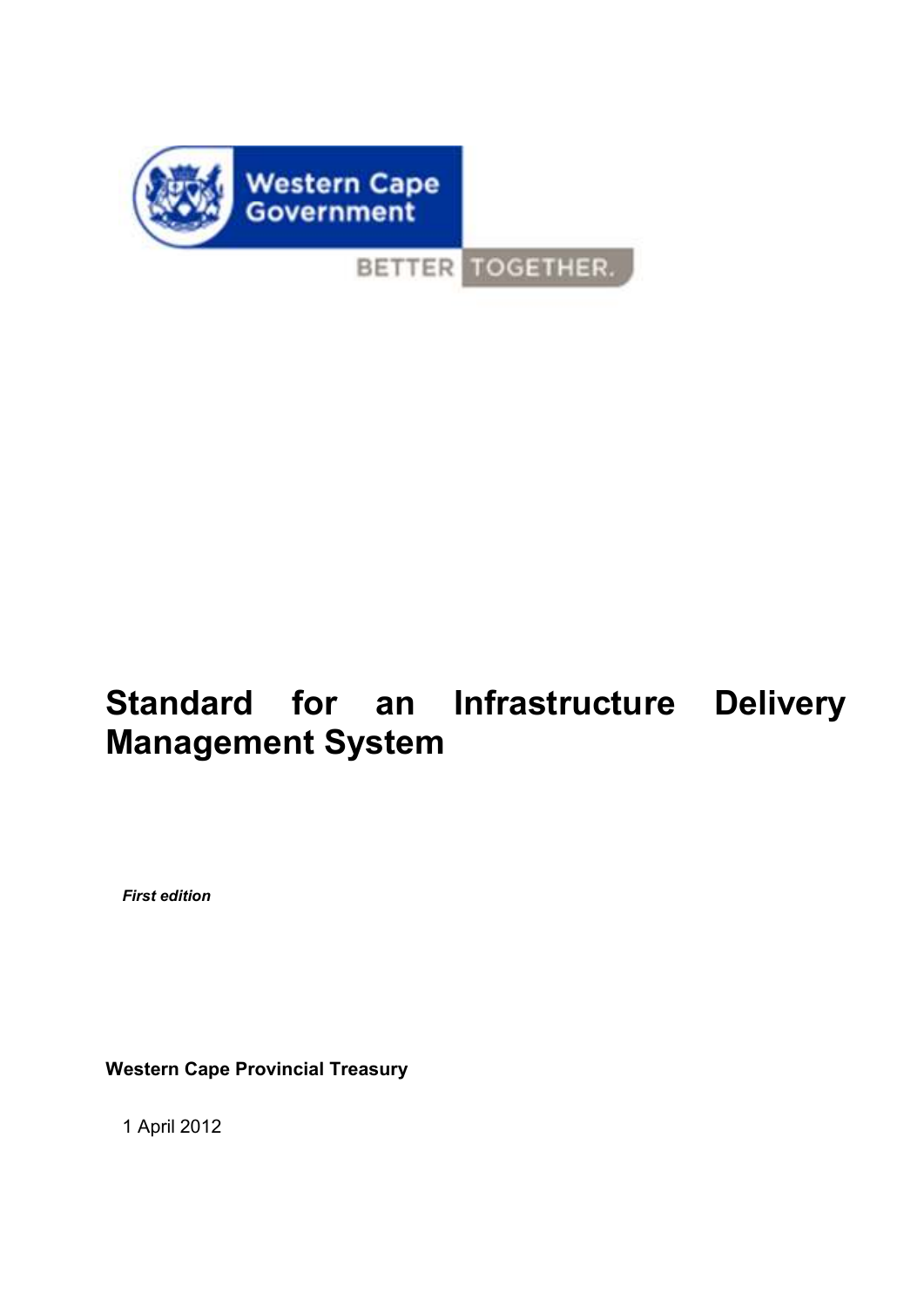# **Preface**

Sections 38 and 51 of the Public Finance Management Act require accounting officers and accounting authorities, respectively, to ensure that their institutions have and maintain a number of systems relating to risk and financial management, internal control, internal audit, procurement, provisioning and the evaluation of major capital projects. The PFMA regulations also prescribe that institutions implement a supply chain management system.

The Infrastructure Delivery Management System (IDMS) has been developed through the Infrastructure Delivery Improvement Programme (IDIP), a partnership between the National Treasury, the CIDB, the Departments of Public Works, Education and Health and the DBSA. It is a Government Management System for planning, budgeting, procurement, delivery, maintenance, operation, monitoring and evaluation of infrastructure. It comprises a set of interrelating or interacting elements that establish processes which transform inputs into outputs.



The IDMS comprises the following systems:

- an infrastructure planning system;
- an infrastructure gateway systems (IGS);
- a construction procurement system (CPS);
- a programme and project management system; and
- an operations and maintenance system.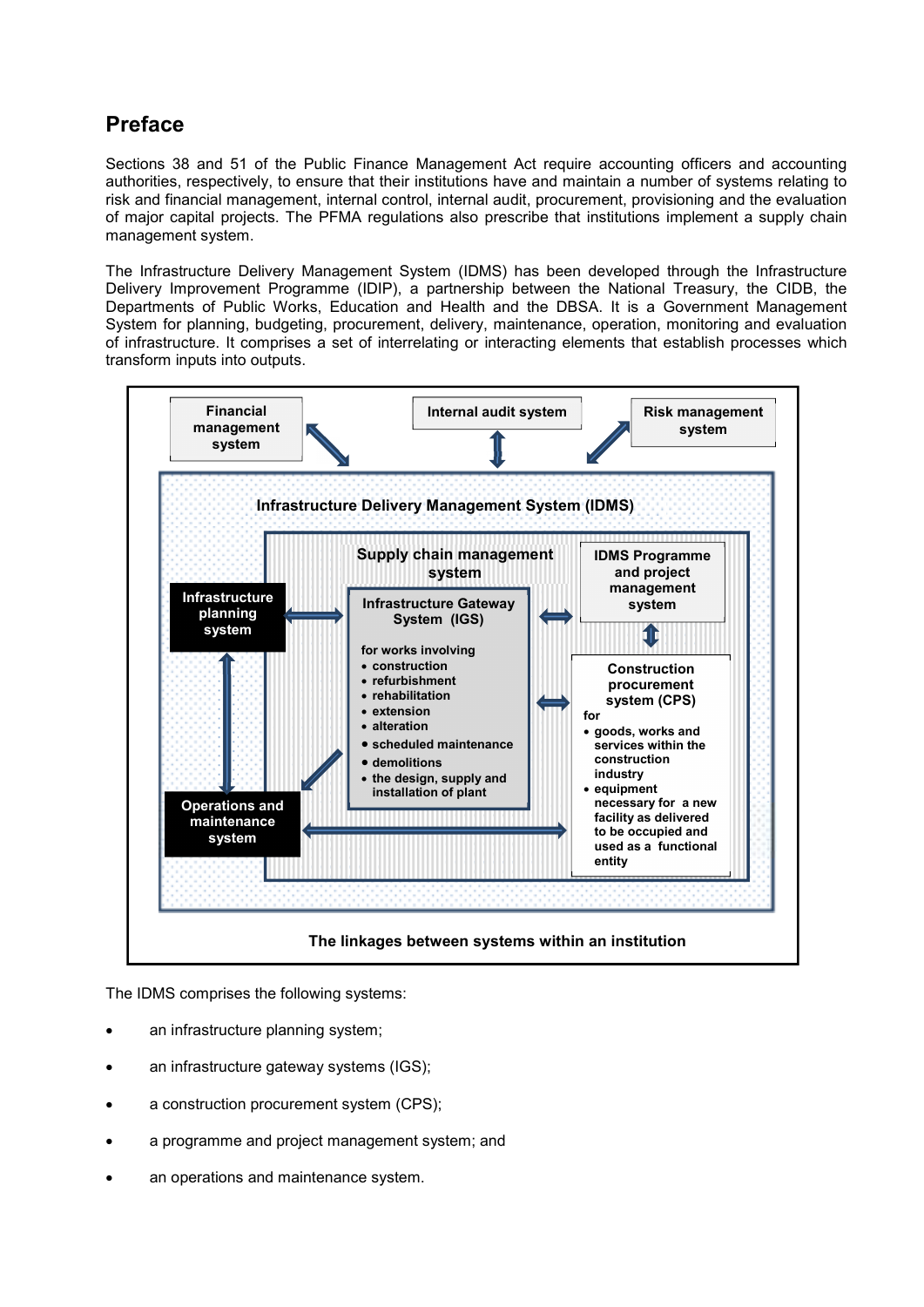Risks are managed within each of these systems.



The IDMS is designed to be linked to the Medium Term Expenditure Framework (MTEF). It has a strong focus on outcomes, value for money and the effective and efficient functioning of the procurement and delivery management system in compliance with relevant legislation. It includes a supply chain management system (SCM) and can be readily integrated into the various systems that accounting officers and accounting authorities are required to implement.

The Framework for the Western Cape Infrastructure Delivery Management System (WC IDMS) for the Health and Education Sectors was approved by the Western Cape Cabinet on 13 April 2011. It is based on the CIDB / National Treasury 2010 Infrastructure Delivery Management Toolkit and seeks to improve client ownership and oversight, package infrastructure projects in a manner which reduces programme management complexities, reduces costs and meets the objectives of client departments, proactively manage risks and ensure greater efficiency in service delivery.

- a) In order to institutionalise and operationalise the WC IDMS within provincial institutions, institutions need to identify and document: institutional arrangements – the manner in which the institution interfaces and relates to other institutions in implementing the IDMS including financial arrangements and the provision of planning budgets to enable package planning to take place in advance of an MTEF allocation.
- b) organisational capacity management and operational capacity to fulfil defined functions in an accountable and responsible manner;
- c) systems policy, allocation of responsibilities, processes, procedures, methods and procurement documentation to provide order and a platform for the methodical and systematic attainment of system objectives; and
- d) risk / quality oversight (governance and performance) controls predefined policy or set of measures to be met prior to proceeding with processes in order to ensure that the outputs and outcomes are achieved to the requisite quality, within an acceptable risk exposure and acceptable levels of performance.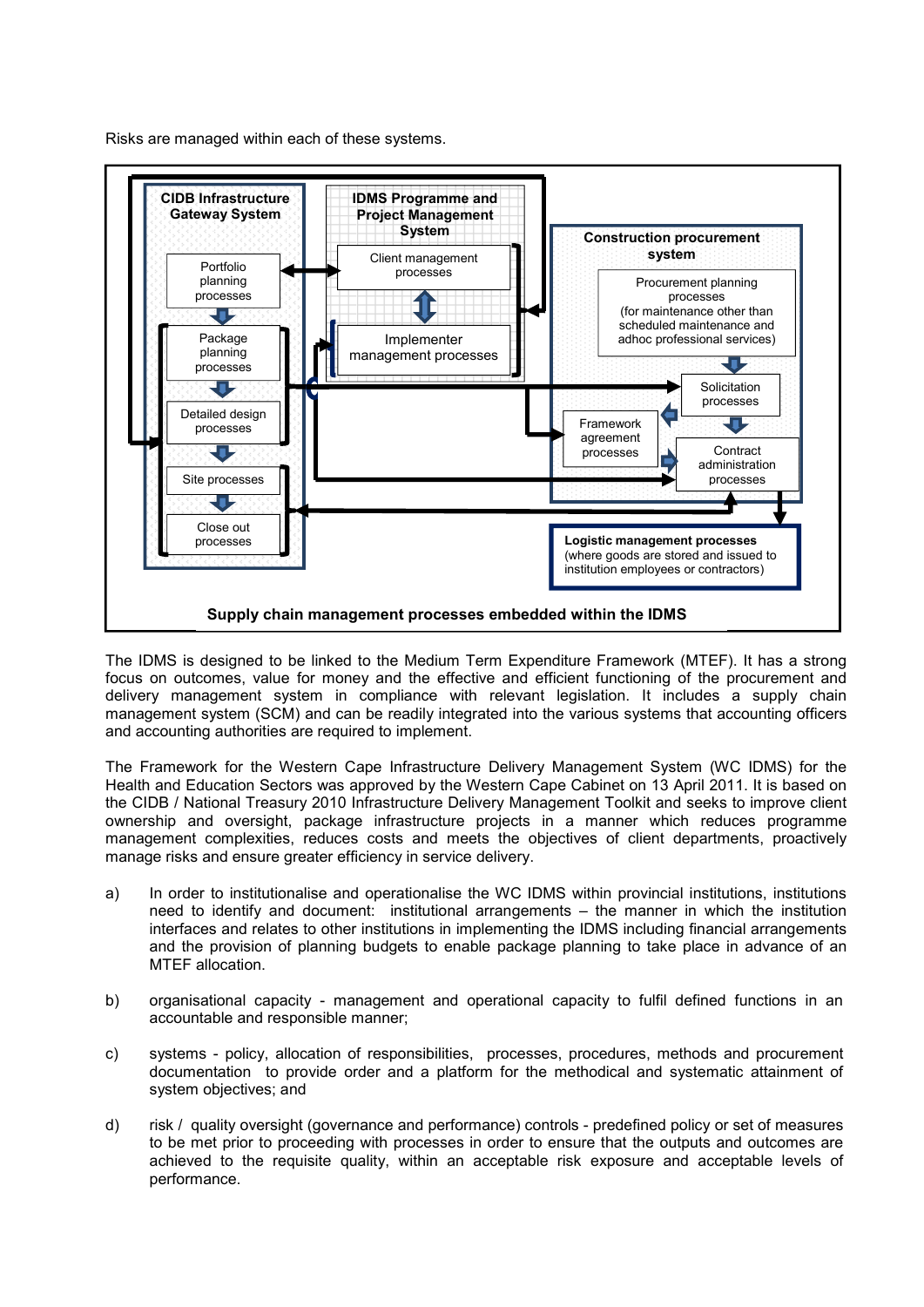The starting point is to document the systems and risk / quality oversight controls and, where possible, institutional arrangements to enable communication of intent and consistency of action and to assign responsibilities. This standard documents the WC IDMS with a strong focus on the SCM system. In time more comprehensive requirements will be developed for those elements of the infrastructure planning system including land acquisition processes (encumbrances - land availability, land ownership, zoning rights and records of decision regarding environmental issues) and the operations and maintenance system which don't overlap with the SCM component. This standard also establishes the control framework in the form of a number of interrelated gates for the SCM system.



# **Gates (control points) within infrastructure processes**

This standard, which is issued in terms of Chapter 16B of the Provincial Treasury Instructions, enables institutions to institutionalise the IDMS.

It should be noted that the ultimate objective of the Western Cape Cabinet is to "*ensure clean, efficient and effective supply chain management processes with clear delineation of accountability and responsibilities of the various role players within the process and the assurance of transparency*." There is also "*a need to reach consensus upfront to the standards against which institutions have to be audited. This allows for proper goal setting and the setting of management standards*." This standard responds to these imperatives.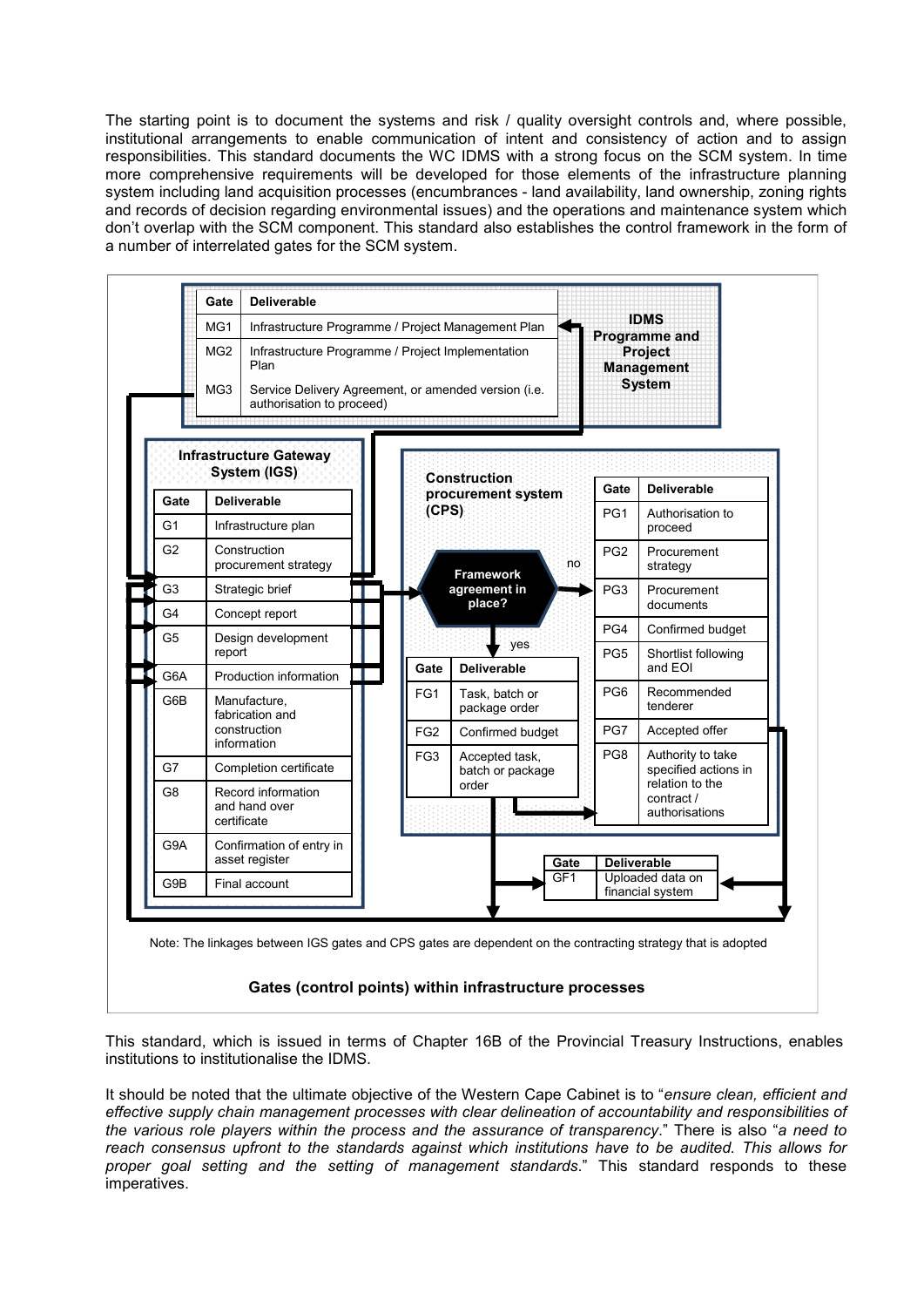# **Standard for an Infrastructure Delivery Management System**

# **CONTENTS**

Preface

|                       | 1 Scope                                                                                                                                                                                                                                                                                                                                                                                                                                                                                                                                                                                                                                                                                                                                                                                                                                                                                                                                                                                                                                                                                                                                                           | 1                                                                                                                                                                                |
|-----------------------|-------------------------------------------------------------------------------------------------------------------------------------------------------------------------------------------------------------------------------------------------------------------------------------------------------------------------------------------------------------------------------------------------------------------------------------------------------------------------------------------------------------------------------------------------------------------------------------------------------------------------------------------------------------------------------------------------------------------------------------------------------------------------------------------------------------------------------------------------------------------------------------------------------------------------------------------------------------------------------------------------------------------------------------------------------------------------------------------------------------------------------------------------------------------|----------------------------------------------------------------------------------------------------------------------------------------------------------------------------------|
| $\mathbf{2}^{\prime}$ | Terms, definitions and abbreviations<br>2.1 Terms and definitions<br>2.2 Abbreviations                                                                                                                                                                                                                                                                                                                                                                                                                                                                                                                                                                                                                                                                                                                                                                                                                                                                                                                                                                                                                                                                            | 1<br>1<br>6                                                                                                                                                                      |
| 3                     | Normative references                                                                                                                                                                                                                                                                                                                                                                                                                                                                                                                                                                                                                                                                                                                                                                                                                                                                                                                                                                                                                                                                                                                                              | 6                                                                                                                                                                                |
| 4                     | The framework for the delivery and maintenance of assets<br>4.1 General<br>4.2 Financial arrangements<br>4.3 Service Delivery Agreement                                                                                                                                                                                                                                                                                                                                                                                                                                                                                                                                                                                                                                                                                                                                                                                                                                                                                                                                                                                                                           | 7<br>$\overline{7}$<br>11<br>13                                                                                                                                                  |
| 5                     | Implementation<br>5.1 General requirements<br>5.2 Conduct of those engaged in the IDMS<br>5.3 Portfolio planning<br>5.3.1 Stage 1 (Infrastructure planning)<br>5.3.2 Stage 2 (Procurement planning)<br>5.3.3 Portfolio management plans<br>5.4 Package planning, design and delivery activities and responsibilities<br>5.4.1 General<br>5.4.2 Stage 3 (Package preparation)<br>5.4.3 Stage 4 (Package definition)<br>5.4.4 Stage 5 (Design development)<br>5.4.5 Stage 6 (Design documentation)<br>5.4.6 Stage 7 (Works)<br>5.4.7 Stage 8 (Hand over)<br>5.4.8 Stage 9 (Close out)<br>5.5 Monitoring and reporting on progress<br>5.6 Gateway reviews<br>5.6.1 General<br>5.6.2 Review of major capital projects<br>5.6.3 Packages selected for review on a random sample basis<br>5.7 Programme and project management arrangements<br>5.7.1 Procurement plans<br>5.7.2 Responsibilities of principal programme and project managers<br>5.7.3 PEPs and capturing of data<br>5.8 Contract administration<br>5.9 Occupational Health and Safety<br>5.10 Key performance indicators relating to construction activities<br>5.11 Risk management<br>5.12 Operations | 14<br>14<br>17<br>17<br>17<br>18<br>18<br>20<br>20<br>21<br>21<br>21<br>21<br>22<br>22<br>22<br>23<br>23<br>23<br>24<br>24<br>24<br>25<br>25<br>26<br>29<br>34<br>36<br>36<br>37 |
|                       | Annexure A: Alignment of National Treasury Infrastructure Budget Categories and                                                                                                                                                                                                                                                                                                                                                                                                                                                                                                                                                                                                                                                                                                                                                                                                                                                                                                                                                                                                                                                                                   |                                                                                                                                                                                  |
|                       | IDMS terminology<br>Annexure B: Questions which could be asked at the end of stages 4, 5 and 8 of a gateway                                                                                                                                                                                                                                                                                                                                                                                                                                                                                                                                                                                                                                                                                                                                                                                                                                                                                                                                                                                                                                                       | 38                                                                                                                                                                               |
|                       | review                                                                                                                                                                                                                                                                                                                                                                                                                                                                                                                                                                                                                                                                                                                                                                                                                                                                                                                                                                                                                                                                                                                                                            | 39                                                                                                                                                                               |
|                       | Annexure C: Occupational Health and Safety information<br>Annexure D: Functional roles and responsibilities                                                                                                                                                                                                                                                                                                                                                                                                                                                                                                                                                                                                                                                                                                                                                                                                                                                                                                                                                                                                                                                       | 41<br>42                                                                                                                                                                         |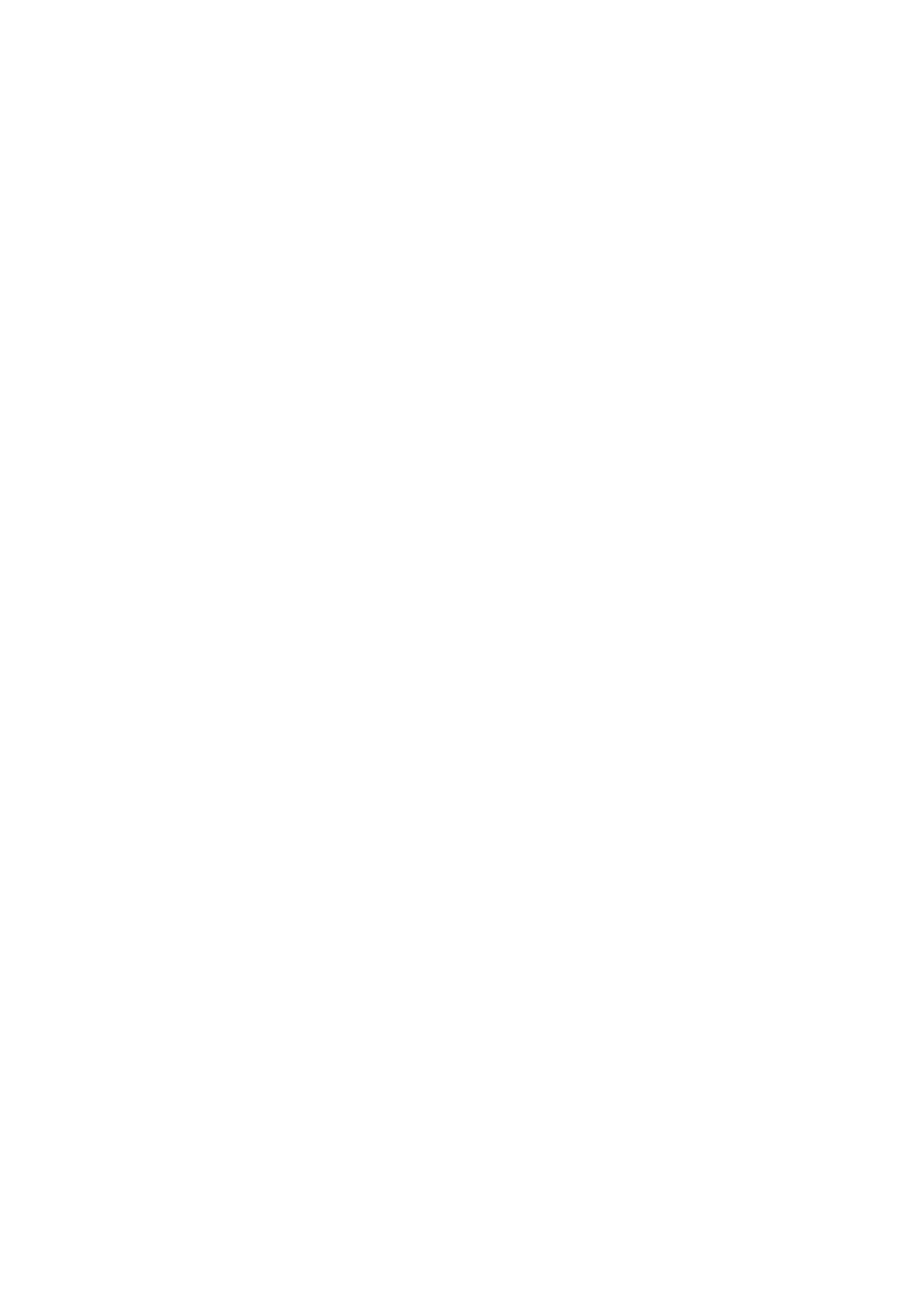# **1 Scope**

This standard establishes the Western Cape Infrastructure Delivery Management System comprising processes, procedures and methods within an institution for the delivery or maintenance of infrastructure in a staged systematic, disciplined, uniform and auditable manner such that:

- a) responsibilities are clearly allocated;
- b) decisions taken at gates (control points) provide assurance that the proposed works
	- 1) remains within agreed mandates,
	- 2) aligns with the purpose for which it was conceived, and
	- 3) can progress successfully from one stage of the Infrastructure Gateway System (IGS) to the next.
- c) projects can be readily tracked and performance monitored;
- d) progress and key performance indicators can be monitored at each stage of the IGS;
- e) compliance can be monitored; and
- f) projects satisfy client requirements.

# **2 Terms, definitions and abbreviations**

NOTE: Annexure A aligns the terminology used in the National Treasury Infrastructure Budget Categories and the terms used in this standard.

#### **2.1 Terms and definitions**

For the purposes of this document, the following terms and definitions apply:

**alteration:** changing or modifying the character or condition of a building, plant or civil engineering works

**asset register:** a record of asset information including inventory, historical, financial, condition, technical and financial information.

**brief:** a working document for an identified project or package which specifies at any point in time the relevant needs, objectives, acceptance criteria and priorities of the client, provides the context of the project or package and any appropriate design or maintenance requirements within which all subsequent briefing (when needed) and designing can take place

**client:** the institution which is ultimately responsible and accountable for the delivery of services and their organisational strategy, service and delivery plans and annual performance plans

**commissioning:** a quality-oriented process for achieving, verifying, and documenting that the performance of facilities, systems, and assemblies meets defined objectives and criteria

**construction procurement strategy:** the documented delivery management strategy and contracting and procurement arrangements for the delivery or maintenance of infrastructure

**contractor:** person or organisation contracted to construct, refurbish, rehabilitate, extend, alter, repair, maintain or demolish works or components thereof

**contract manager:** person appointed by the implementer to administer a package as the principal agent of the employer and, where relevant, to perform duties relating to the overall management of such contract from the implementer's point of view

Infrastructure Delivery Management System 1 and 1 April 2012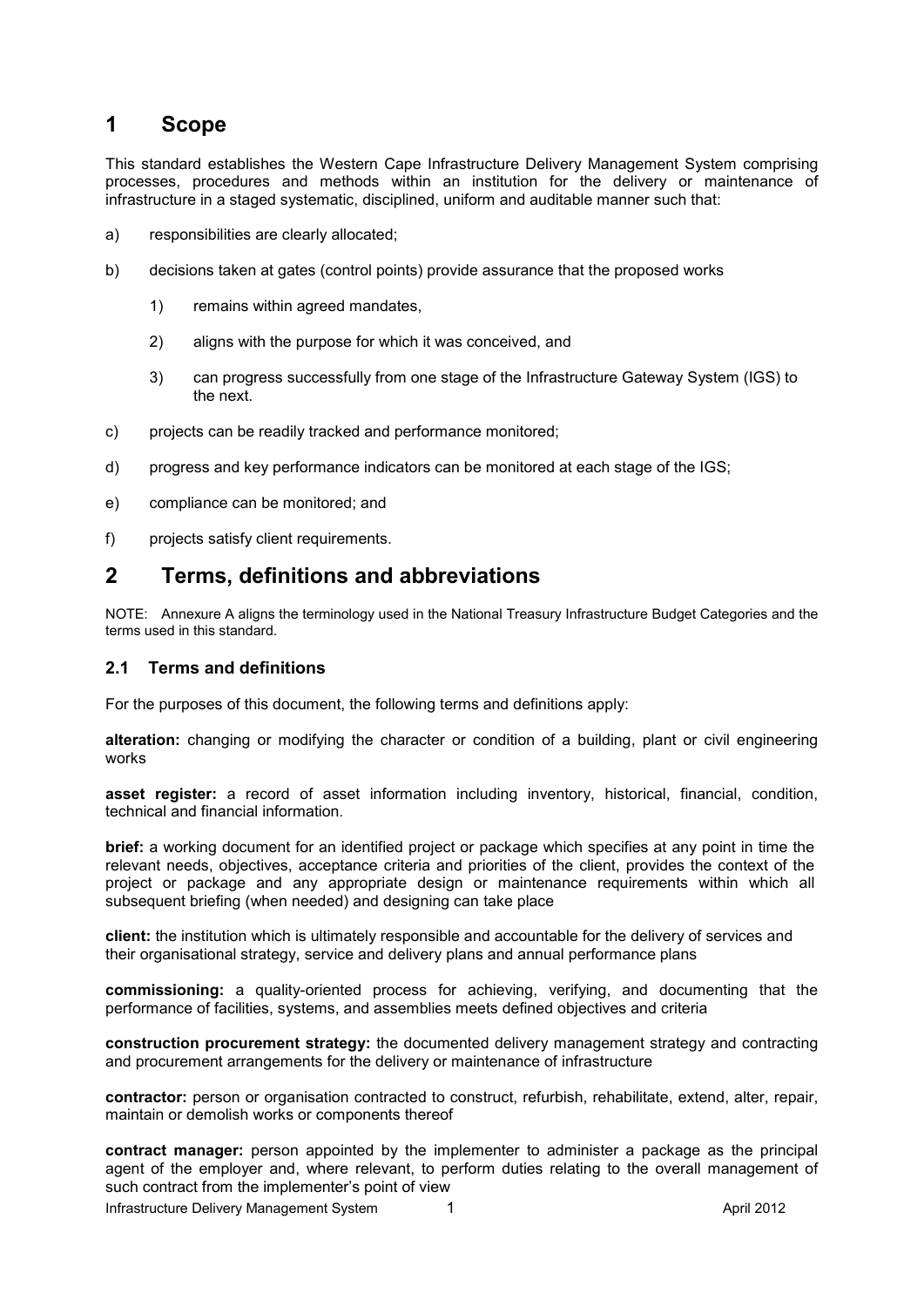**concept report:** the document containing the package information which sets out the integrated concept for the works, any statutory permissions and funding or utility approvals granted, a risk report and, where new infrastructure is created, a logistic support plan

**control budget:** the amount of money which is allocated or made available by the client to deliver or maintain infrastructure associated with a project or package including site costs, professional fees, all service and planning charges, applicable taxes, risk allowances and provision for price inflation which may be adjusted by the client from time to time

**construction:** everything that is constructed or results from construction operations

**cost plan:** the document progressively developed by estimating the total cost of the package including any construction, refurbishment, extension and professional service costs, service and planning charges and applicable taxes

**custodian:** the provincial department designated in terms of the Government Immoveable Asset Management Act 2007 (Act 19 of 2007) to act as the caretaker of infrastructure throughout its lifecycle

**Custodian Asset Management Plan** (C-AMP): a plan prepared by the custodian which consists of at least:

- a) a portfolio strategy and management plan;
- b) a management plan for each fixed asset throughout its life cycle;
- c) a performance assessment of the fixed asset;
- d) a condition assessment of the fixed asset;
- e) the maintenance activities required and the total and true cost of the maintenance activities identified; and
- f) a disposal strategy and management plan

**day-to-day maintenance:** maintenance that takes place on an *adhoc* basis including minor repairs and replacements

**design development report:** the document containing the package information which sets out the integrated developed design of the works for a package and forms the basis for the development of the production information, any statutory permissions and utility approvals granted and a risk report

**emergency maintenance:** repairs which are unforeseen and require urgent attention due to the presence of, or the imminent risk of, an extreme or emergency situation arising from one or more of the following:

- a) human injury or death;
- b) human suffering or deprivation of human rights;
- c) serious damage to property or financial loss;
- d) livestock or animal injury, suffering or death;
- e) serious environmental damage or degradation; or
- f) interruption of essential services.

**employer:** institution intending to or entering into a contract with the contractor for the provision of goods, services, or engineering and construction works

Infrastructure Delivery Management System 2 2 April 2012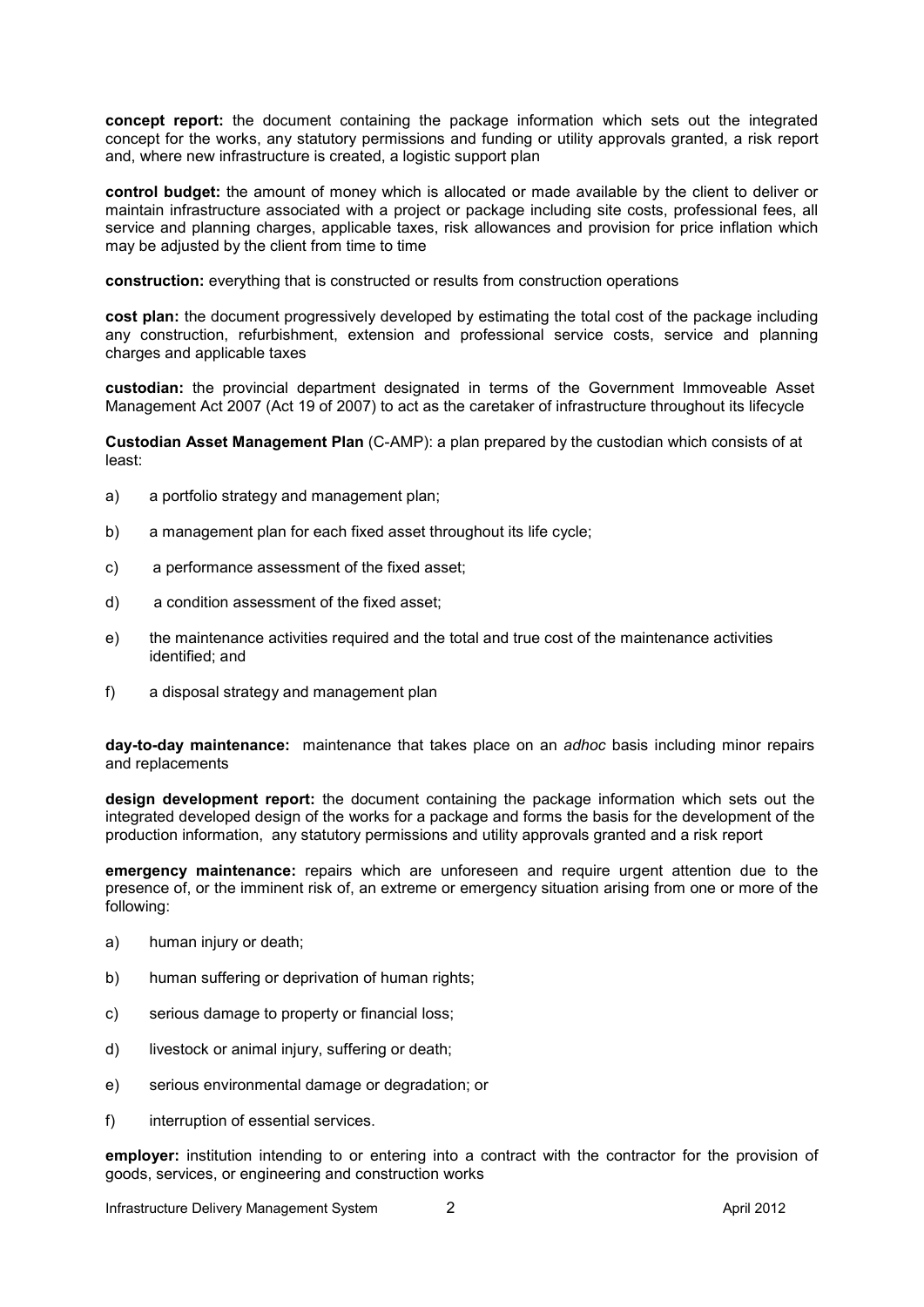#### **extension:** addition to an existing building

**gate:** a control point at the end of a process where a decision is required before proceeding to the next process or activity

NOTE: A gate is a strategic decision making point.

**gateway review:** a review of the available information at a gate upon which a decision to proceed or not to the next process is based

**independent project:** a single package or series of packages involving the delivery and / or maintenance of infrastructure identified in a construction procurement strategy which do not form part of a programme or projects

**infrastructure:** fixed assets that are constructed or result from construction operations including:

- a) buildings, structures and facilities;
- b) water supply, sanitation, electricity supply, transportation and storm water drainage systems; and
- c) the related permanent fixtures that cannot be readily or economically removed or reused

**infrastructure plan:** a plan which identifies long term needs and links prioritised needs to a forecasted budget for the next few years, e.g. a U-AMP

**information and communication technologies (ICT):** diverse set of technological tools and resources used to communicate, and to create, disseminate, store, and manage information including computers, the Internet, broadcasting technologies (radio and television), and telephony

**infrastructure Programme / Project Management Plan (IPMP):** document prepared by the client which establishes the client's arrangements for the efficient and effective management of programmes of projects / independent projects over the MTEF period, aligns with the adopted construction procurement strategy and indicates the allocation of the MTEF budget to the projects to be implemented over the MTEF period

**infrastructure Programme / Project Implementation Plan (IPIP):** document prepared by an implementer in response to an IPMP which outlines in organisational terms how the implementer will deliver the packages and which is regularly updated to remain current

**implementer:** institution or division within an institution responsible for the delivery of infrastructure or maintenance projects

**institution:** a provincial department, or public entity listed in Schedule 3C of the Public Finance Management Act, 1999 (Act 1 of 1999 as amended)

**logistic support plan:** a plan which establishes the organisational structure required for operation and maintenance of the asset resulting from the package over life span, and office, stores, furniture, equipment, ICT and staff training requirements to run operation and maintenance facilities as well as engineering infrastructure

**manufacture, fabrication and construction information:** information produced by or on behalf of the contractor, based on the production information provided for a package which enables manufacture, fabrication or construction to take place

**maintenance:** combination of all technical and associated administrative actions during an item's service life with the aim of retaining it in a state in which it can perform its required functions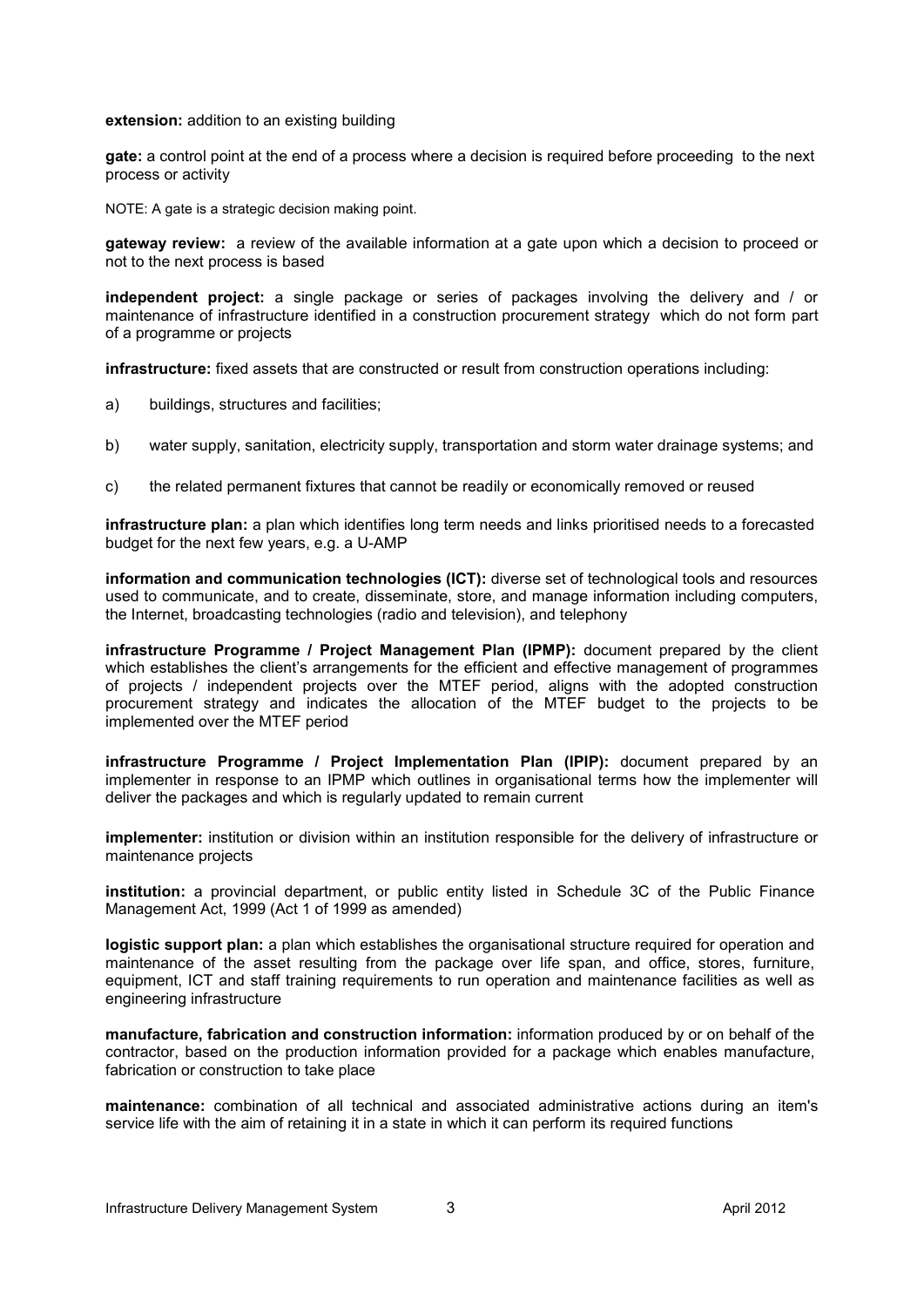**maintenance plan:** document outlining and scheduling the maintenance tasks and activities necessary to ensure that a facility or service remains operational in its original design condition complete with a detailed life-cycle budget

**major capital project**: a project or a series of related packages involving the construction, alteration, extensions, refurbishment or the rehabilitation of infrastructure on a single site having an estimated control budget exceeding a value determined by the Provincial Treasury

**package:** works which have been grouped together for delivery under a single contract or a package order

**package execution plan (PEP):** a summary of the accepted package information at each gate as such information is progressively developed and the persons identified to assume functional responsibility for taking aspects of the project forward

**package information:** information at a point in time, following the identification of a package which is contained in one or more of the following documents:

- a) the brief which is progressively developed from time to time;
- b) the design documentation including specifications, data schedules and drawings;
- c) the schedule which identifies key dates and time periods for the performance of the works and services associated with the package, and
- d) cost plan

**order:** the instruction to provide goods, services or works under a framework agreement

**principal programme manager:** official or PSP appointed by the implementer who is responsible for overseeing the implementation of a programme of projects involving the delivery and / or maintenance of infrastructure

**principal project manager:** official or PSP appointed by the implementer who is responsible for overseeing the implementation of an independent project involving the delivery and / or maintenance of infrastructure

**production information:** the detailing, performance definition, specification, sizing and positioning of all systems and components enabling either construction (where the contractor is able to build directly from the information prepared) or the production of manufacturing and installation information for construction

**professional service provider (PSP):** persons whose primary business is to provide impartial and independent knowledge-based services to clients for a fee

**programme of projects:** a group packages identified in a construction procurement strategy managed in a coordinated way to obtain benefits and control not available from managing them individually.

**project:** identified elements of work involving the construction, refurbishment, rehabilitation, extension, alteration, demolition or scheduled maintenance of infrastructure, the transfer of infrastructure to another institution or the leasing of infrastructure

**quality plan:** a document that specifies the procedures and resources that will be needed to carry out a project, perform a process or manage a contract, including who will do what and when

#### **record information:** information that

- a) records the condition of the completed works associated with a package;
- b) documents the works as constructed or competed;

Infrastructure Delivery Management System  $\overline{a}$  4 April 2012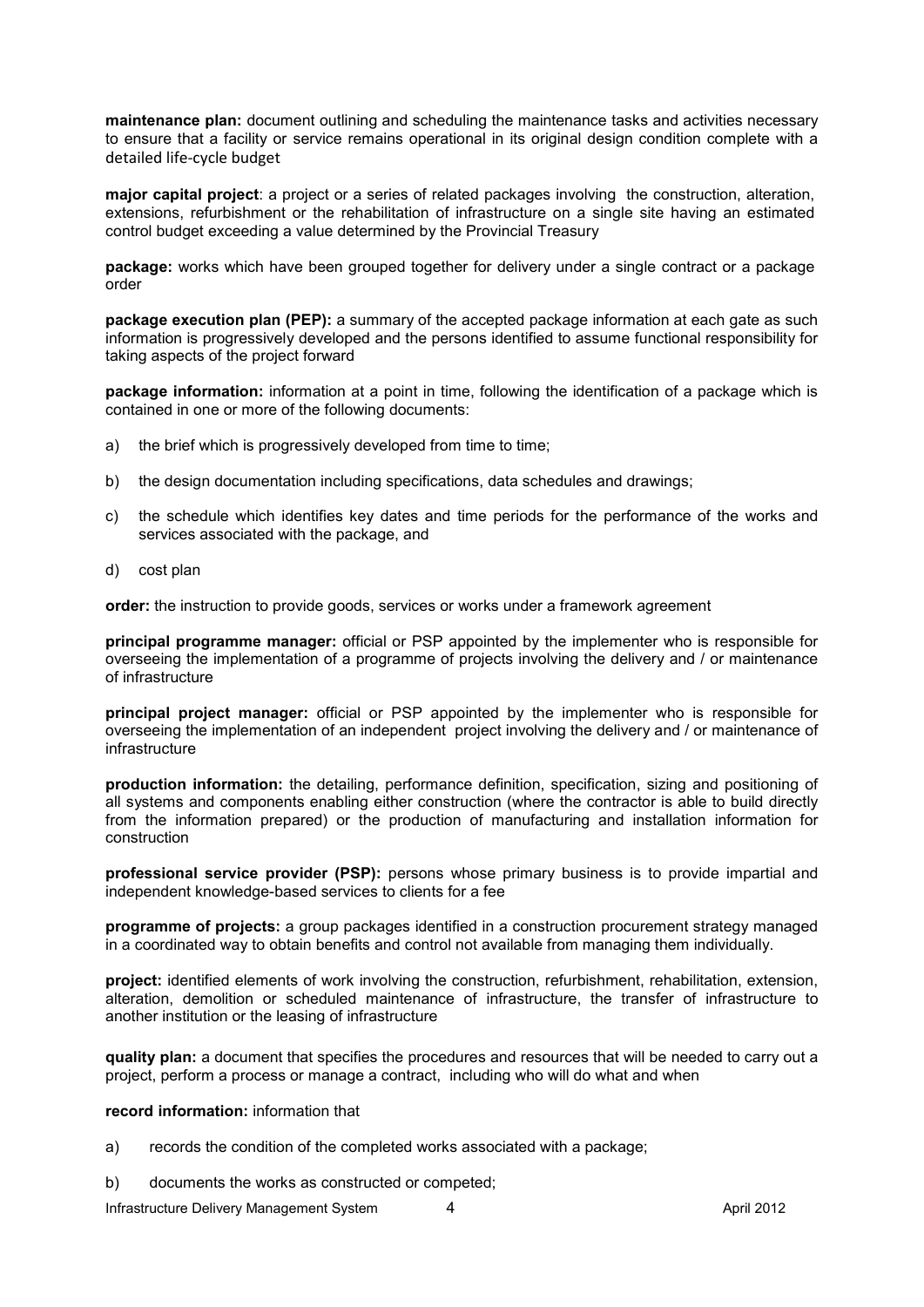- c) contains advice on the care and servicing requirements for the works or a portion thereof;
- d) contains advice on the use of plant and equipment;
- e) confirms the performance requirements of the design development report and production information;
- f) contains certificates confirming compliance with legislation, statutory permissions etc.; or
- g) contains guarantees that extend beyond the defects liability period provided for in the package

NOTE: Record information includes drawings, specifications, design and service life parameters and maintenance and operation manuals.

**refurbishment:** modification and improvements to an existing plant, building or civil engineering works in order to bring it up to an acceptable condition

**review:** activity undertaken to determine the suitability, adequacy and effectiveness of the subject matter to achieve established objectives

**rehabilitation:** extensive work to bring plant, building(s) or civil engineering works back to acceptable functional conditions, often involving improvements

**risk:** effect of uncertainty on objectives

**risk management:** coordinated activities to direct and control an organization with regard to risk

**risk register:** record of information about identified risks

**risk report:** communication intended to inform particular internal or external stakeholders by providing information regarding the current state of risk and its management

**routine maintenance:** regular on-going maintenance necessary to keep infrastructure operating safely and to prevent premature failure including repairs

**scope of work:** document that specifies and describes the goods, services, or engineering and construction works which are to be provided, and any other requirements and constraints relating to the manner in which the contract work is to be performed

#### **schedule:**

- a) the planned dates for performing activities and the planned dates for achieving major milestone; or
- b) a table of items of information

**scheduled maintenance:** maintenance projects flowing out of condition assessments or life cycle planning and which are included in a list an infrastructure plan for implementation through the IGS

**Service Delivery Agreement (SDA):** an agreement between two or more organs of state setting out the terms and conditions, and roles and responsibilities with respect to the delivery or maintenance of infrastructure which promotes and facilitates inter-institutional relations and the principles of participation, co-operation and co-ordination

**stage:** a collection of logically related activities in the infrastructure delivery cycle that culminates in the completion of a major deliverable

**strategic brief:** the document accepted at the end of stage 3 of the IGS which contains, the package information, risk report, the schedule of statutory permissions, funding requirements, and utility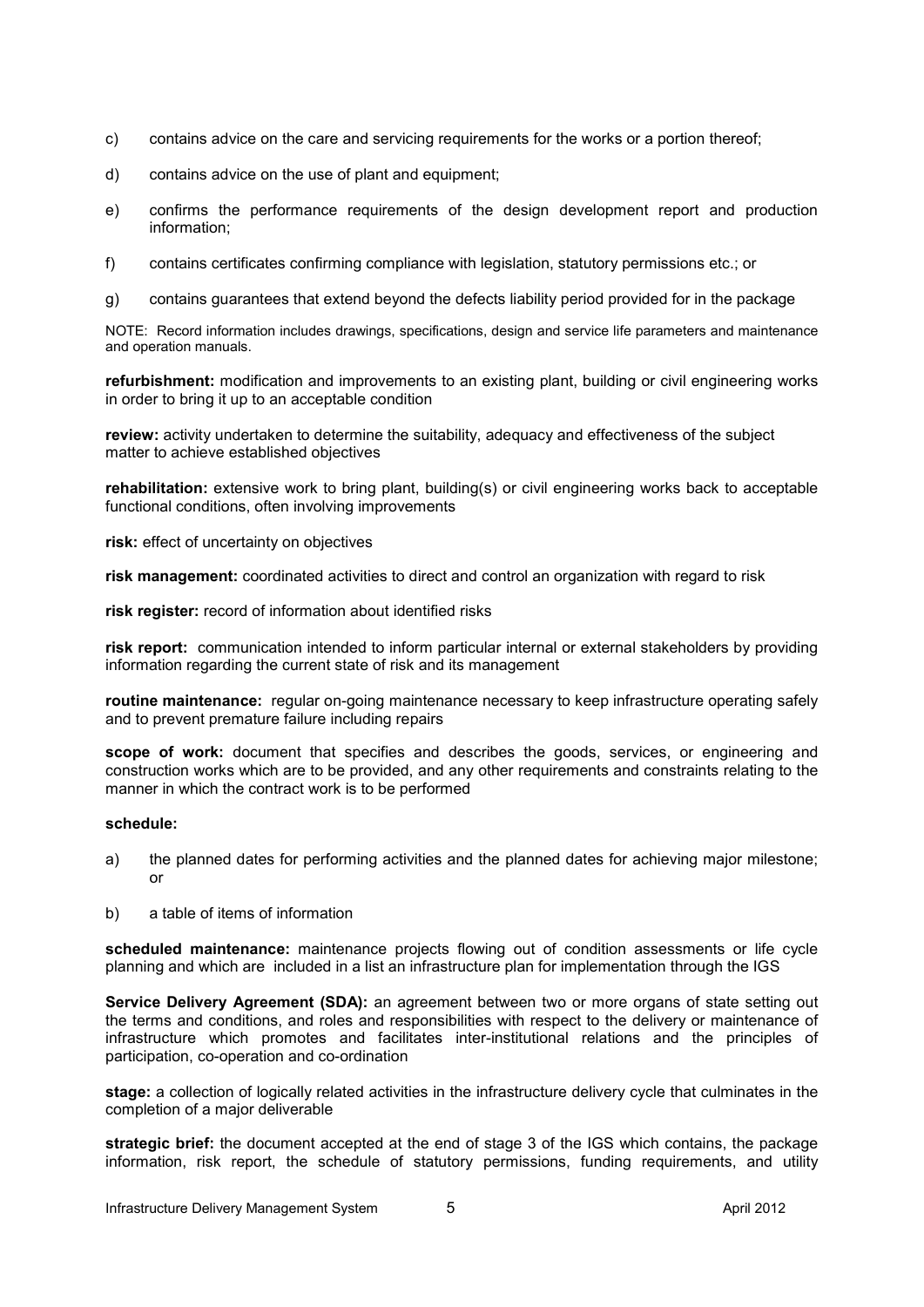approvals, as relevant, that are to be obtained as the work proceeds and the procurement strategy for the package

**supervising agent:** official or PSP appointed by the implementer to check that the works are proceeding in accordance with the provisions of the contract

**User Asset Management Plan (U-AMP):** an infrastructure plan prepared by a client which consists of at least:

- a) a strategic needs assessment;
- b) an acquisition plan;
- c) an operations plan; and
- d) an immovable asset surrender plan.

### **2.2 Abbreviations**

For the purposes of this document, the following abbreviations apply

| CIDB:    | <b>Construction Industry Development Board</b>         |
|----------|--------------------------------------------------------|
| ICT:     | Information and Communication Technologies             |
| IGS:     | Infrastructure Gateway System                          |
| PEP:     | Package Execution Plan                                 |
| $IPIP$ : | Infrastructure Programme / Project Implementation Plan |
| IPMP:    | Infrastructure Programme / Project Management Plan     |
| MTEF:    | Medium Term Expenditure Framework                      |
| PSP:     | Professional Service Provider                          |
| SCM:     | Supply Chain Management                                |
| SDA:     | <b>Service Delivery Agreement</b>                      |
|          |                                                        |

U-AMP: User Asset Management Plan

# **3 Normative references**

The following referenced documents are indispensable for the application of this standard. For dated references, only the edition cited applies. For undated references, the latest edition of the referenced document (including any amendments) applies.

Construction Industry Development Board, *Standard for the Delivery and Maintenance of Infrastructure using a Gateway System* 

Western Cape Provincial Treasury, *Standard for a Construction Procurement System*.

Western Cape Provincial Treasury, *Occupational Health and Safety Specification for Construction Works Contracts*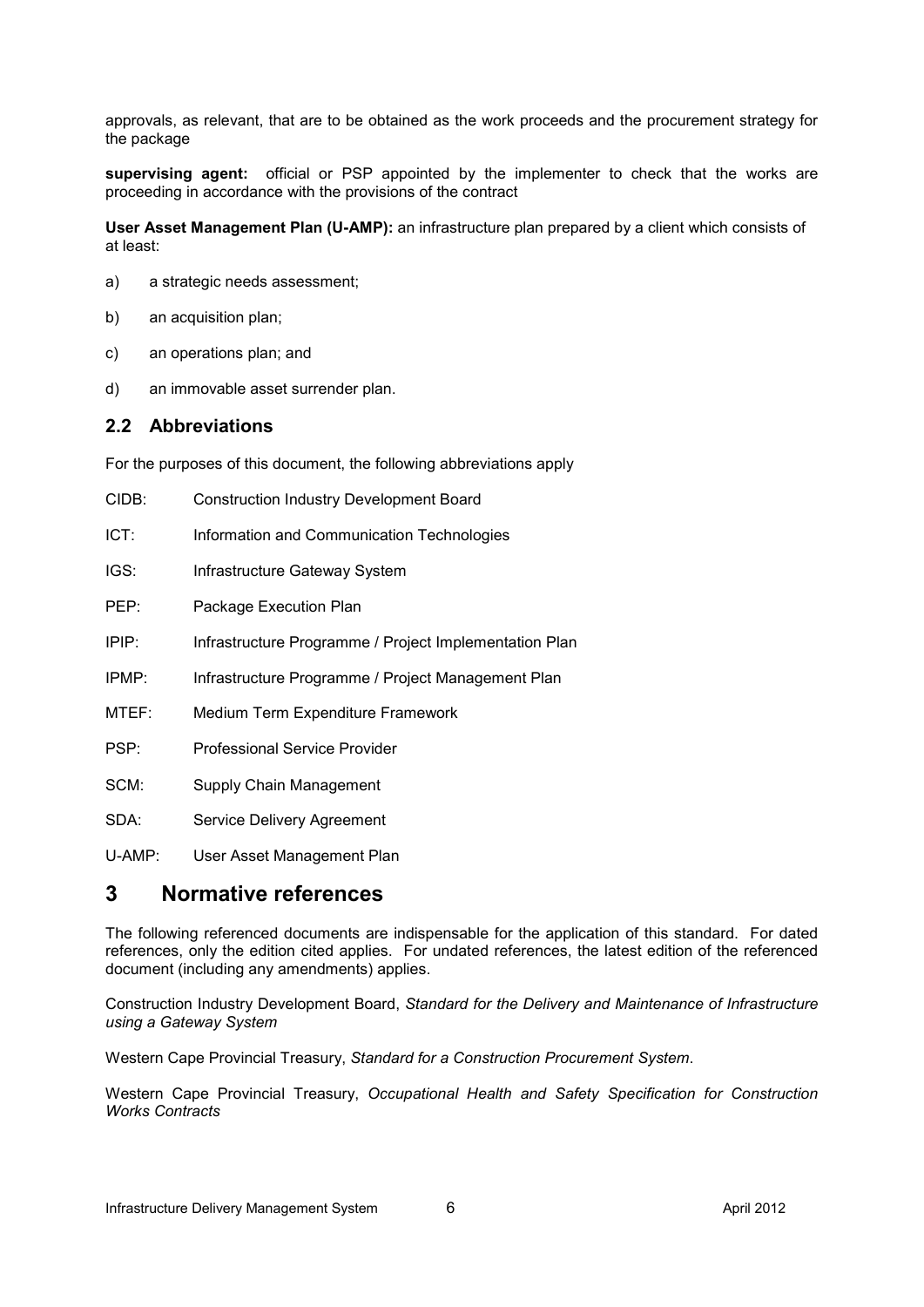# **4 The framework for the delivery and maintenance of assets**

# **4.1 General**

**4.1.1** Works involving the construction, refurbishment, rehabilitation, extension or alteration of provincial infrastructure, goods or services necessary for a new facility as delivered to be occupied and used as a functional entity, temporary facilities and the scheduled maintenance of existing provincial infrastructure shall be implemented in accordance with the applicable provisions of:

- a) the *Standard for the Delivery and Maintenance of Infrastructure using a Gateway System (see* Figure 1);
- b) the *Standard for a Construction Procurement System*;
- c) the approved IPMPs developed by **clients**;
- d) the approved IPIPs developed by **implementers;**
- e) where applicable, agreed SDA;
- f) applicable forms of contract used by the institution; and
- g) the provisions of this standard including the controls shown in Figure 2.

NOTE:Goods and services necessary for a new facility can include furniture, equipment and ICT. Temporary facilities can include mobile classrooms and accommodation.

**4.1.2** All goods and services relating to routine, day-to-day and emergency maintenance undertaken by contractors shall, unless otherwise permitted in terms of Provincial Treasury Instructions, be procured in accordance with the *Standard for a Construction Procurement System*, the applicable forms of contract and in terms of the procurement controls shown in Figure 2.

**4.1.3** Goods and equipment which are stored and issued free of charge to contractors or to officials of an institution to perform maintenance activities shall be procured in accordance with the institution's non-construction supply chain management system;

**4.1.4** The control documents that inform decisions made at the control points or confirm that a milestone in the process as shown in Figure 2 has been reached are identified in Table 1. Such documents shall be retained for auditing purposes. Audits and quality assurance processes shall focus on the contents of these documents.

**4.1.5** All progress reporting shall be framed around the completion of activities associated with a control point.

**4.1.6** Institutions may implement projects relating to the delivery and scheduled maintenance of infrastructure only after stage 4 of the IGS has been completed i.e. a concept report has been developed and accepted by the **client** (see Figure 3).

**4.1.7** The **custodian** should commence with land acquisition processes during stage 1 of the IGS. Such processes may not be finalised until such time that the concept report is well advanced and it is clear that the project is viable and is required.

NOTE: The custodian should commence with the land acquisition process well in advance of implementation as a package with encumbered land may not proceed beyond stage 4 (see 5.1.10).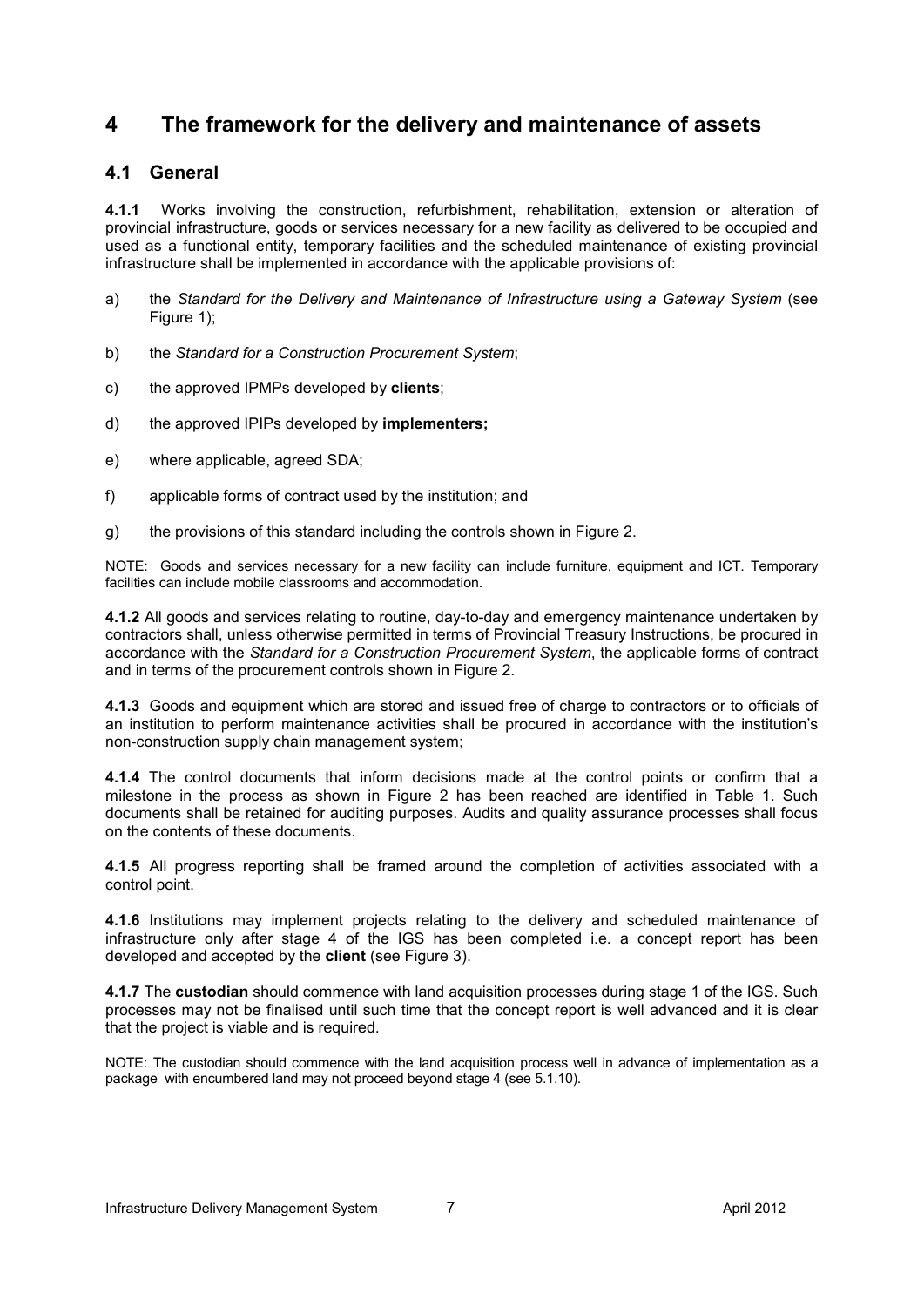

**Figure 1 – The stages and gates of the Infrastructure Gateway System (IGS)**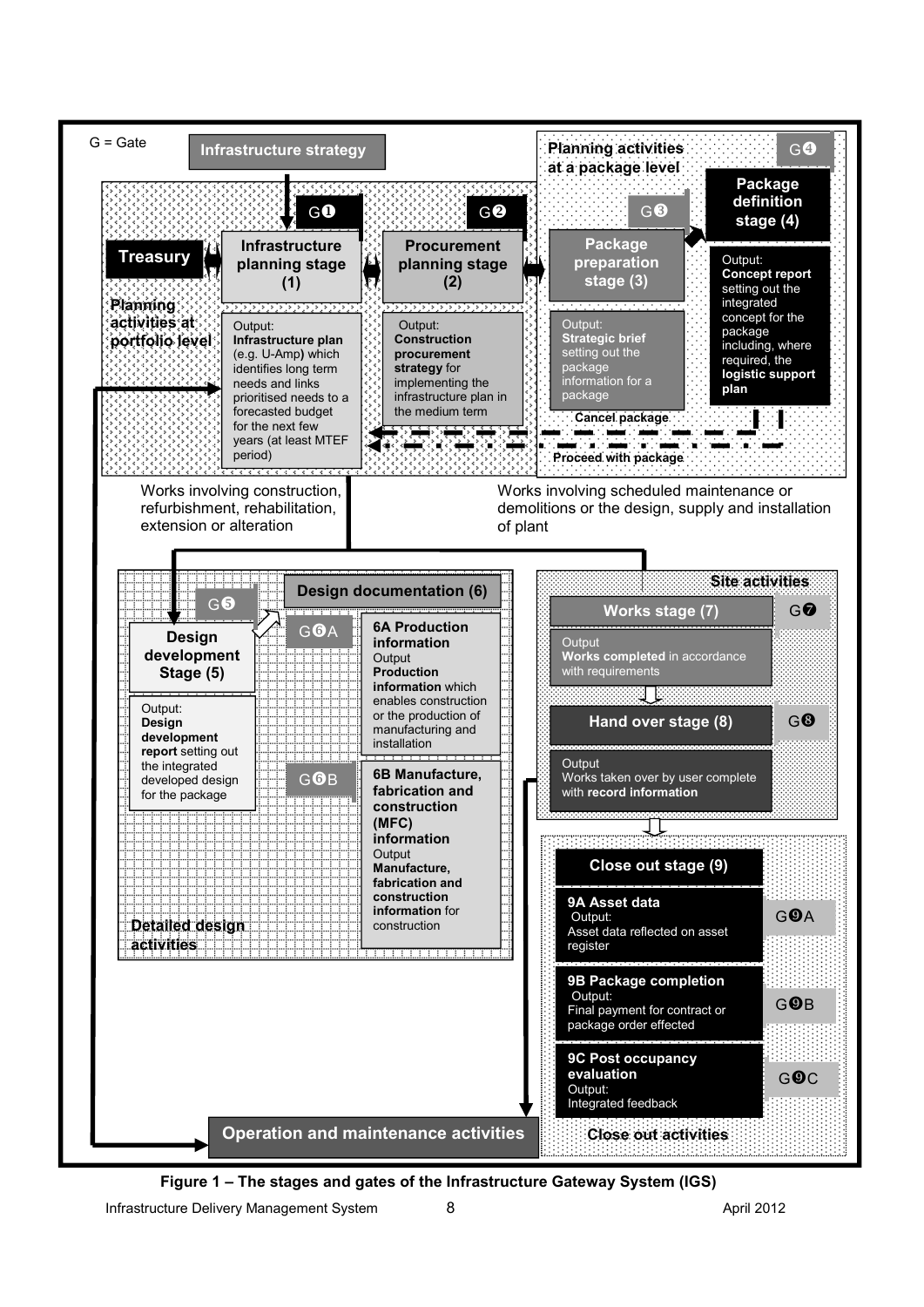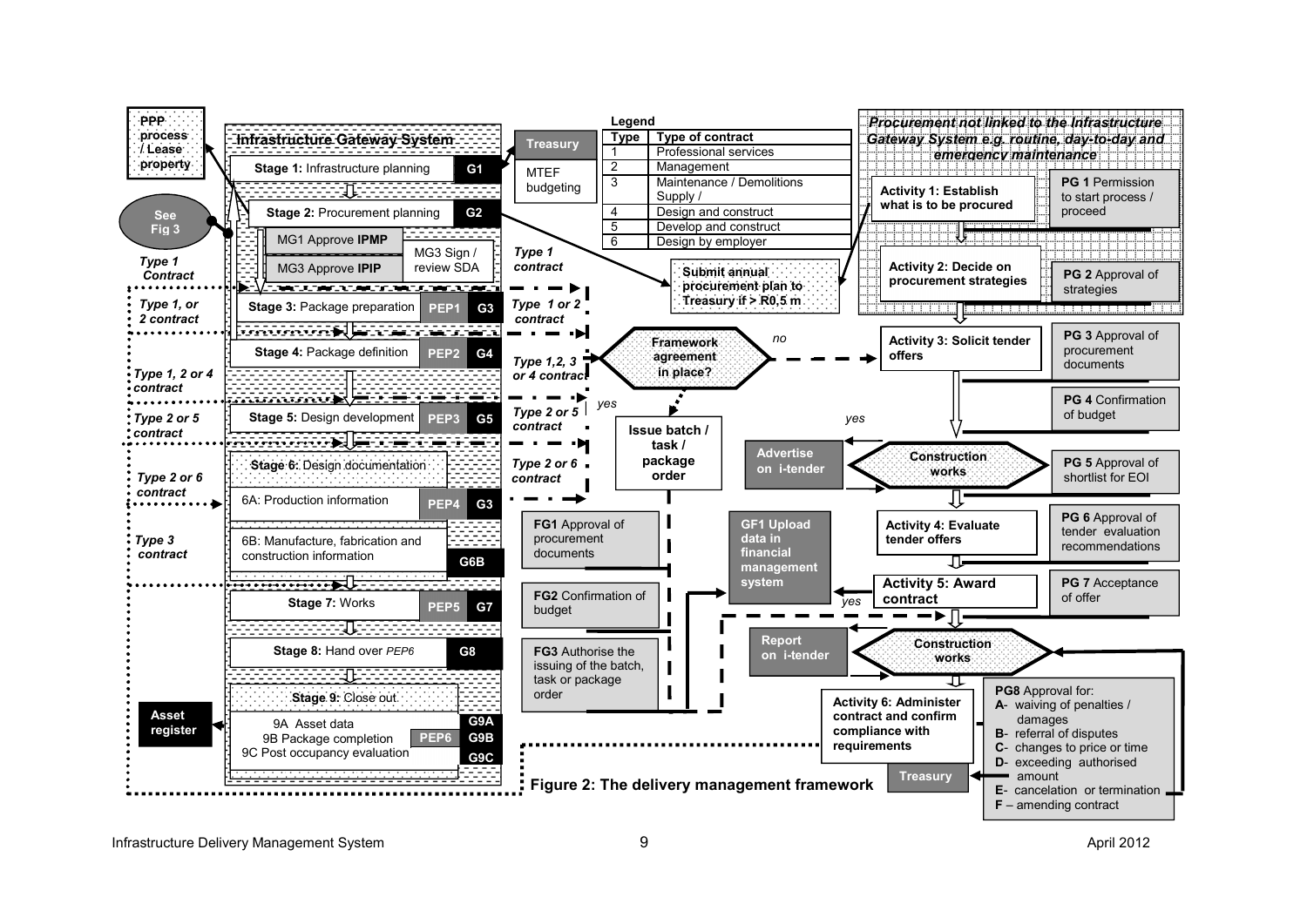

#### **Figure 3: The annual cycle for portfolio and package planning cycle in the IDMS**

NOTE 1: The left hand side of Figure 2 outlines the gates associated with the IGS while the right hand side and central portion of Figure 2 outlines the gates associated with the Construction Procurement System including those associated with framework agreements. Figure 2 also indicates the linkages with IPMPs, IPIPS and PEPs as well as those with Provincial Treasury, PPP processes, the CIDB's i-tender system and the institution's financial management system. It also provides the navigation paths between the various parts of the Infrastructure Gateway System and the Construction Procurement System for different types of contracts.

NOTE 2: Contracts unrelated to an infrastructure plan (i.e. U-AMPs) are initiated in the first principal procurement activity (Establish what is to be procured) and pass through PG1 as indicated on the right hand side of Figure 2. Contracts associated with the IGS including professional services are initiated through the infrastructure planning stage (stage 1 of the IGS) on the left hand side of Figure 2. Infrastructure plans (U-AMPs) inform expenditure in the MTEF period, hence the link with Treasury. Projects are allocated to contracts and package orders during stage 2 of the IGS. This completes the planning activities at a portfolio level. Package planning activities can then commence (stages 3 and 4 of the IGS). Should the packages prove not to be viable in their current form (e.g. insufficient budget, unacceptable risk profile, geotechnical / environmental / community constraints, poor return on investment etc.), the infrastructure plan is updated and the process repeated through stages 2 to 4 of the IGS. The acceptance of the procurement plan enables the IPMPs and the IPIPs to be developed and approved. This authorizes the procurement of goods, services and works associated with the projects in the infrastructure plan.

NOTE 3: Goods, services and works can be procured either through framework agreements that are already in place or through the construction procurement system. The PEP is updated whenever stages 3, 4, 5, 6A, 7, 8 and 9B of the IGS are completed. This enables progress to be monitored and reported on. The time, cost and scope of a package can be tracked by viewing the latest PEP for a Package and comparing the latest data with data contained in previous versions of these plans.

NOTE 4: The budgets are confirmed whenever the IPIP is updated or a procurement transaction is proceeded with. The award of a contract or a task, batch or task order provides a linkage with the institution's financial system.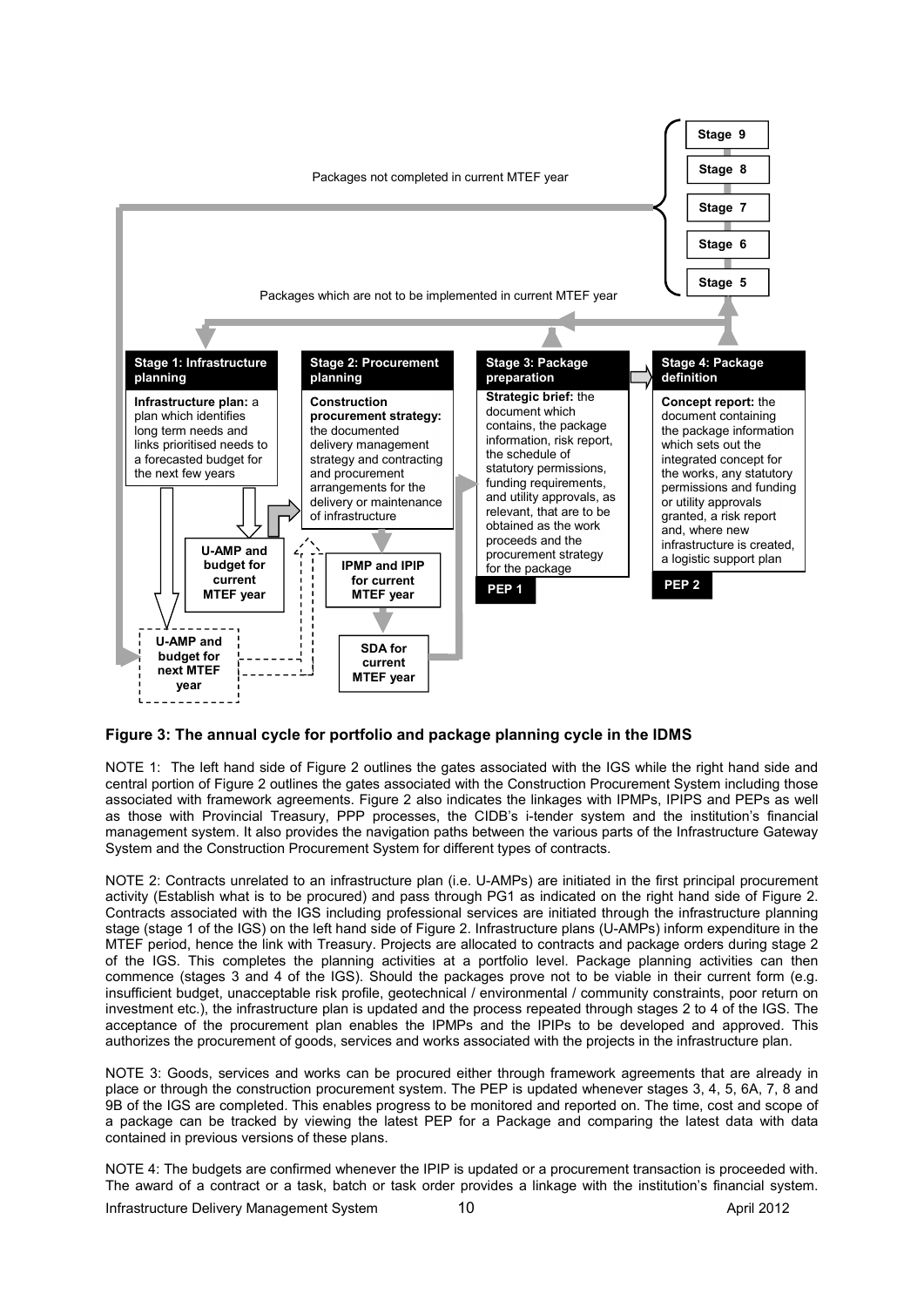Progress reports via the PEP and payment certificates can inform the financial management system as to the progress of projects and project milestones. The passing through gates can also trigger events e.g. the release of retention amounts, the release of performance bonds etc.

NOTE 5: Portfolio and package planning is an iterative process which can involve a number of MTEF years, depending upon how early planning activities commence (see Figure 3). As a result, the information in the U-AMP can contain information obtained from PEP 1 and PEP 2 which have been extracted from the strategic brief and concept report developed during stages 3 and 4 of the IGS. Where such information is not available when the U-AMP is prepared, assumptions will need to be made regarding such information.

# **4.2 Financial arrangements**

**4.21** Where an institution functions as a **client** but does not function as an **implemente**r, the **client**  shall state in the SDA entered into what the financial arrangements are to pay professional service providers and contractors in terms of their contracts. Such arrangements shall make provision for release of retention monies.

**4.2.2** An appropriate allowance shall be made in budgets for an MTEF year to enable the **implementer** to proceed with the development of concept reports associated with stage 4 (package planning) of the IGS for packages associated with subsequent MTEF years.

| Control<br>point                     | <b>Control documents</b>                                                                    | <b>Comments</b>                                                                                                                                                                                                                                                                                                                                |  |  |  |  |
|--------------------------------------|---------------------------------------------------------------------------------------------|------------------------------------------------------------------------------------------------------------------------------------------------------------------------------------------------------------------------------------------------------------------------------------------------------------------------------------------------|--|--|--|--|
| <b>Infrastructure Gateway System</b> |                                                                                             |                                                                                                                                                                                                                                                                                                                                                |  |  |  |  |
| G <sub>1</sub>                       | Accepted infrastructure plan (e.g. . U-AMP)and<br><b>MTEF Budget</b>                        | Developed by client                                                                                                                                                                                                                                                                                                                            |  |  |  |  |
| G <sub>2</sub>                       | Accepted construction procurement strategy                                                  | Developed by client in collaboration with the<br>implementer                                                                                                                                                                                                                                                                                   |  |  |  |  |
| MG1                                  | Approved IPMP                                                                               | Developed and approved by client and accepted by<br>implementer                                                                                                                                                                                                                                                                                |  |  |  |  |
| MG <sub>2</sub>                      | Approved IPIP                                                                               | Developed and approved by implementer and<br>accepted by client                                                                                                                                                                                                                                                                                |  |  |  |  |
| MG3                                  | <b>SDA</b>                                                                                  | Developed<br>signed<br>off<br>by<br>client<br>and<br>and<br>implementer                                                                                                                                                                                                                                                                        |  |  |  |  |
| G <sub>3</sub>                       | Accepted strategic brief                                                                    | Developed and approved by client and accepted by<br>implementer<br>PEP1 developed using package information<br>contained in the accepted strategic brief                                                                                                                                                                                       |  |  |  |  |
| G4                                   | Accepted concept report                                                                     | Developed by implementer / contractor<br>but<br>accepted by client<br>PEP2 developed using<br>package<br>information<br>contained in the accepted concept report                                                                                                                                                                               |  |  |  |  |
| G <sub>5</sub>                       | Accepted design development report                                                          | Developed by implementer / contractor but<br>accepted by client<br>PEP3 developed<br>using<br>package<br>information<br>contained in accepted design development report                                                                                                                                                                        |  |  |  |  |
| G6A                                  | Accepted production information                                                             | Developed by implementer / contractor. Key<br>documents accepted by client remainder accepted<br>by implementer / contract manager<br>PEP4 developed<br>using<br>package<br>information<br>extracted from priced or forecast of price in terms of<br>contract or<br>package order after<br>production<br>information is sufficiently developed |  |  |  |  |
| G6B                                  | Manufacture,<br>fabrication<br>Accepted<br>and<br>construction information for construction | Prepared by contractor and accepted by contract<br>manager                                                                                                                                                                                                                                                                                     |  |  |  |  |

### **Table 1: Control documents provided at control points**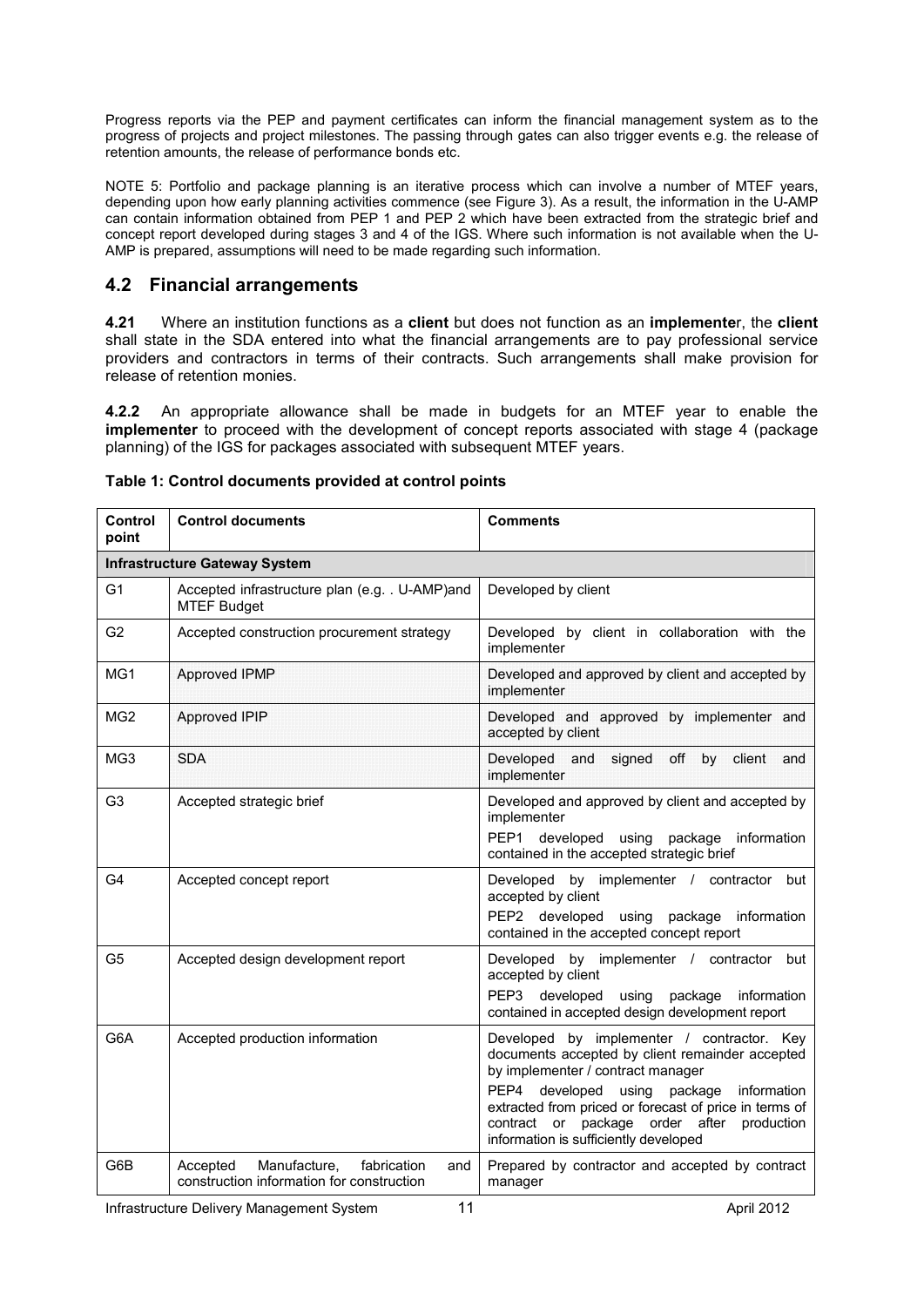| <b>Control</b><br>point | <b>Control documents</b>                                                                                                    | <b>Comments</b>                                                                                                                                                   |  |  |  |
|-------------------------|-----------------------------------------------------------------------------------------------------------------------------|-------------------------------------------------------------------------------------------------------------------------------------------------------------------|--|--|--|
| G7                      | FIDIC Short form of Contract / Silver Book /<br>Red book / Yellow Book - Taking over Notice                                 |                                                                                                                                                                   |  |  |  |
|                         | FIDIC Gold Book - Commissioning certificate                                                                                 |                                                                                                                                                                   |  |  |  |
|                         | GCC 2010 - Certificate of Practical Completion<br>and Certificate of Completion                                             | Certified and issued by contract manager                                                                                                                          |  |  |  |
|                         | <b>JBCC PBA - Certificate of Practical Completion</b><br>and Certificate of Works Completion                                | PEP5 developed using package information<br>available immediately after certification                                                                             |  |  |  |
|                         | <b>JBCC MWA - Certificate of Practical</b><br>Completion                                                                    |                                                                                                                                                                   |  |  |  |
|                         | NEC3 Engineering and Construction Contract -<br><b>Completion Certificate</b>                                               |                                                                                                                                                                   |  |  |  |
|                         | NEC3 Engineering and Construction Short<br>Contract - Completion Certificate                                                |                                                                                                                                                                   |  |  |  |
| G8                      | Accepted record information complete with<br>compliance certificates                                                        | Record information developed by implementer /<br>contractor but accepted by client (Compliance<br>certificates are issued by professionally qualified<br>persons) |  |  |  |
|                         | Hand over certificate                                                                                                       | Certificate<br>issued<br>implementer<br>by<br>and<br>countersigned by client                                                                                      |  |  |  |
| G9A                     | Confirmation of entry of data into asset register                                                                           | Issued by custodian                                                                                                                                               |  |  |  |
| G9B                     | FIDIC Silver Book / Red book / Yellow Book -<br>Performance Certificate                                                     |                                                                                                                                                                   |  |  |  |
|                         | FIDIC Gold Book - Contract completion<br>certificate                                                                        |                                                                                                                                                                   |  |  |  |
|                         | GCC 2010 - Final Approval Certificate                                                                                       | Issued by contract manager<br>PEP6 developed using package information                                                                                            |  |  |  |
|                         | JBCC PBA and MWA - Certificate of Final<br>Completion                                                                       | available immediately after certification                                                                                                                         |  |  |  |
|                         | NEC3 Engineering and Construction Contract<br>and NEC3 Engineering and Construction Short<br>Contract - Defects Certificate |                                                                                                                                                                   |  |  |  |
|                         | Final account                                                                                                               |                                                                                                                                                                   |  |  |  |
|                         | Accepted close out reports                                                                                                  | Developed by implementer and accepted by client                                                                                                                   |  |  |  |
| G <sub>9</sub> C        | Integrated feedback                                                                                                         | Developed<br>client<br>collaboration<br>by<br>in.<br>with<br>implementer                                                                                          |  |  |  |
|                         | Procurement gates (see Standard for Construction Procurement System)                                                        |                                                                                                                                                                   |  |  |  |
| PG <sub>1</sub>         | Approved broad scope of work, estimated<br>financial value and timing                                                       | Developed by a procurement leader and approved<br>by Designated Person                                                                                            |  |  |  |
| PG <sub>2</sub>         | Approved contract procurement strategy                                                                                      | Developed by a procurement leader and approved<br>by Designated Person                                                                                            |  |  |  |
| PG3                     | Approved procurement document                                                                                               | Developed by procurement leader and approved<br>by Documentation Review Team                                                                                      |  |  |  |
|                         | Documentation Review Team Report                                                                                            | Prepared by Documentation Review Team                                                                                                                             |  |  |  |
| PG4                     | Confirmation of budget                                                                                                      | Procurement<br>leader<br>advises.<br>office<br><b>Budget</b><br>confirms                                                                                          |  |  |  |
| PG <sub>5</sub>         | Evaluation report                                                                                                           | Prepared by Evaluation Panel                                                                                                                                      |  |  |  |
|                         | Approval of shortlist for Expression of Interest                                                                            | Designated person approves                                                                                                                                        |  |  |  |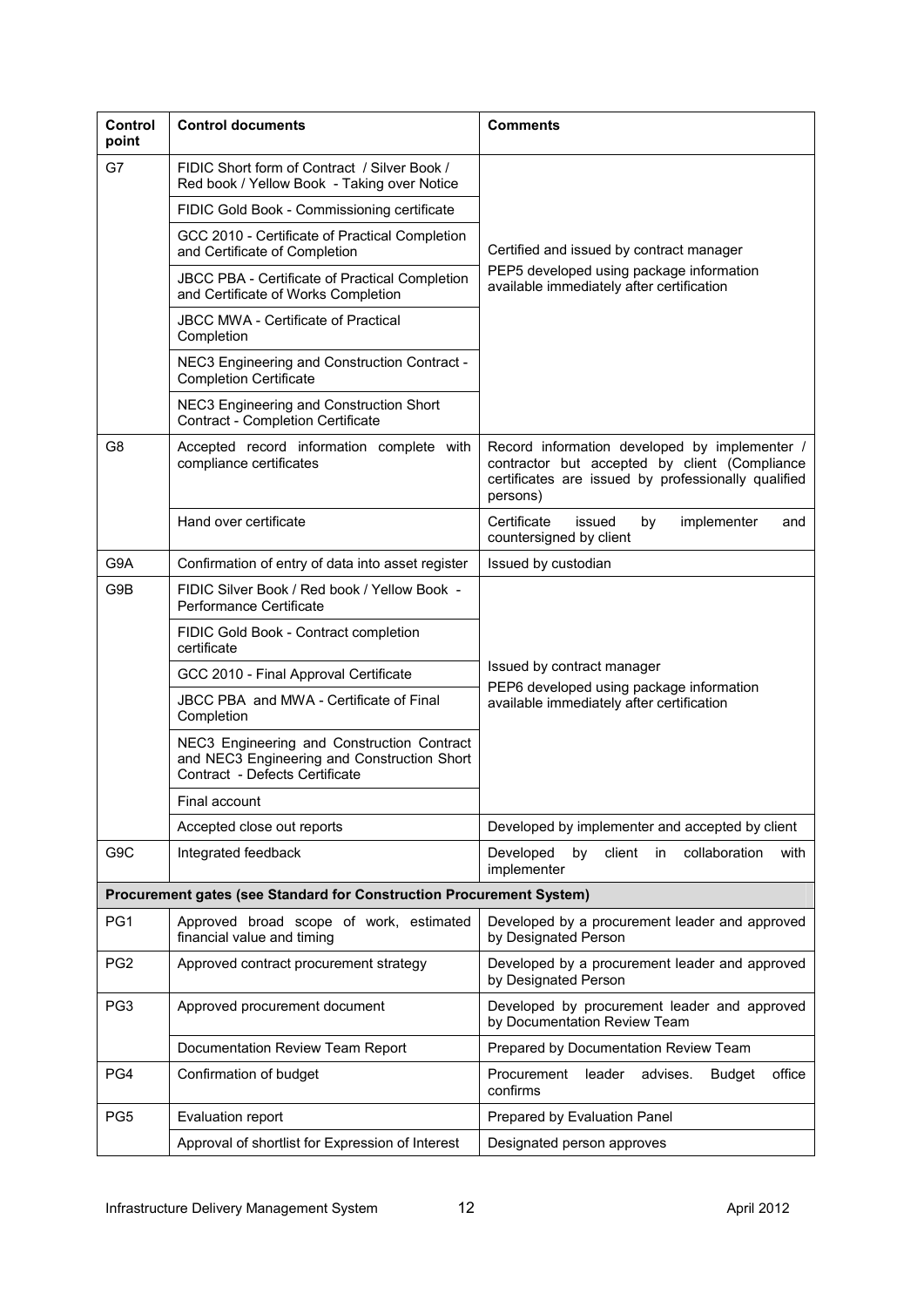| Control<br>point | <b>Control documents</b>                                                           | <b>Comments</b>                                                                          |  |  |
|------------------|------------------------------------------------------------------------------------|------------------------------------------------------------------------------------------|--|--|
| PG <sub>6</sub>  | Evaluation report                                                                  | Prepared by Evaluation Panel                                                             |  |  |
|                  | Approval to award contract                                                         | Designated person approves                                                               |  |  |
| PG7              | Authority to award                                                                 | Delegated Authority authorises.                                                          |  |  |
|                  | Final contract document                                                            | Procurement leader provides.                                                             |  |  |
| PG8A             | Authority to waive penalties / damages                                             | Designated person issues.                                                                |  |  |
| PG8B             | Authority for referral of dispute                                                  | Designated person issues                                                                 |  |  |
| PG8C             | Authority to increase contract value / contract<br>period                          | Designated person issues                                                                 |  |  |
| PG8D             | Authority to exceed authorized amount                                              | Designated person issues                                                                 |  |  |
| PG8E             | Authority to cancel or terminate contract                                          | Designated person issues                                                                 |  |  |
|                  | <b>Framework agreement gates</b>                                                   |                                                                                          |  |  |
| FG <sub>1</sub>  | Approved procurement document                                                      | Developed by procurement leader and approved<br>by Documentation Review Team             |  |  |
|                  | Documentation Review Team Report                                                   | Documentation Review Team                                                                |  |  |
| FG <sub>2</sub>  | Confirmation of budget                                                             | <b>Budget</b><br>office<br>Procurement<br>leader<br>advises.<br>confirms                 |  |  |
| FG <sub>3</sub>  | Evaluation report where competition is re-<br>opened amongst framework contractors | <b>Evaluation Panel</b>                                                                  |  |  |
|                  | Authority to issue batch, task or package order                                    | Delegated authority authorises. Contract manager<br>issues task, batch or package order. |  |  |
|                  | Issue batch, task or package order                                                 | Contract manager issues the batch, task or<br>package order                              |  |  |

NOTE: The terms procurement leader and contract manager refer to persons performing functions and not the designation of posts within an institution. Such persons may be officials or employees of professional service providers.

# **4.3 Service Delivery Agreement**

**4.3.1** A **client** shall enter into a Service Delivery Agreement (SDA) with **implementers** only where different institutions assume responsibilities relating to the **client** and **implementer**. Such agreement shall record agreements reached in respect of the IPMP and the IPIP and shall be annually reviewed and amended if necessary by the respective heads of the institutions as soon as possible after the finalisation of the IPIP for an MTEF year but not later than 31<sup>st</sup> March of each year. The signing off of new or amended SDA between two institutions shall be deemed to be authorisation to proceed with the implementation of the projects contained therein for a MTEF year.

NOTE: SDA's can be drafted in such a manner that it is possible to amend them every year by substituting one annexure for another e.g. the IPMPs and IPIPs can be located in annexures and replaced with the new one ahead of a MTEF year.

**4.3.2** A SDA should amongst other things cover the following:

- a) overall aims, objectives and priorities;
- b) parties to the Agreement;
- c) roles and responsibilities;
- d) plans to be implemented through the SDA including the IPMP and IPIPs;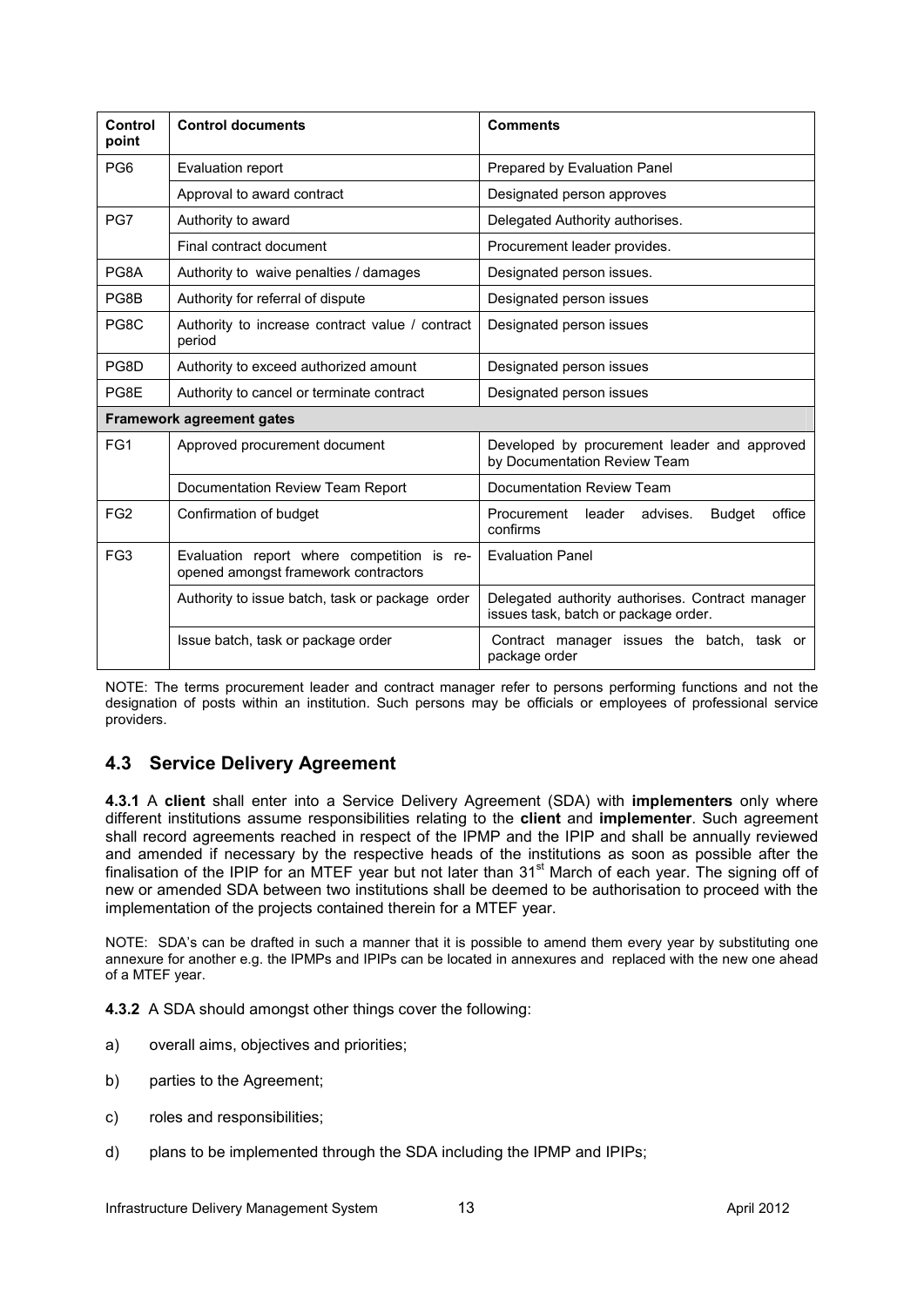- e) contributing resources (i.e. financial and non-financial resources and agreement on what each party will contribute);
- f) institutional mechanisms including agreement on governance structures, decision making procedures, processes and operating procedures to be followed;
- g) dispute resolution procedures;
- h) financial arrangements including the paying professional service providers and contractors and the release of retention monies; and
- i) commencement, duration and amendments to the agreement.

NOTE: The SDA needs to relate to the full IDMS i.e. not only to programme and project management and the client-implementer relationship, but should also include matters relating to infrastructure planning, operations and maintenance, and property management.

# **5 Implementation**

# **5.1 General requirements**

**5.1.1** The delivery and maintenance of infrastructure shall be in accordance with all legislative requirements.

NOTE The legislation that commonly impacts on activities relating to the design and delivery of infrastructure is identified in the CIDB's compendium of legislation (see www.cidb.org.za/legislation/default.aspx).

**5.1.2** Institutions shall assign suitably qualified officials or require suitably qualified persons in the employ of a PSP or a contractor to perform the activities associated with a stage of the IGS as stated in Table 2. Officials shall oversee the development of IPMPs and IPIPs, preferably with inputs from suitably qualified professionals in the employ of their institutions.

|  |  |  | Table 2: Allocation of functional responsibilities |
|--|--|--|----------------------------------------------------|
|--|--|--|----------------------------------------------------|

| <b>Stage</b>   |                         | <b>Activity</b>                                                            | Responsible person(s)                                                                                                                    |  |  |
|----------------|-------------------------|----------------------------------------------------------------------------|------------------------------------------------------------------------------------------------------------------------------------------|--|--|
|                | Infrastructure          | Develop,<br>finalise<br>and<br>obtain<br>acceptance of infrastructure plan | Official(s) in the employ of the client and, where relevant,                                                                             |  |  |
|                | planning                | Accept infrastructure plans (e.g. U-<br>Amps)                              | official(s) in the employ of the custodian                                                                                               |  |  |
| $\mathfrak{p}$ | Procurement<br>planning | Develop construction procurement<br>strategy                               | Official(s) in the employ of the client and implementer with<br>inputs as necessary by professionals in their employ or a<br><b>PSPs</b> |  |  |
|                |                         | Develop an IPMP and revise<br>annually                                     | Official(s) in the employ of the client with inputs as necessary<br>by professionals in the employ of the client or a PSP                |  |  |
|                |                         | Approval of IPMP                                                           | Official in the employ of the client                                                                                                     |  |  |
|                |                         | Develop an IPIP and revise annually                                        | Officials in the employ of the implementer with inputs as<br>necessary by professionals in the employ of the implementer<br>or a PSP     |  |  |
|                |                         | Approval of IPIP                                                           | Official(s) in the employ of the client                                                                                                  |  |  |
|                |                         | Enter into a SDA and review / revise<br>annually                           | An official in the employ of the client and an official in the<br>employ of the implementer                                              |  |  |
|                |                         | Develop,<br>finalise<br>and<br>obtain<br>acceptance of the strategic brief | Official(s) in the employ of the client supported as necessary<br>by professionals in the employ of the client or a PSP                  |  |  |
| 3              | Package<br>planning     | Approve strategic brief                                                    | Official in the employ of the client                                                                                                     |  |  |
|                |                         | Accept strategic brief                                                     | Official in the employ of the implementer (e.g. principal<br>programme / project manager)                                                |  |  |
|                |                         | Develop version 1 of PEP                                                   | Official in the employ of the implementer or a PSP                                                                                       |  |  |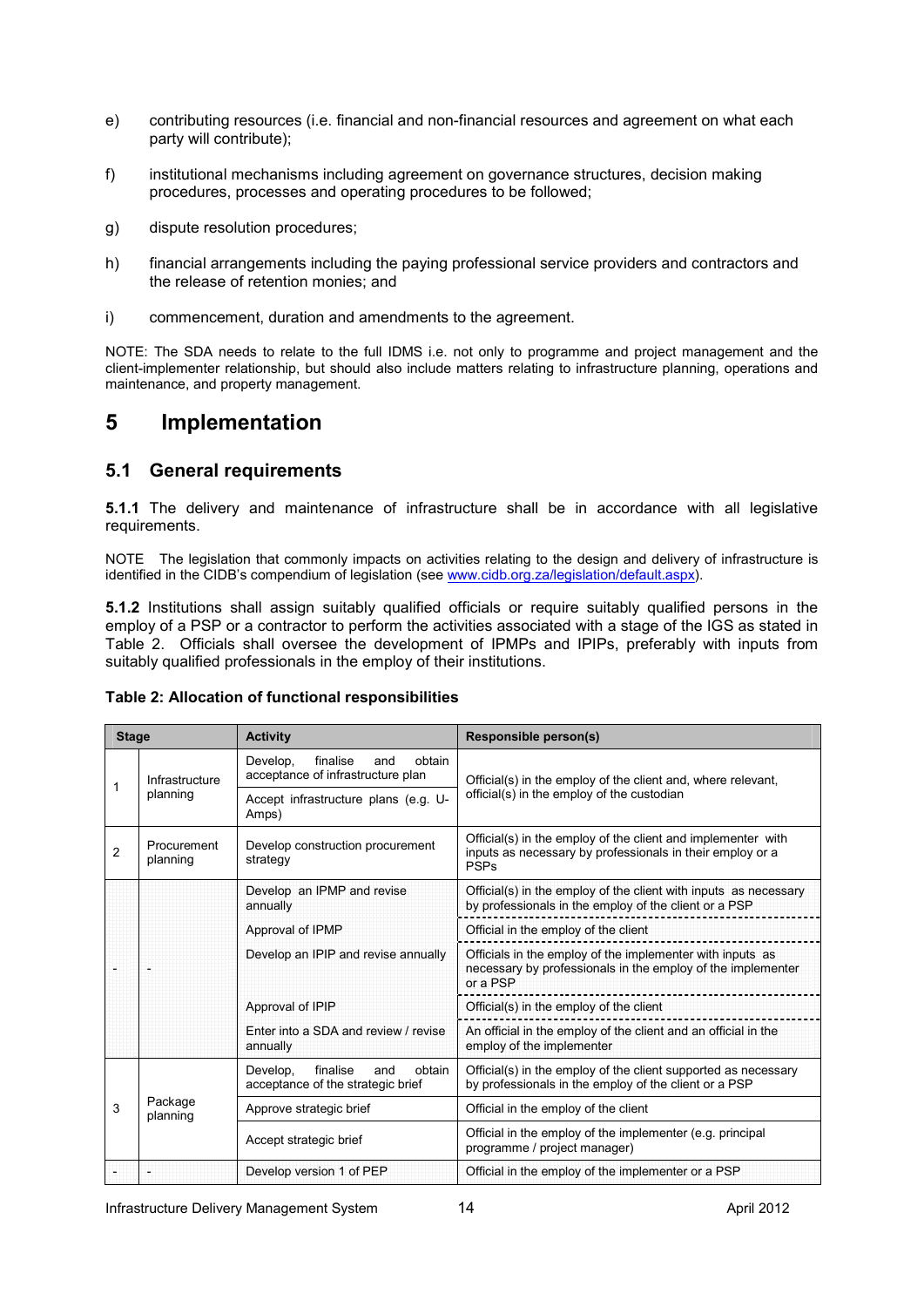| <b>Stage</b>   |                                                         | <b>Activity</b>                                                                                           | <b>Responsible person(s)</b>                                                                                                                            |
|----------------|---------------------------------------------------------|-----------------------------------------------------------------------------------------------------------|---------------------------------------------------------------------------------------------------------------------------------------------------------|
| $\overline{4}$ | Package<br>definition                                   | Develop, finalise and obtain the<br>clients acceptance of the concept<br>report                           | Professionals in the employ of the implementer, PSP or<br>management contractor                                                                         |
|                |                                                         | Accept concept report                                                                                     | Official in the employ of the client                                                                                                                    |
| ÷              | H                                                       | Develop version 2 of PEP                                                                                  | Official in the employ of the implementer or a PSP                                                                                                      |
| 5              | Design<br>development                                   | Develop, finalise and obtain<br>acceptance of design development<br>report                                | Professionals in the employ of the implementer, PSP,<br>management contractor or design and construct contractor                                        |
|                |                                                         | Accept design development report                                                                          | Official in the employ of the client                                                                                                                    |
| ÷              | Ħ,                                                      | Develop version 3 of PEP                                                                                  | Official in the employ of the implementer or a PSP                                                                                                      |
|                | Design<br>documentation                                 | Develop, finalise and obtain<br>acceptance of production<br>information                                   | Professionals in the employ of the implementer, a PSP,<br>management contractor, design and construct contractor or<br>develop and construct contractor |
| 6A             | (Production<br>information)                             | Accept production information                                                                             | Official in the employ of the client for some parts and<br>professionals in the employ of the implementer or a PSP for<br>the remaining parts           |
|                | ч                                                       | Develop version 5 of PEP                                                                                  | Official in the employ of the implementer or a PSP                                                                                                      |
| 6B             | Design<br>documentation<br>(Manufacture,<br>fabrication | Develop, finalise and obtain<br>acceptance of manufacture.<br>fabrication and construction<br>information | Professionals in the employ of the contractor                                                                                                           |
|                | and<br>construction<br>information)                     | Accept manufacture, fabrication and<br>construction information                                           | Professionals in the employ of the implementer or a PSP                                                                                                 |
| $\overline{7}$ | Works                                                   | Provide the temporary and<br>permanent works                                                              | Professionals in the employ of the contractor                                                                                                           |
|                |                                                         | Accept works completed in<br>accordance with the contract                                                 | Professionals in the employ of the implementer or a PSP                                                                                                 |
|                | 냨                                                       | Develop version 5 of PEP                                                                                  | Official in the employ of the implementer or a PSP                                                                                                      |
| 8              |                                                         | Finalise and assemble record<br>information                                                               | Professionals in the employ of the implementer, a PSP or<br>contractor                                                                                  |
|                | Handover                                                | Hand over the works and record<br>information to the user                                                 | Official(s) in the employ of the client supported as necessary<br>by professionals in the employ of the client or a PSP                                 |
| 9Α             |                                                         | Archive record information and<br>update portfolio asset register                                         | Official in the employ of the custodian                                                                                                                 |
| 9Β             |                                                         | Finalise the contract                                                                                     | Professional in the employ of the implementer or a PSP                                                                                                  |
|                | Close out                                               | Compile close out report                                                                                  | Professional in the employ of the implementer or a PSP                                                                                                  |
| ÷              |                                                         | Develop version 6 of PEP                                                                                  | Official in the employ of the implementer or a PSP                                                                                                      |
| 9C             |                                                         | Conduct post occupancy evaluation                                                                         | Official(s) in the employ of the client and the employ or the<br>Implementer                                                                            |

**5.1.3** Professionals in the employ of an institution, PSP or contractor who provide services associated with the IGS for a project or package shall do so in accordance with the provisions of the *Standard for the Delivery and Maintenance of Infrastructure using a Gateway System.* Such professionals shall, in the case of stages 3 to 9 of the IGS be assigned responsibility to function as one of more of the functionaries identified in Table 3.

NOTE: On complex independent projects, it might be necessary to appoint different professionals to function as a project leader, lead designer, designer and cost consultant, particularly where a design by employer contracting strategy is adopted. On simple projects involving a single disciple, e.g. a road, a single PSP or an individual can be appointed to function as a project leader, lead designer, designer and cost consultant.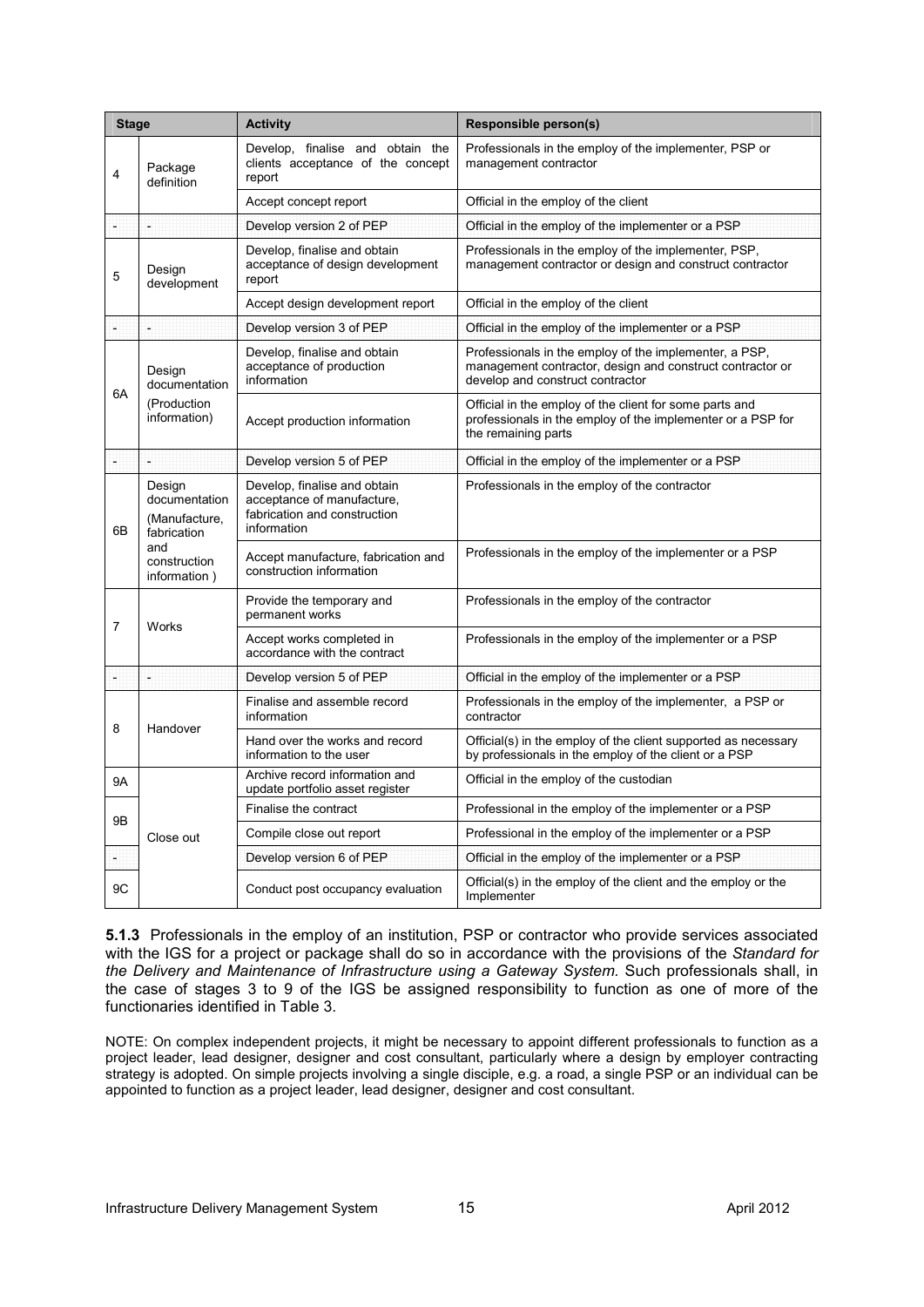| <b>Designation</b> | Overview of responsibilities                                                                                                                                                                    |  |  |  |  |  |  |
|--------------------|-------------------------------------------------------------------------------------------------------------------------------------------------------------------------------------------------|--|--|--|--|--|--|
| project leader     | Provide a non-design role to lead and direct the project team including:                                                                                                                        |  |  |  |  |  |  |
|                    | the establishment of the overall strategy for the development and delivery of the<br>a)<br>deliverable;                                                                                         |  |  |  |  |  |  |
|                    | the monitoring and integration of the activities of the project team;<br>b)                                                                                                                     |  |  |  |  |  |  |
|                    | the development and maintenance of a schedule and the monitoring of progress towards<br>C)<br>the attainment of the deliverable: and                                                            |  |  |  |  |  |  |
|                    | the briefing of, the reporting to and the obtaining of decisions and acceptance of a<br>d)<br>deliverable                                                                                       |  |  |  |  |  |  |
| lead designer      | a) set design standards for and co-ordinate and integrate the design of designers; and                                                                                                          |  |  |  |  |  |  |
|                    | b) co-ordinate advice on design related issues by designers and provide design advice                                                                                                           |  |  |  |  |  |  |
| designer           | provide design services relating to the delivery of infrastructure or undertake conditional<br>assessment services relating to scheduled maintenance                                            |  |  |  |  |  |  |
| cost<br>consultant | provide independent and impartial estimation and control of the cost of constructing,<br>rehabilitating and refurbishing infrastructure by means of one of more of the following:               |  |  |  |  |  |  |
|                    | accurate measurement of the works,<br>a)                                                                                                                                                        |  |  |  |  |  |  |
|                    | comprehensive knowledge of various financing methods, construction systems, forms of<br>b)<br>contract and the costs of alternative design proposals, construction methods and materials,<br>or |  |  |  |  |  |  |
|                    | the application of expert knowledge of costs and prices of work, labour, materials, plant<br>C)<br>and equipment required.                                                                      |  |  |  |  |  |  |

**Table 3: Professional responsibilities associated with implementing certain stages of the IGS** 

**5.1.4 Implementers** shall appoint suitably qualified persons in their employ or in the employ of a PSP to act as (see Annexure D):

- a) **principal programme managers** in relation to each programme of projects and **principal project managers** in relation to each independent project;
- b) **procurement leaders** to take responsibility for the management of the procurement processes in accordance with the provisions of the *Standard for a Construction Procurement System* associated with a procurement package up until such package is awarded; and .
- c) **contract managers** and **supervising agents** in the administration of contracts in accordance with the provisions of the contract.

NOTE: The terms principal programme manager, principal project manager,procurement leader, contract manager and supervising agent refer to persons performing functions and not the designation of posts within an institution (see Annexure D).

**5.1.5** Unless otherwise stated in an applicable SDA, all communications in writing between the client and the implementer or their respective representatives, including requests to accept an end of IGS stage deliverable shall be replied to within 7 working days.

**5.1.6** Unless otherwise stated in an applicable SDA, the client shall provide written reasons for not accepting or approving an end of IGS stage deliverable. The implementer shall take account of these reasons when resubmitting such deliverables for acceptance or approval.

**5.1.7** The **client** shall manage the interface between the end-user and interface with community structures up to the end of IGS stage 4 (package definition) activities. The **client** shall after the conclusion of stage 4, introduce the **implementer's principal programme / project manager** to the community structures. The **implementer** shall thereafter be responsible for implementing any requirements stipulated by the **client** regarding social facilitation and establish the necessary project steering committees, appoint the community liaison officers, recruit and select local labour, manage community related risks, dealing with issues related to labour unrest or disputes during the execution of the works, etc.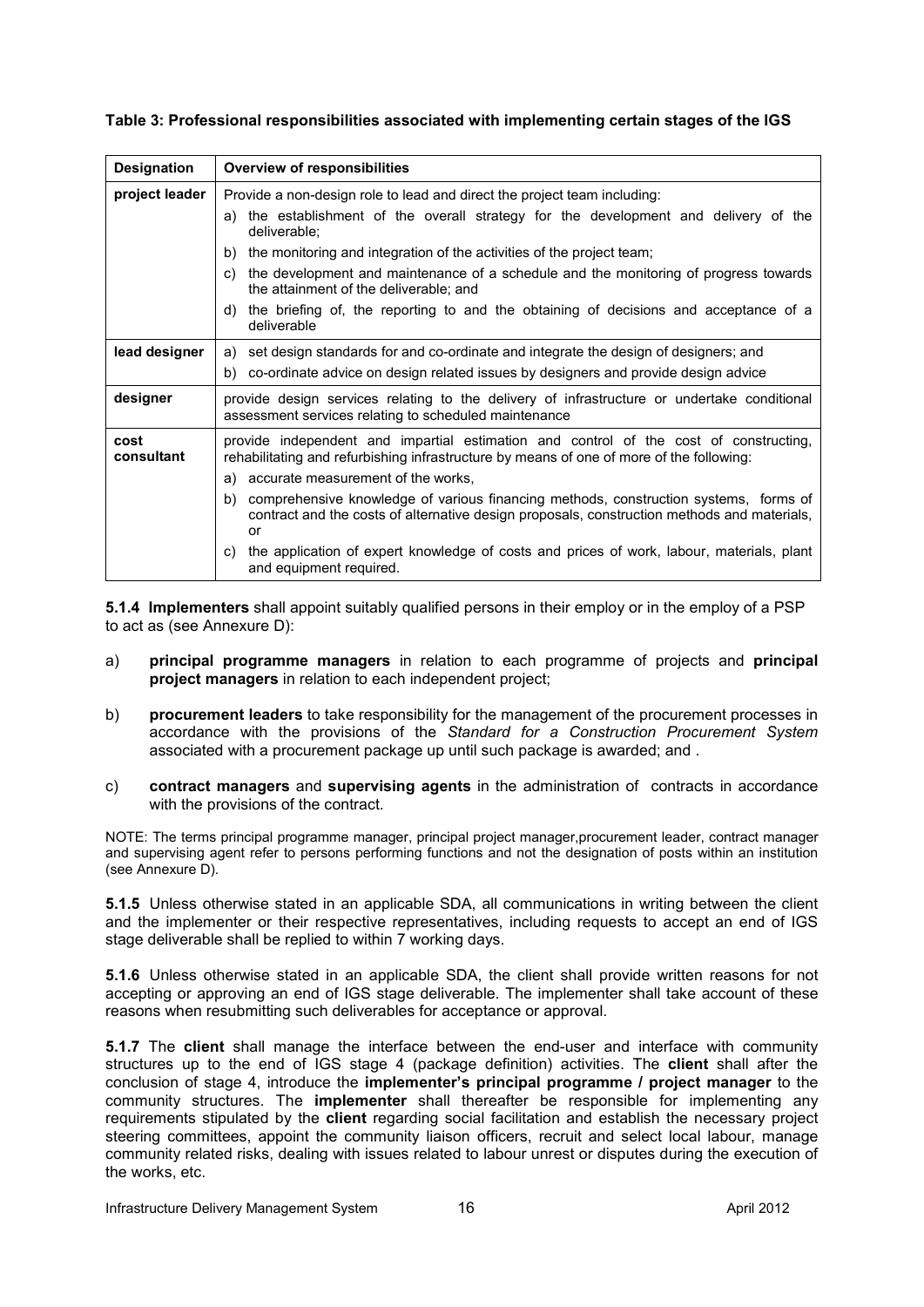**5.1.8** Acceptance of an end of an IGS stage deliverable shall be deemed to be the formal authorisation to proceed with the next stage.

**5.1.9** Infrastructure projects should, as far as is feasible, be based on standard designs drawings and technical specifications as well as on space planning norms and standards.

NOTE: Clause 5.1.9 reduces the need for both conceptual development of a design and also the need for detailed design work and thereby substantially reduces the cost of professional fees and schedule for delivery. Clients in collaboration with the implementer need to develop and regularly maintain and update space planning norms and standards, standard drawings and technical specifications, design guidelines and cost norms.

**5.1.10** No work beyond stage 4 (package definition) of the IGS shall take place on infrastructure located on encumbered land or where agreements have not been put in place for the provision of bulk services or ICT infrastructure.

NOTE: Encumbrances include land availability, land ownership, zoning rights and records of decision regarding environmental issues.

**5.1.11** Activities associated with stages 5 to 9 of the IGS of a package may be undertaken in parallel or series, provided that:

- a) each stage is completed in sequence; and
- b) the total of prices, exclusive of price adjustment for inflation, for a contract or package order does not increase from the total of prices upon award of the contract or issue of the package order to the extent that it requires prior written Provincial Treasury approval to proceed (see *Standard for a Construction Procurement System).*

# **5.2 Conduct of those engaged in the IDMS**

The conduct of all personnel and agents applying this standard shall comply with the applicable requirements for conduct established in the *Standard for a Construction Procurement System.*

NOTE: The IDMS incorporates a SCM system. As a result, the applicable requirements for conduct contained in the Construction Procurement System also apply.

# **5.3 Portfolio planning**

#### **5.3.1 Stage 1 (Infrastructure planning)**

**5.3.1.1** The **client** shall, as part of the annual budget process, produce a suitable infrastructure plan (e.g. U-Amp) which satisfies all legislative requirements and institutional requirements. The infrastructure plan will inform and be informed by inter alia the Provincial Infrastructure Plan, the departmental Strategic Plan and the departmental Comprehensive Service Plan. The infrastructure plan, whilst retaining an overall planning outlook or horizon of 5 to 10 years, shall provide detailed programme and project listings with budgets for the current planning year and the subsequent two years in line with MTEF requirements. Such plans shall furthermore comply with any conditions or requirements associated with grant funding.

NOTE 1: The Provincial Infrastructure Plan provides guidance to planners through the integration and focussing of infrastructure investment and service provision in order to achieve key goals of the Provincial Growth and Development Strategy and the Provincial Spatial Development Framework. This is achieved by addressing the location and sequencing of major integrated infrastructure projects undertaken in the Province.

NOTE 2: The Comprehensive Service Plan includes all aspects of service delivery including service delivery strategy, service delivery mechanisms/concepts, service delivery standards, staffing provisions and management, administration and support arrangements and is an important point of departure for the U-AMP.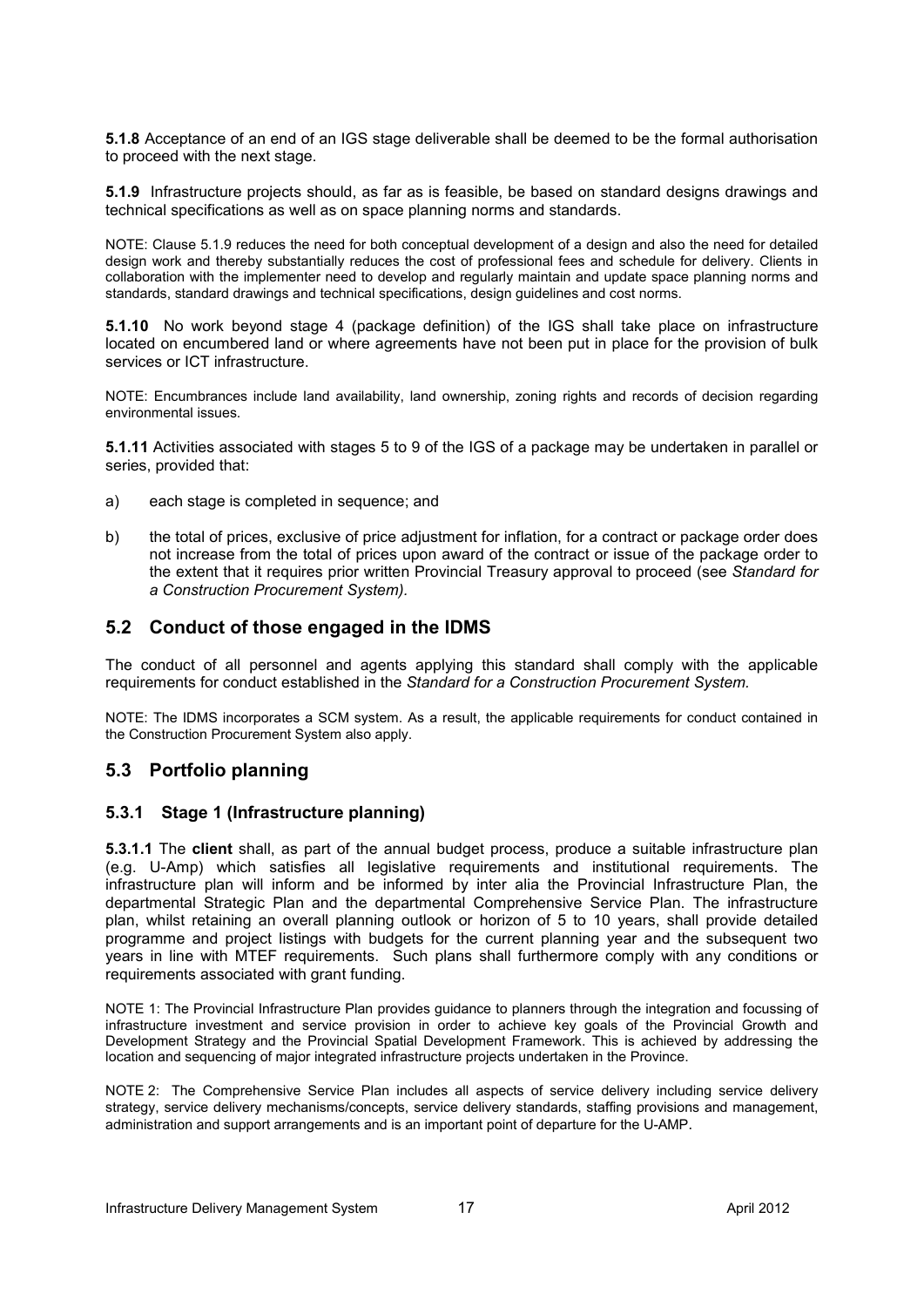**5.3.1.2** Where relevant, the **client** together with the **custodian** shall:

- a) assess the utilisation of their immovable assets in terms of service delivery objectives and in terms of Provincial service delivery norms and standards;
- b) assess the functional performance of their immovable assets;
- c) prioritise the need for repair, upgrade or refurbishment of state-owned immovable assets;
- d) plan for future immovable asset needs including the construction of new facilities and services; and
- e) communicate these needs to the Custodian Department in a structured fashion.

**5.3.1.3** The **custodian** shall, in response to the U-AMPs, produce a Custodian Asset Management Plan (C-AMP) taking into account the Provincial Infrastructure Plan.

#### **5.3.2 Stage 2 (Procurement planning)**

The **client** shall in collaboration with the **implementer** develop and document a construction procurement strategy every year.

#### **5.3.3 Portfolio management plans**

**5.3.3.1** The **client,** if not the same institution as the implementer**,** shall, unless the infrastructure funds reside with the **implementer**, develop IPMPs annually for the portfolio of projects contained in the infrastructure plan, which is aligned with the adopted construction procurement strategy. Such a plan should as necessary:

- a) identify the objectives of each programme or projects or independent projects;
- b) identify the scope, budget and schedule for projects / packages, or where available the PEPs (see 5.7.3) for packages included in a programme of projects or an independent project;
- c) provide details of the projects budgeted for implementation in the Medium Term Expenditure Framework(MTEF) period (3 year planning horizon);
- d) outline the construction procurement strategy ;
- e) identify and describe the **client** and community structures, if any, which need to be consulted with or who need to participate in aspects of the delivery cycle;
- f) provide a time management plan for the programme i.e. the baseline against which progress towards the attainment of milestone target dates can be measured;
- g) provide the projected budget and cash flows (cost plan for the programme) which will enable planned and actual expenditure to be compared in different categories of spend and revisions to the budget to be approved and multiple project budgets to be managed and rolled up to infrastructure programme level;
- h) document the key success factors and the key performance indicators which need to be measured, monitored and evaluated;
- i) identify the major risks and how such risks are to be mitigated / managed (risk assessment and management plan);
- j) indicate how **client** quality requirements and expectations are to be met;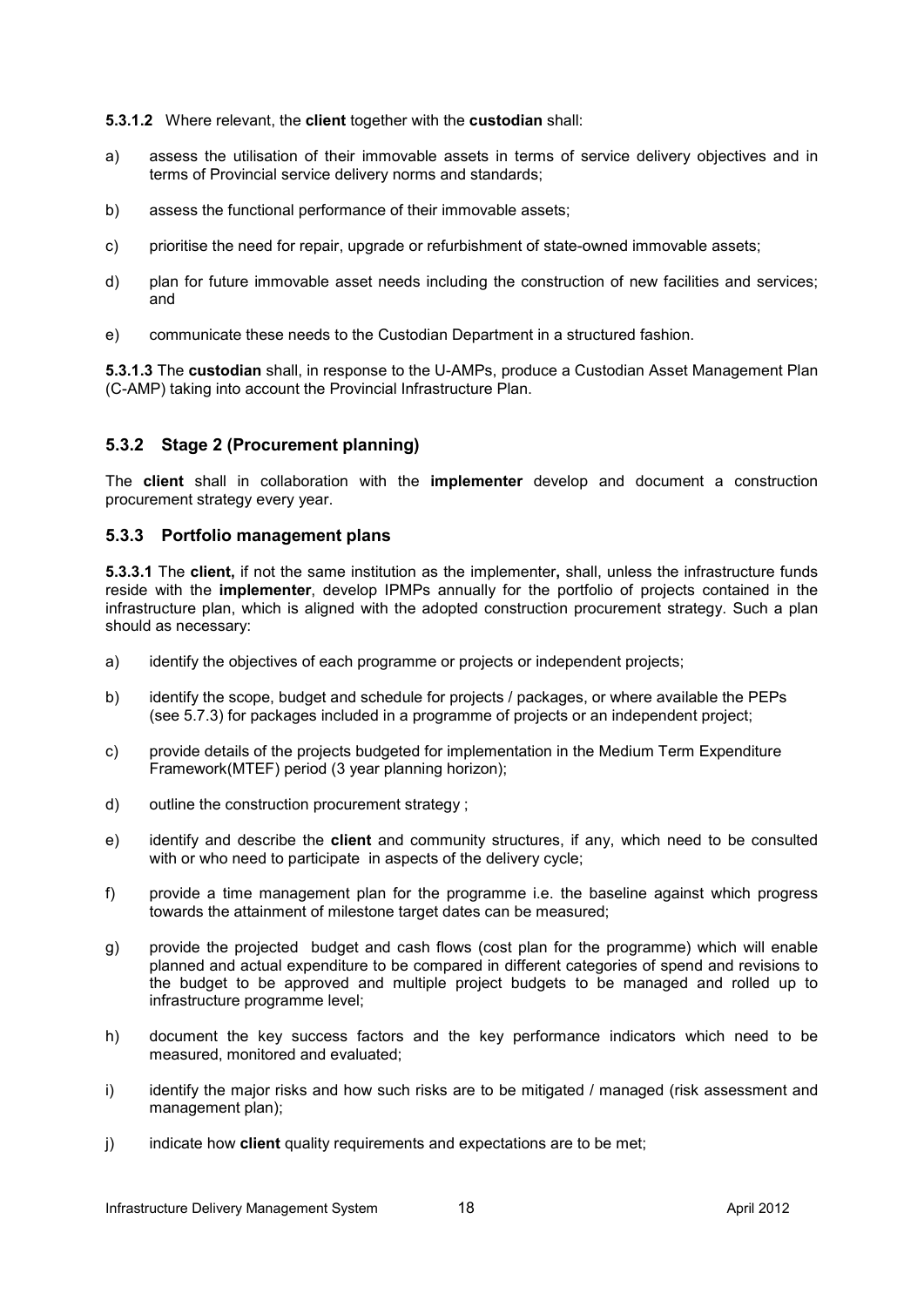- k) document a communication plan which determines the lines of communication and includes as necessary, the following key activities:
	- 1) Communications Planning determining the information and communications needs of the stakeholders: who needs what information, when will they need it, and how will it be given to them
	- 2) Information Distribution making needed information available to project stakeholders in a timely manner
	- 3) Performance Reporting collecting and disseminating performance information. This includes status reporting, progress measurement, and forecasting
	- 4) Administrative Closure generating, gathering, and disseminating information to formalise phase or project completion; and
- l) quality management requirements.

NOTE 1: The IPMP indicates the allocation of the MTEF budget to the projects to be implemented over the MTEF period. As such it creates an alignment between planning and budgeting. This enables an MTEF project list to be generated so that the planning and design processes can start timeously to ensure expenditure in the financial year budget projections.

NOTE 2: The level of detail in an IPMP depends upon the information that is available (see Figure 3). Where programmes involve repetitive buildings, it is possible to provide much of the strategic brief in the IPMP.

**5.3.3.2** The **implementer** shall review the **client's** IPMPs which relate to the **implementer's** IPIP with a view to establishing that such plans:

- a) are comprehensive and addresses all the critical issues including expenditure and project progress issues; and
- b) clearly and unambiguously expresses the **client's** expectations and requirements for the programme or project.

**5.3.3.3** The **implementer** who reviews the **client's** IPMP shall either accept such plan or propose revisions and engage with the **client** with a view to amending or modifying such plans to satisfy the requirements of 5.3.3.2. The client shall issue a revised IPMP should the proposed revisions be acceptable.

**5.3.3.4** The **implementer** shall develop an IPIP in response to an IPMP which should as necessary:

- a) provides for each package whose concept report developed during stage 4 of the IGS has been accepted by the **client**:
	- 1) a high level summary of the most recent PEPs;
	- 2) the assigned internal and external resources for implementation and responsibilities;
	- 3) the current cash flow forecast;
	- 4) the milestone dates (key deliverables) for implementation of each project;
	- 5) key performance indicators, targets and the means of quantification / measurement; and
	- 6) the controls and measure which will address health, safety, environmental and other project risks.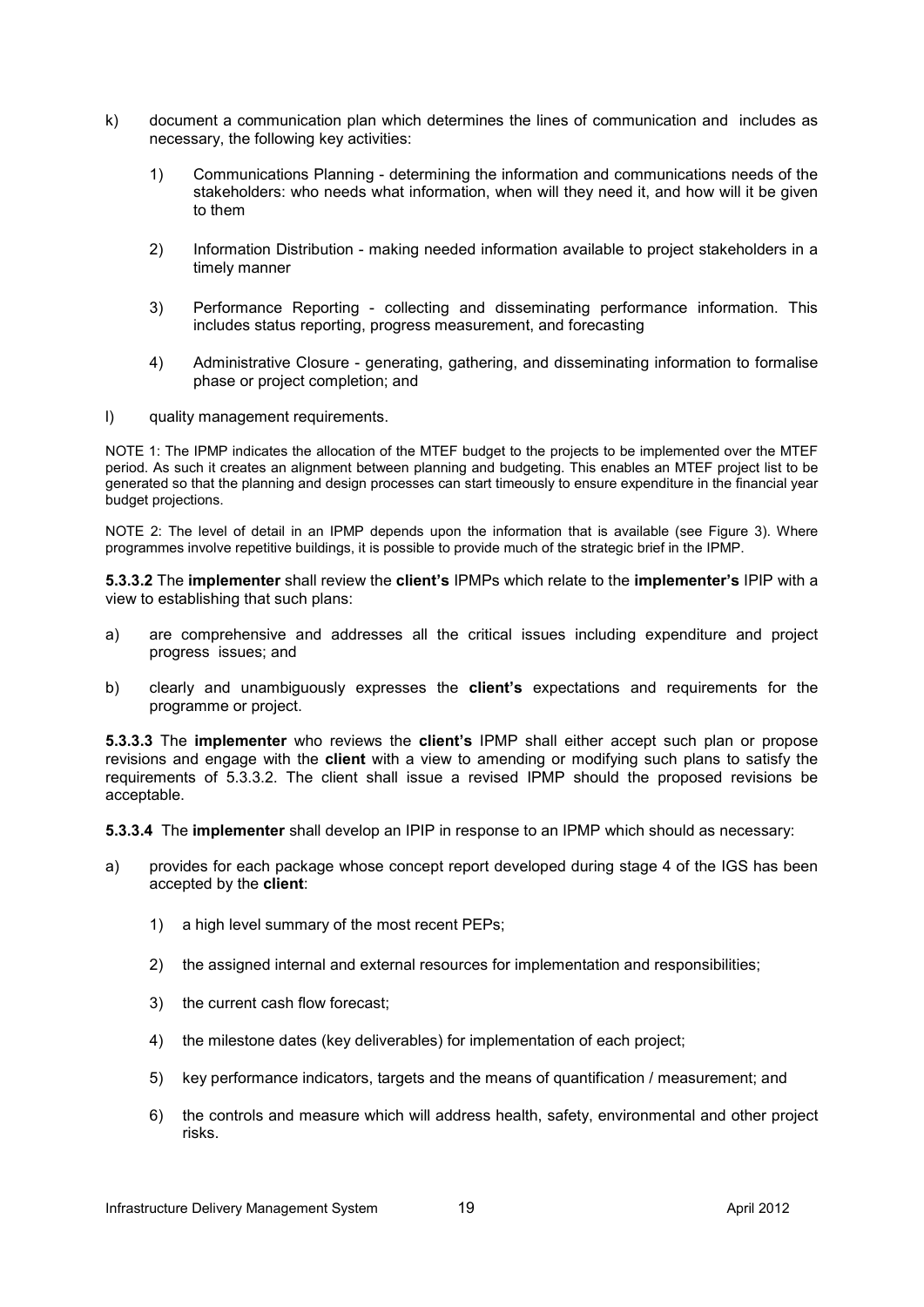- b) outlines requirements for projects and packages that have not progressed beyond stage 4 of the IGS.
- c) enables a financial report to be generated which:
	- 1) lists the packages associated with a programme or project which have been finalised during the last two years preceding the MTEF period together with actual expenditure; and
	- 2) shows the following for packages being implemented during each year of the full MTEF period:
		- budget for the year;
		- actual expenditure to date;
		- remaining budget for the year;
		- forecast expenditure for the remainder of the year; and
		- forecast over/under expenditure for the year;.
	- 3) expenditure in relation to projects and packages which have not progressed beyond stage 4 of the IGS; and
	- 4) enables "Actual versus Planned" expenditure and time lines to compared at a package or programme / project level.

NOTE: The focuses of the IPIP is on managing package scope, time and cost.

**5.3.3.5** The **client** shall approve the IPIP developed by the **implementer,** if satisfied that the IPIP is likely to enable the client's objectives to be satisfied.

**5.3.3.6** Where the **client** and the i**mplementer** are the same institution or where the infrastructure funds reside with the **implementer**, the **implementer** shall develop IPIPs annually and include relevant aspects of 5.3.3.1 in the IPIPs.

# **5.4 Package planning, design and delivery activities and responsibilities**

#### **5.4.1 General**

**5.4.1.1** The **implementer** shall obtain from the **client** a list of persons who are delegated to make inputs into a deliverable and to accept the end of stage deliverable in respect of each stage, if such information is not included in the IPMP or the SDA.

**5.4.1.2** The person functioning as a **project leader** (see Table 3) or a **management / design and construct / develop and construct contractor** shall obtain the **client's** inputs into the development and finalisation of the concept report, design development report, production information, record information and close out report and the acceptance thereof through the appropriate **principal programme manager** / **principal project manager** and **contract manager,** respectively.

#### **5.4.1.3** The **principal programme manager** or **principal project manager** shall:

- a) obtain the **client's** requirements for commissioning and handover, if any, and ensure that such requirements are forwarded to those responsible for compiling procurement documents for professional services and the provision of construction works; and
- b) communicate to the **client** the contractual provisions for the taking over of the works from the contractor responsible for providing the works and make the necessary arrangements with the **client** to ensure that the **implementer** is not liable for securing the site prior to hand over to the **client**.

NOTE: The responsibility for the works passes to the Employer once the contractor achieves completion in terms of the contract.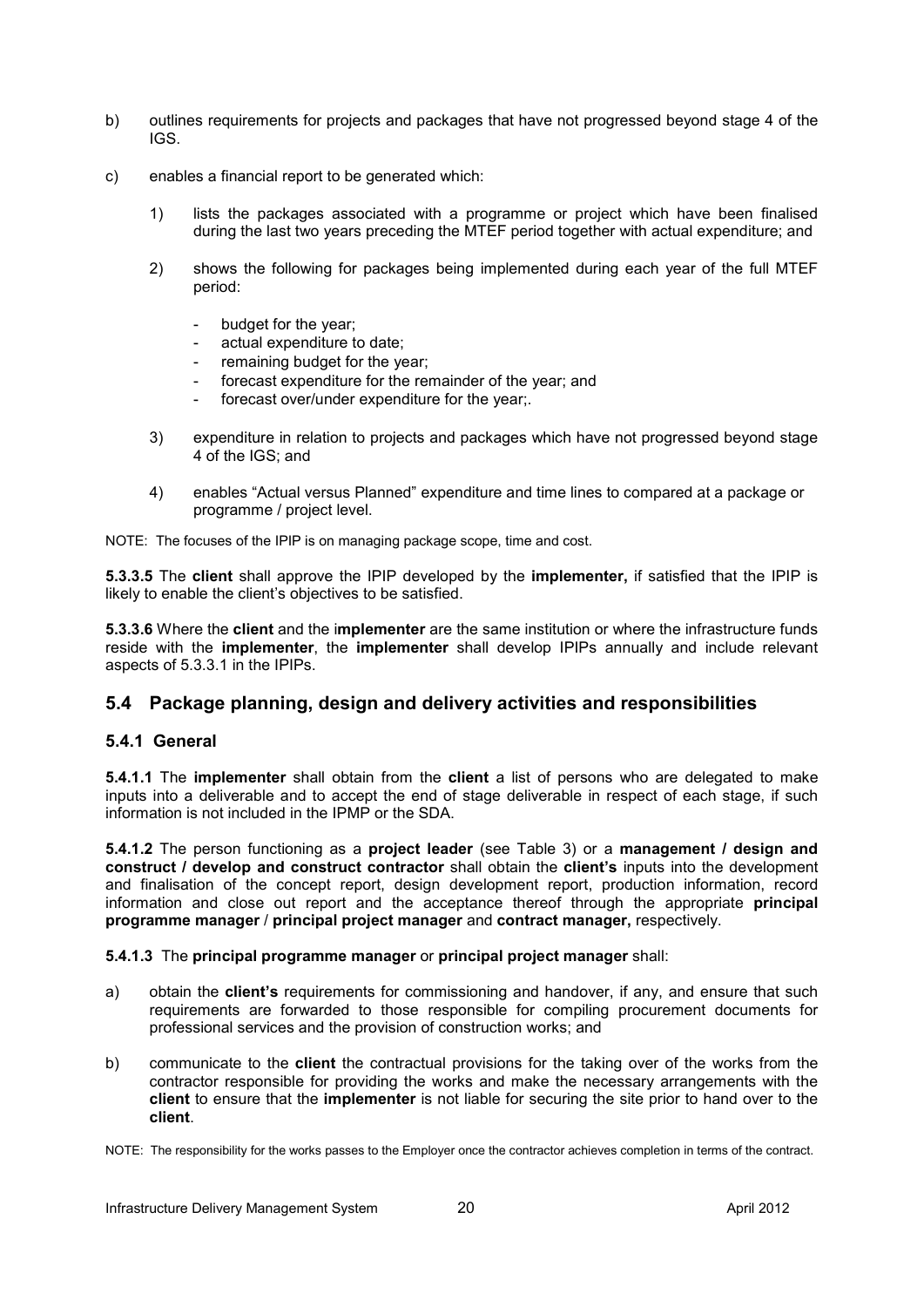# **5.4.2 Stage 3 (Package preparation)**

**5.4.2.1** A person designated by the **client** shall develop a strategic brief for a package, and once approved, submit it to the **implementer** for review and acceptance.

NOTE: In programmes involving repetitive works it is possible to have a single strategic brief for a programme of projects with tabulated variables for each specific package. It is also possible where planning has been undertaken in advance of implementation to have the strategic brief included in the IPMP as an annexure.

**5.4.2.2** A person designated by the **principal programme manager** or **principal project manager**  shall review a strategic brief for a package, which is developed and approved by the **client** prior to being issued for implementation in terms of a SDA or this standard, with a view to establishing that the document:

- a) is comprehensive and fulfils the requirements for a strategic brief established in the *Standard for the Delivery and Maintenance of Infrastructure using a Gateway System*; and
- b) clearly and unambiguously expresses the **client's** expectations and is capable of being implemented.

**5.4.2.3** The designated person who reviews the **client** approved strategic brief in terms of 5.4.2.2, shall either accept the strategic brief or propose revisions and engage with the **client** through the **principal programme manager** or **principal project manager** with a view to amending or modifying such brief to satisfy the requirements of 5.4.2.1. The designated person shall obtain the **client's** approval for any revised brief in writing.

#### . **5.4.3 Stage 4 (Package definition)**

**5.4.3.1** The **project leader** assigned by the **principal programme manager** / **principal project manager** or a **management contractor** shall either convert or oversee the conversion of the strategic brief for the package into a workable and viable concept for the implementation of the package or, should a viable solution not be found, produce a report recommending the cancellation of the package.

**5.4.3.2** The **project leader** or a **management contractor** shall obtain the **client's** acceptance of the concept report as well as inputs into the logistics support plan through the **principal programme manager** / **principal project manager** or **contract manager,** respectively. Proof of the **client's**  acceptance of the concept report shall be kept for record and auditing purposes.

**5.4.3.3** No work associated with the implementation stages, obtaining planning permissions or commencing a procurement process for infrastructure associated with a package may be undertaken before the **client's** acceptance of the concept report is obtained unless written instructions to the contrary are obtained from the **client.** 

# **5.4.4 Stage 5 (Design development)**

The design of infrastructure, if applicable (see Figure 1), shall be developed in such a manner that the **client** accepts a design development report prior to the commencement of construction, fabrication or manufacturing activities. Proof of the **client's** acceptance of the design development report shall be kept for record and auditing purposes.

#### **5.4.5 Stage 6 (Design documentation)**

**5.4.5.1** The **principal programme manager** or **principal project manager** shall in consultation with the client identify which parts of the production information, if applicable (see Figure 1) shall be accepted by the **client** or his delegate before being issued to a contractor. The remaining parts shall be accepted by either the **project leader** or the **contract manager,** depending upon the contracting strategy that is adopted.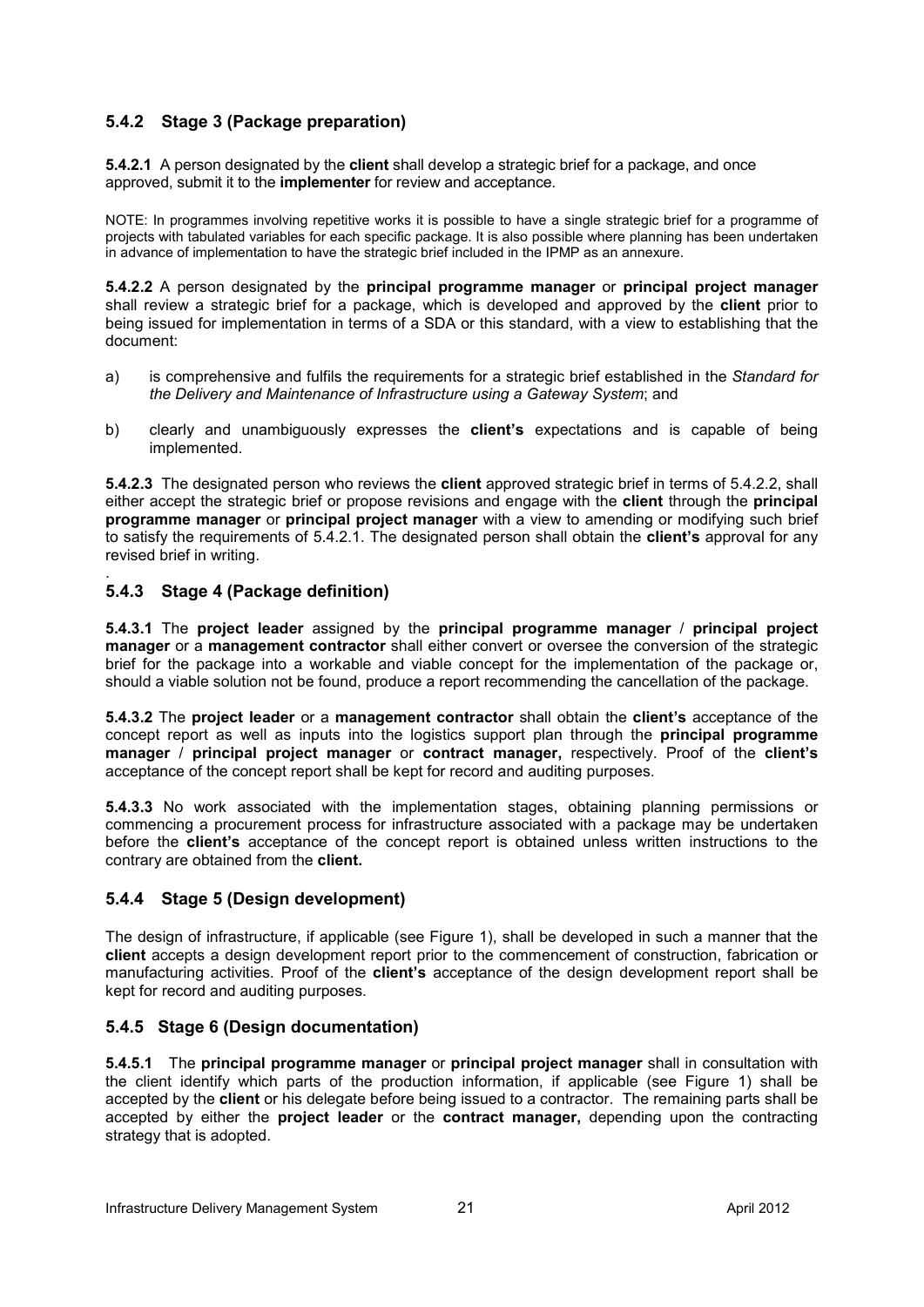**5.4.5.2** The **contract manager** shall accept the manufacture, fabrication and construction information in accordance with the provisions of the contract.

# **5.4.6 Stage 7 (Works)**

**5.4.6.1** The **principal programme manager** or **principal project manager** shall brief the **contract manager** of the **client's** monitoring and reporting requirements for stage 7 (Works). The **contract manager** shall ensure that these monitoring and reporting requirements are adhered to.

**5.4.6.2** The **contract manager** shall provide the **principal programme manager** or **principal project manager** with adequate notice of the anticipated date of completion for a part or whole of the works in accordance with the provisions of the contract so that the necessary hand over arrangements with the **client** may be made.

NOTE: The responsibility for the works passes to the Employer once the contractor achieves completion in terms of the contract. The Employer may have to secure the works if there is a delay in handover to the client. It is therefore important for the contract manager to ascertain what the minimum notice period should be.

# **5.4.7 Stage 8 (Hand over)**

**5.4.7.1** The **principal programme manager** or **principal project manager** shall arrange for the handover of a part or the whole of the works to the person(s) nominated by the **client** and assign a person(s) to do so. Proof of the **client's** acceptance of the works shall be kept for record and auditing purposes.

**5.4.7.2** The **project leader** or **contractor**, depending upon the contracting strategy that is adopted, shall ensure that all applicable certificates are completed and the record information is assembled and accepted within one week of the certification of completion in accordance with the provisions of the contract which triggers the transfer of the care of the works back to the **client** and / or **custodian**. Such information shall be handed over to the person(s) who hands over a part or the whole of the works to the person(s) nominated by the **client**. Proof of acceptance of the record information shall be kept for record and auditing purposes.

**5.4.7.3** Those responsible for developing the record information shall update the information in the design development report, if provided, so that when the works are completed, the record information is available.

**5.4.7.4** Requirements for the development and the timing for the delivery of record information shall be incorporated in the scope of work of the relevant contracts for PSP and contractors. Payment items shall be linked to the provision of such information.

NOTE: The design development report documents what is to be delivered. Record information documents what has been delivered.

**5.4.7.5** Where required in terms of a SDA, the **project leader** or **contractor** shall attach to the record information a maintenance plan.

#### **5.4.8 Stage 9 (Close out)**

#### **5.4.8.1 Stage 9A (Asset data)**

The **custodian** shall capture all asset related data (financial and non-financial) onto the asset register to serve as inputs in future infrastructure planning processes.

NOTE: The client should similarly update their records.

#### **5.4.8.2 Stage 9B (Package completion activities)**

The **contract manager** shall prepare a close out report in accordance with requirements established by the **principal programme manager** or **principal project manager**, as relevant**.** Such report shall be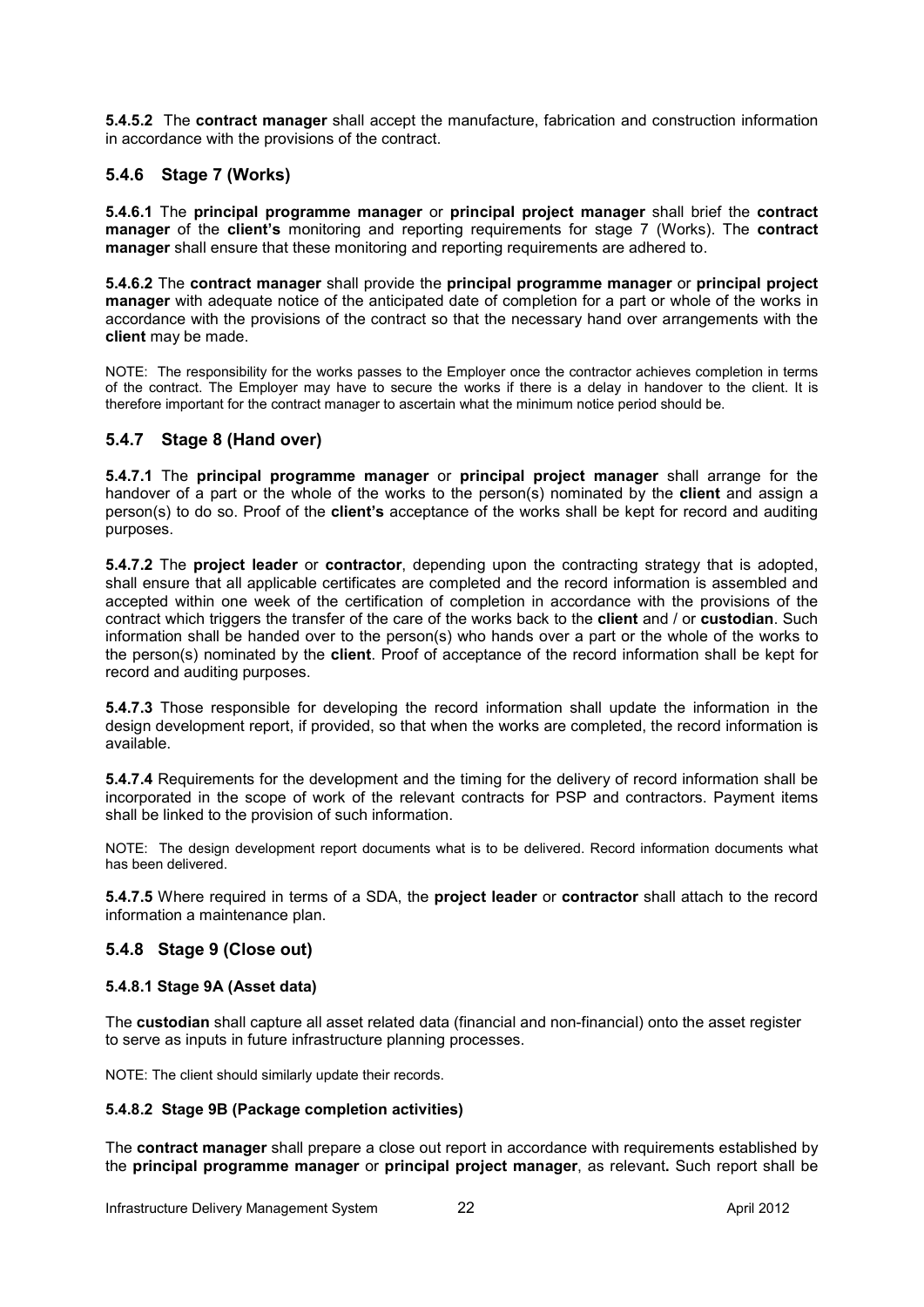submitted to the **principal programme manager** or **principal project manager** not later than one year after completion or within 30 days of the end of the defects liability period, whichever is the earlier.

#### **5.4.8.3 Stage 9C (Post occupancy evaluation)**

Post occupancy evaluation reports which provide integrated feedback aimed at continuous improvement of built environments, infrastructure delivery and procurement methods shall be undertaken in accordance with the provisions of a SDA or on a sample basis on projects or packages identified by the client approximately one year after handover. Such an evaluation shall be undertaken in terms of a procedure developed or adopted by the **client** and accepted by the **principal programme manager** or **principal project manager**.

# **5.5 Monitoring and reporting on progress**

**5.5.1** Each time that a deliverable associated with a stage in the IGS is accepted or approved, data relating to the scope, timing and cost of the package, and where relevant, parameters associated with key performance indicators, shall be captured in a standard format in the PEP (see 5.7.3) on a management system put in place by the **implementer** by the responsible **project leader** or **contract manager.**

**5.5.2** The management system shall be capable of producing dashboard reports on a regular basis using the information contained in the PEP.

#### **5.6 Gateway reviews**

#### **5.6.1 General**

**5.6.1.1** Gateway reviews may be undertaken by a gateway review team of the deliverables associated with gates 4, 5 or 8 of the IGS. Gateway reviews at gate 4 of the IGS shall be undertaken on all projects which are categorised as being major capital projects. The implementer shall notify the Provincial Treasury of all major capital projects whenever such projects are identified.

**5.6.1.2** A gateway review team shall comprise not less than three persons appointed by the **implementer** in consultation with the **client** who are not involved in the programme or the project within which the package falls and who are familiar with the subject matter of the deliverable at the end of the stage under review. In the case of major capital projects, the Provincial Treasury may nominate an additional person to serve on the gateway review team.

**5.6.1.3** The **project leader** or, if assigned to do so, **contract manager** responsible for a package which requires a gateway review at a particular stage (see 5.6.2 and 5.6.3) shall ensure that the gateway review team is:

- a) issued at least one week prior to the date set for the review with the end of stage deliverable as well as the following earlier deliverables:
	- 1) review of Stage 4 (Package Definitions): strategic brief
	- 2) review of Stage 5 (Design Development): strategic brief and concept report
	- 3) review of Stage 8 (Handover): design development report;
- b) afforded access to the key staff members and, where relevant, stakeholders.

**5.6.1.4** The gateway review team shall:

- a) review the end of stage deliverables for compliance with the requirements of this document and the *Standard for the Delivery and Maintenance of Infrastructure using a Gateway System;*
- b) establish the quality of the documentation through the interviewing of key staff members and stakeholders.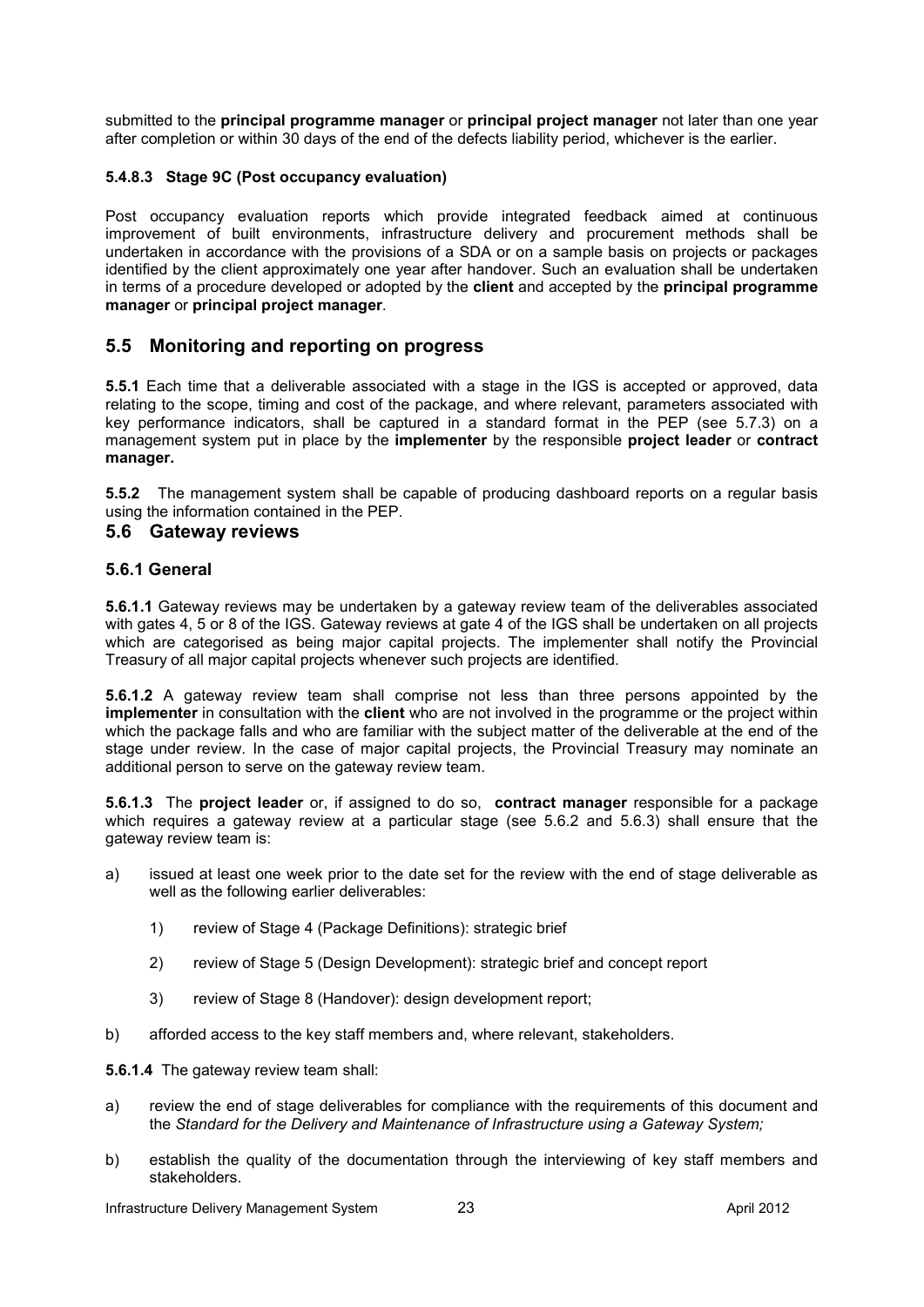- c) base its findings primarily on:
	- 1) the information contained in the end of stage deliverables;
	- 2) supplementary documentation, if any, provided by key staff obtained during the interview process; and
	- 3) interviews with key staff and stakeholders.
- d) issue a report at the conclusion of a gateway review which indicates the team's assessment of the information at the end of a stage and provides findings or recommendations on areas where further work may be undertaken to improve such information.

**5.6.1.5** Aspects in the report should be flagged as being:

- a) Code **red**: Team considers the aspect to pose a significant risk to the project / package.
- b) Code **amber**: Team considers the aspects which indicate a minor risk to the project / package.
- c) Code **green**: Team considers the aspect to have been given adequate consideration to the extent that it is unlikely to jeopardise the success of progressing to the next stage.

NOTE 1: An IGS review is not an audit or about 'passing' or 'failing' gates, but about improving the chances of the successful identification and formulation of projects and the delivery of packages. It is a partnership between the review and project teams and provides everyone with an opportunity to learn lessons from the experience.

NOTE 2: The level of detailed content in a review reports needs to be in line with the importance and impact of the recommendations. Such a report should aim to produce candid and practical recommendations, based on best practice. A spirit of openness and a willingness to work together is essential to the achievement of a useful gateway review report.

#### **5.6.2 Review of major capital projects**

All major capital projects shall have a gateway review prior to the acceptance of the end of stage 4. The focus of such a review shall in the first instance be on the quality of the documentation and thereafter on:

- a) **deliverability:** the extent to which a project is deemed likely to delivery the expected benefits within the declared cost / time / performance envelope
- b) **affordability:** the extent to which the level of expenditure and financial risk involved in a project can be taken up on, given the organisation's overall financial position, both singly and in the light of its other commitments
- c) **value for money:** the optimum combination of whole life costs and quality (or fitness of purpose) to meet the user's requirements.

NOTE: This gateway review satisfies the requirements of Section 38(1)(a)(iv) of the Public Finance Management Act of 1999 which requires that all major capital projects be properly evaluated prior to a final decision being taken on the project.

#### **5.6.3 Packages selected for review on a random sample basis**

The **implementer** shall identify a random sample of packages and require that a gateway review be undertaken on any of the stages 4, 5 or 8 of the IGS. The focus of such a review, which shall take place after the end of stage deliverable has been accepted, shall be on the quality of the documents.

NOTE: Annexure B provides typical questions that a review team could ask at the end of stages 4 and 5 of IGS.

# **5.7 Programme and project management arrangements**

Infrastructure Delivery Management System  $24$  24 April 2012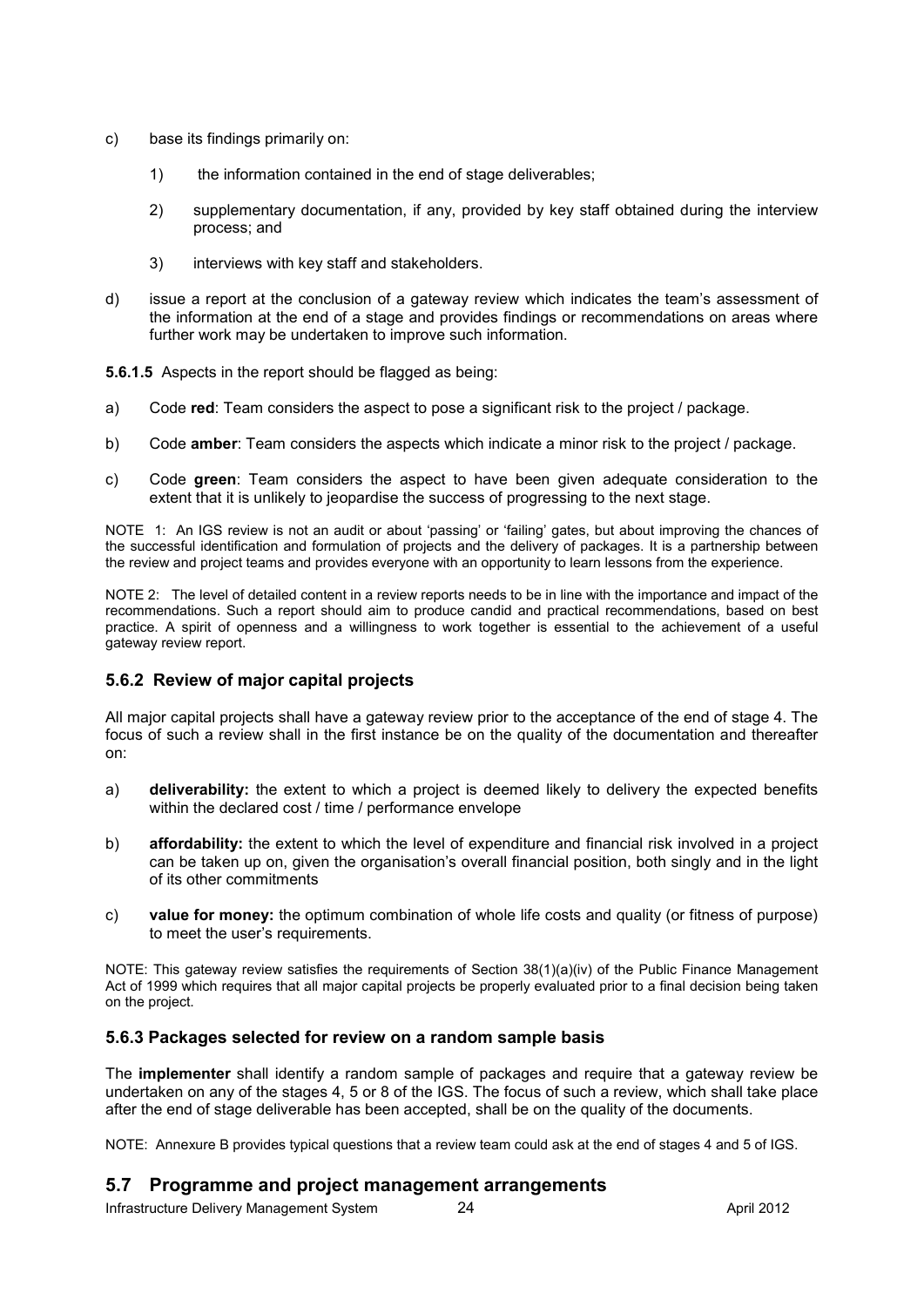### **5.7.1 Procurement plans**

**5.7.1.1** The **implementer** shall on an annual basis collate information from the IPMPs and IPIPs and prepare a procurement plan for all proposed tenders for the next financial year which contains the following information in a tabular form, where the proposed procurement is estimated to exceed R 500 000 including VAT:

- a) a description of the goods, services or works;
- b) the estimated value of such goods, services or works including all applicable taxes;
- c) the envisaged date of advertisement;
- d) envisaged closing date for tenders;
- e) envisaged date of award; and
- f) the responsible office / regional office.

**5.7.1.2** The **implementer** shall submit such a plan to the Head of the SCM Unit on or before the 15<sup>th</sup> of April of each year, who in turn shall submit to the Provincial Treasury on or before 30<sup>th</sup> of April of each year.

**5.7.1.3** The relevant principal programme manager or principal project manager shall notify the Head of the SCM unit of any cancellation of proposed tenderers or the addition of any tenders whenever such cancellation or addition occurs.

#### **5.7.2 Responsibilities of principal programme and project managers**

**Principal programme managers** and **principal project managers** appointed by the **implementer**  shall:

- a) manage the planning and implementation of packages in terms of this standard in a manner that enables both the **implementer** and its **clients** to achieve their objectives and in such a manner that:
	- 1) all projects are developed and managed in terms of a common procedural and programmatic approach and integrated with the **client's** administrative processes and are institutionalised;
	- 2) the various elements of the projects are properly co-ordinated;
	- 3) the projects include all the work required, and only the work required, to complete the project successfully;
	- 4) the timely completion of the projects is facilitated;
	- 5) projects are completed as far as is reasonably possible, within the budget that is agreed from time to time with the **client**;
	- 6) the project satisfies the needs for which it was undertaken;
	- 7) effective use of the people involved with projects is made;
	- 8) timely and appropriate generation, collection, dissemination, storage, and ultimate disposition of project and package information occurs; and
	- 9) the systematic identification, analysis, and response to project risk occurs.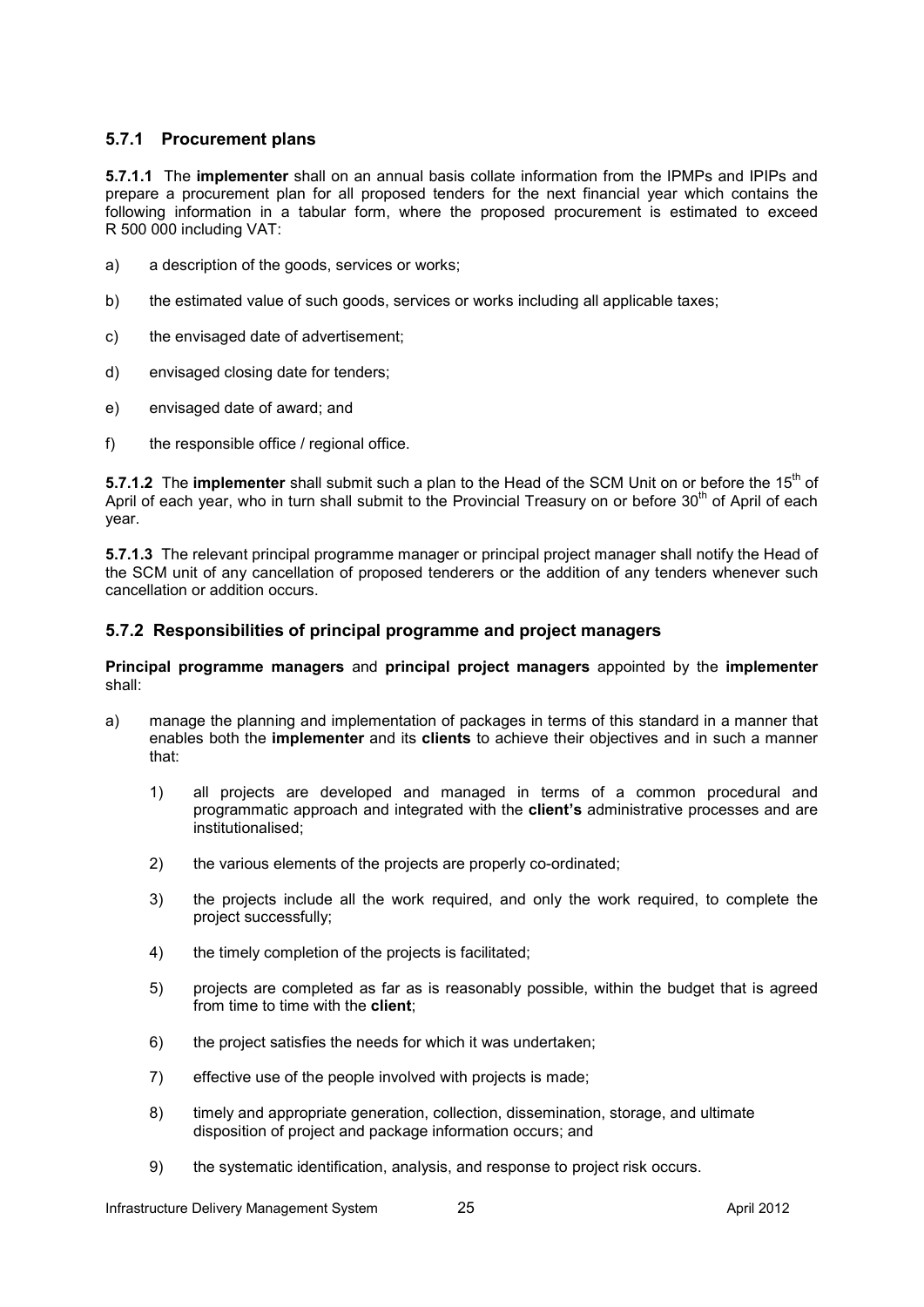- b) manage assigned **project leader**s, **procurement leader**s and **contract managers;**
- c) regularly review and update the approved IPIP and provide the **client** with copies of each revision of the IPIP.

### **5.7.3 PEPs and capturing of data**

**5.7.3.1** The **principal programme manager** or **principal project manager or** a person designated by the **client** shall at the commencement of a financial year ensure that information that is available concerning the packages that are planned to be worked on and which are not already on the financial system is captured on the system. All professional service contracts shall be linked to these packages so that all expenditure incurred can be linked to such packages.

**5.7.3.2** The PEP shall contain from stage 3 onwards:

- a) the package profile (see Table 4);
- b) a summary of the package information at each stage of the delivery management cycle as well as the dates of acceptance of the end of stage deliverables;

#### Client *Insert client department's name*  Reference *Insert contract number and if relevant package order number*  number Title *Insert title of package*  Location *Insert the location of the site and provide GPS co-ordinates for each project within a package*  Overview of *Provide a short description of the works, their purpose, etc.*  works One or a combination of: 1 New or replaced 2 Upgrade and 3 Renovations, 4 Maintenance and infrastructure asset – additions – capital rehabilitations or current repairs Type of refurbishments capital □ Alteration □ Scheduled works capital  $\Box$  New construction maintenance  $\Box$  Extension (see  $\Box$  Rehabilitation  $\Box$  Demolition Annexure A)  $\Box$  Supply and install  $\Box$  Refurbishment  $\Box$  Supply and install plant plant  $\Box$  Supply and install plant  $\Box$  B-BBEE  $\Box$  work opportunities to temporary workers  $\Box$  CIDB registered contractors grades 4 to 7  $\Box$  experiential work opportunities Socioobjectives  $\Box$  CIDB registered contractors grades 1 to 3  $\Box$  other (state)  $\Box$  black owned consulting firms **Delivery mode:**  $\Box$  programme  $\Box$  independent project *Insert name of programme/ project* **Service requirement**  Maintenance only | Pricing strategy Form of contract  $\Box$  Priced contract with a priced list  $\Box$  NEC TSC Procurement  $\Box$  NEC TSSC □ Cost reimbursable contract strategy Target contract Contracting strategy Construction only Pricing strategy Form of contract  $\Box$  Design by employer  $\Box$  Price based –lump sum  $\Box$  FIDIC RB Develop and construct /activity schedule / price list  $\Box$  FIDIC SB Design and construct Price based - bill of quantities П  $\Box$  Construction  $\Box$  FIDIC YB  $\Box$  Target cost contract – activity management schedule  $\Box$  FIDIC SF Management contractor

#### **Table 4: Package profile**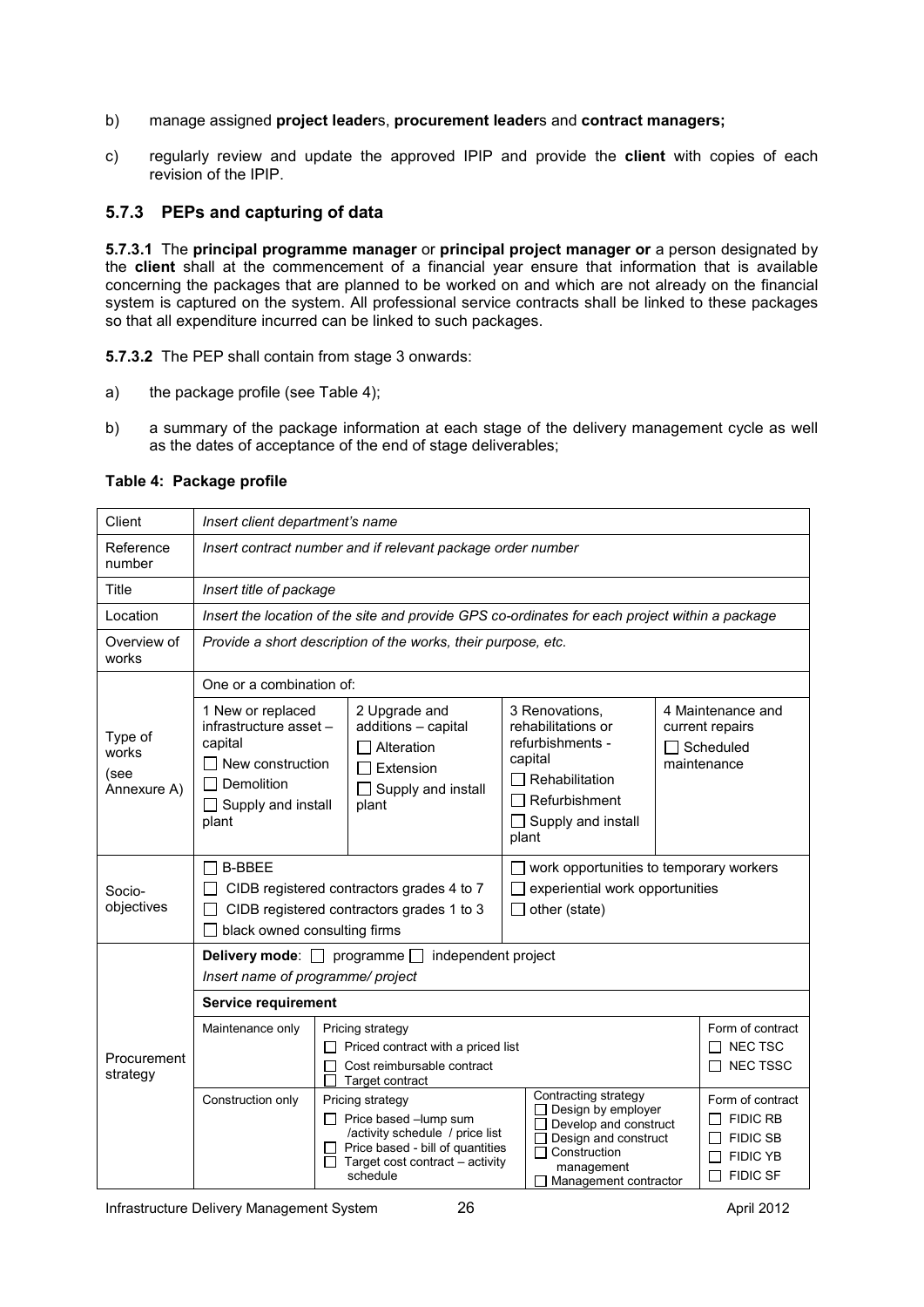|         |                                   | Cost reimbursable contract                                    |  |                                                              | GCC 2010            |  |
|---------|-----------------------------------|---------------------------------------------------------------|--|--------------------------------------------------------------|---------------------|--|
| П       |                                   | Management contract                                           |  |                                                              | <b>JBCC PBA</b>     |  |
|         |                                   |                                                               |  |                                                              | <b>JBCC MWA</b>     |  |
|         |                                   |                                                               |  |                                                              | <b>NEC ECC</b>      |  |
|         |                                   |                                                               |  |                                                              | <b>NEC ECSC</b>     |  |
|         | Construction and                  | Pricing strategy as per                                       |  | Contracting strategy as per                                  | Form of contract    |  |
|         | maintenance                       | construction and maintenance                                  |  | construction service                                         | <b>NEC ECC</b><br>П |  |
|         | service                           | service                                                       |  |                                                              | NEC ECC             |  |
|         |                                   |                                                               |  |                                                              | with NEC TSC        |  |
|         | Construction,                     | Pricing strategy                                              |  | Contracting strategy as per                                  | Form of contract    |  |
|         | maintenance and                   |                                                               |  | construction service                                         | $\Box$ FIDIC GB     |  |
|         | operation                         |                                                               |  |                                                              | $\Box$ NEC ECC      |  |
|         |                                   |                                                               |  |                                                              | plus NEC TSC        |  |
|         | Supply and install                | Form of contract<br>$\Box$ NEC SSC                            |  |                                                              |                     |  |
|         |                                   | NEC SC<br>Procurement procedure                               |  | Targeting strategies                                         | Evaluation          |  |
|         | Procurement                       | Open                                                          |  | Preferences                                                  | method              |  |
|         | arrangements                      | Qualified                                                     |  | Incentives for KPIs                                          | $\Box$ Method 2     |  |
|         |                                   | Proposal                                                      |  | Mandatory                                                    | $\Box$ Method 4     |  |
|         |                                   | Negotiation                                                   |  | subcontracting                                               |                     |  |
|         |                                   | Competitive negotiations (open)                               |  | Contractual<br>П                                             |                     |  |
|         |                                   | Competitive negotiations (restricted)                         |  | obligations                                                  |                     |  |
| Tender  | Calls for expressions of interest |                                                               |  | <b>Tenders</b>                                               |                     |  |
| process | Date of advertisement             |                                                               |  | Date or advertisement / sending of                           |                     |  |
|         | Closing date for submissions      | Number of submissions received (insert data)                  |  | invitations following an EOI<br>Closing date for submissions |                     |  |
|         |                                   | Number of respondents invited to submit tenders (insert data) |  | Number of tenders received (insert data)                     |                     |  |
|         |                                   |                                                               |  | Number of responsive tenders (insert data)                   |                     |  |
|         |                                   |                                                               |  | Date of award of contract                                    |                     |  |

NOTE: The full titles of these standard forms of contract can be found in the *Standard for a Construction Procurement System*. The following abbreviations are applied in this table to identify specific forms of contract in families of contracts:

ECSC – Engineering and Construction Short Contract PBA – Principal Building Agreement ECC - Engineering and construction Contract MWA – Minor Works Agreement<br>SC – Supply Contract GB – Gold Book SC – Supply Contract SSC – Short Supply Contract RB – Red Book. TSC - Term Service Contract **SB – Silver Book.**<br>TSSC – Term Service Short Contract SB – SB – Short Form (Green Book) TSSC – Term Service Short Contract

YB – Yellow Book

NOTE: The *Standard for a Construction Procurement System* requires that approval be obtained from a designated person to waive penalties or low performance damages, notify and refer a dispute to an adjudicator, accept a quotation for an event which in terms of the contract increase the total of prices or the time for completion at award by more than 1%, exceed the total of prices by more than a specified margin amend the terms of the contract or terminate a contract.

- c) the names of the persons who are appointed as the project leader, the lead designer, the designer, the cost consultant, the procurement leader, the contract manager, health and safety agent, supervising agent and contractor as relevant and as applicable to the stage to which the version of the PEP relates (see Annexure D);
- d) particulars of the individual projects that are linked to the package so that reporting at a project level can take place as necessary; and
- e) details and dates of those persons who accepted an end of stage deliverable.

NOTE 1: A PEP provides a history of the package information as it is progressively developed and enables the changes in the budget and timing for the work to be readily understood. It also contains a record of appointment made to assume functional responsibilities.

NOTE 2: The package profile is the front end of the PEP.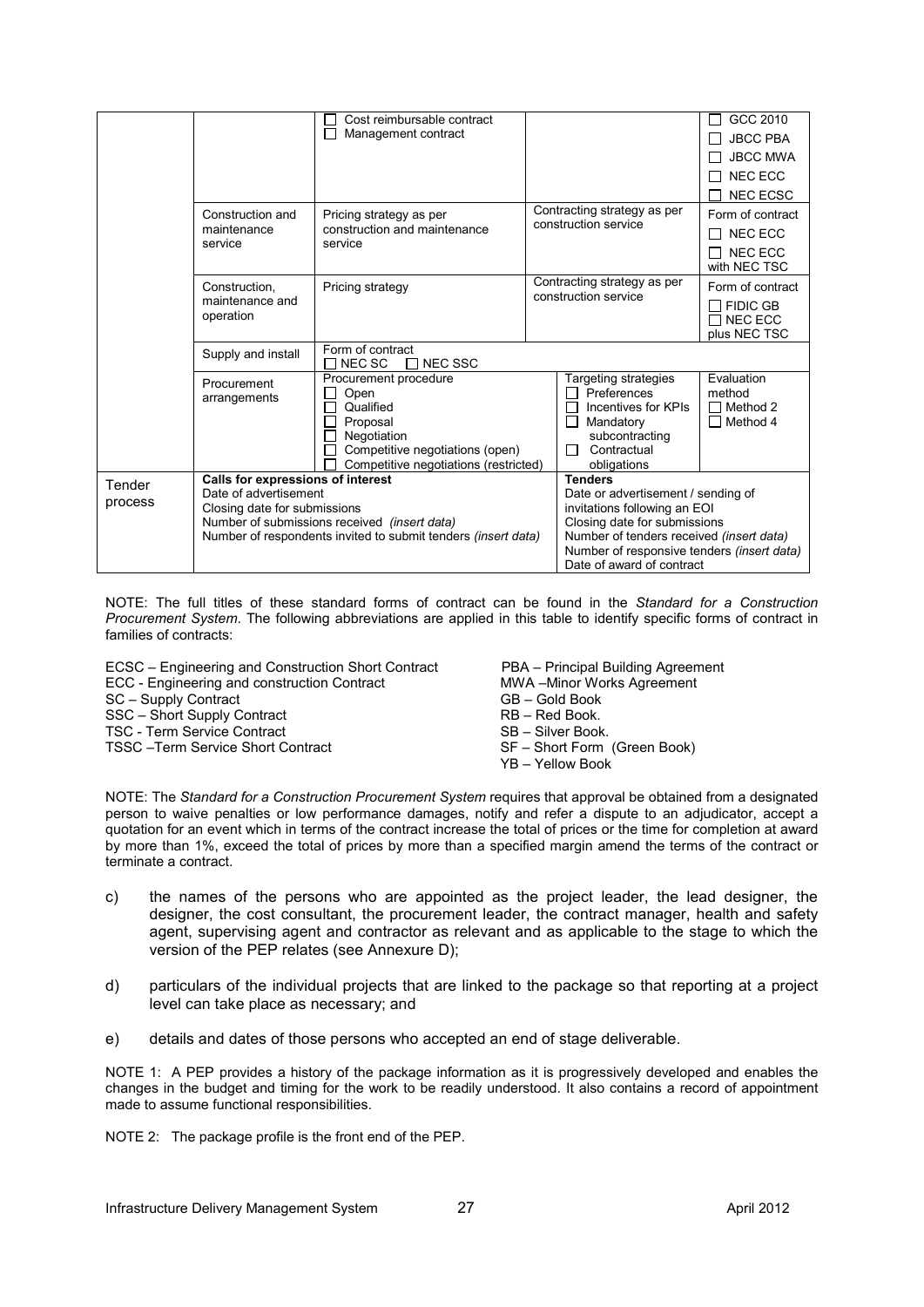**5.7.3.3** The **project leader** or, if assigned to do so, the **contract manager,** shall develop and or update the PEP when required to do so and develop and maintain the following documents between stages for each package for which they are responsible for:

- a) a risk register
- b) a communications plan which is aligned to the IPMP, SDA and IPIP, as relevant; and
- c) a quality plan.

NOTE: A contract manager is only appointed when a package is awarded. This can take place between the end of stage 3 (package planning) and when most of the production information (design documentation) is completed, depending upon the contracting strategy that is adopted. The role of the project leader also diminishes where the contractor takes on management and design responsibilities.

**5.7.3.4** The **project leader** shall capture on the system the package profile (see Table 4) when the procurement process commences and update it once it has been concluded.

**5.7.3.5** The **project leader** or if assigned to do so, **contract manager**, shall establish and maintain a PEP in respect of each package.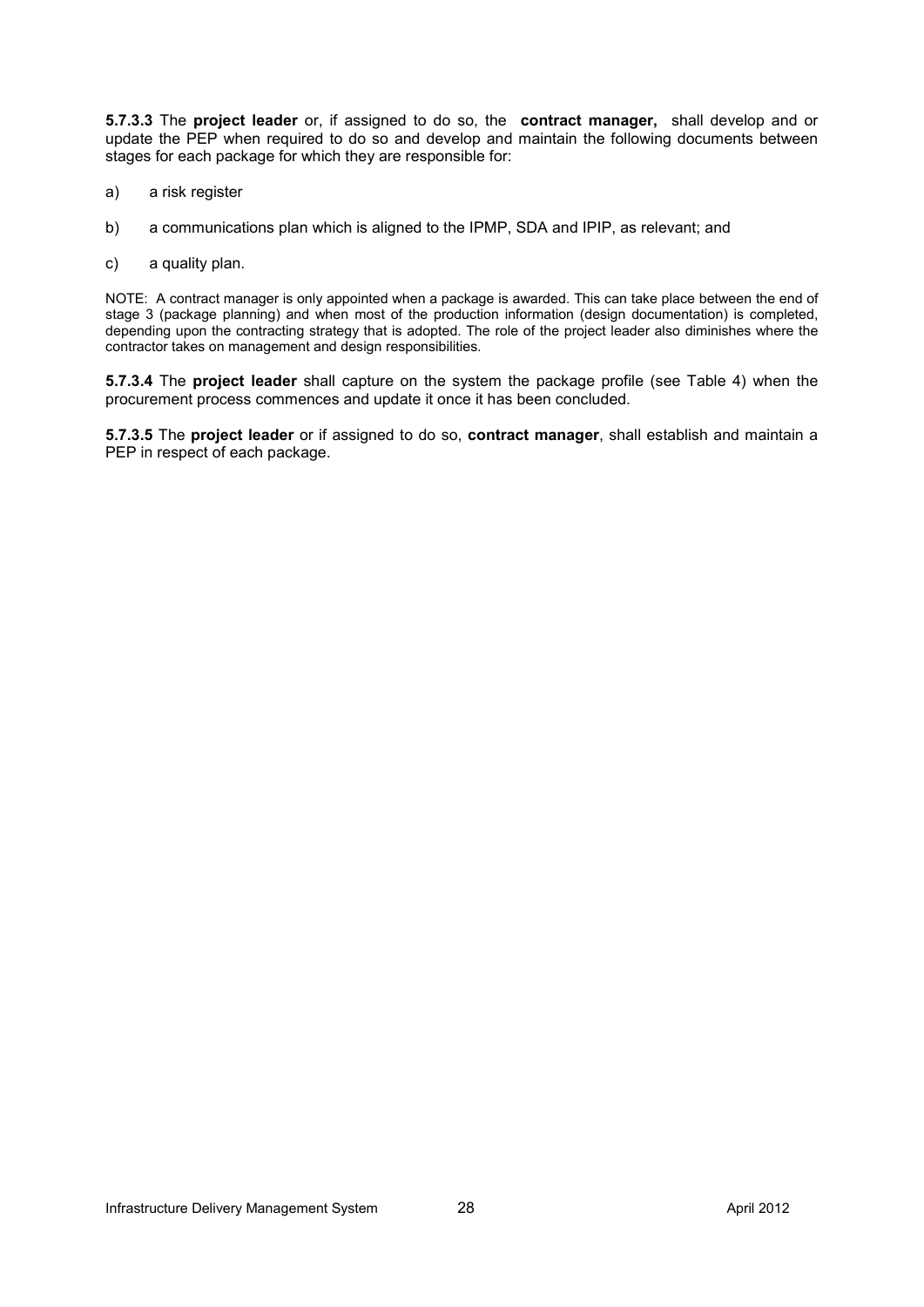# **5.8 Contract administration**

**5.8.1** The **contract manager** assigned to administer a specific contract or task, batch, or package order shall:

- a) capture on the system the following data within two weeks of the award of a contract or task, batch or package order at least the following information:
	- 1) his or her name and contract particulars;
	- 2) the programme or project number, as relevant
	- 3) the contractual dates associated with the contract and where relevant, a task, batch or package order (see Table 5)
	- 4) the assessment dates associated with the contract or task, batch or package order, as relevant (see Table 5);
	- 5) except in the case of very low value goods or services contracts, provide a cash flow forecast against each assessment date;
	- 6) the total of prices or forecasted total of prices, if not already captured;
	- 7) where relevant, whether or not provision is made for price adjustment for inflation, delay damages, company guarantee, performance bond and retention and if so, what is the quantum or estimated quantum of such provisions, where applicable;
- b) administer such contract or task, batch or package order in accordance with the provisions of the contract and the *Standard for a Construction Procurement System*, using the **implementer's** standard templates for communications;
- c) make, where required in terms of the contract (see Table 5) an assessment of the amount due on or before the 1<sup>st</sup> of the month where monthly assessments are required and certify such payment on or before the 8<sup>th</sup> of each month and forward such certification to the **principal programme manager** or the **principal project manager** on or before the 9<sup>th</sup> of each month;
- d) encourage the contractor to make an assessment of the amount due and submit an invoice on or before the 1<sup>st</sup> of the month where monthly assessments are required and accept the amount due or adjust the amount giving reasons to the contractor on or before the  $8<sup>th</sup>$  of each month and forward the documentation for the amount due to the **principal programme manager** or the **principal project manager** on or before the 9<sup>th</sup> of each month;
- e) revise the estimates for price adjustment for inflation where provided for, prepare an updated cash flow for the remainder of the contract based on the contractor's programme and capture these amounts together with the amounts due to the contractor and the retention amounts, if relevant, on a monthly basis;
- f) capture the revised total of the prices for the contract or package order within one week of a contractor revising a forecast of the total of prices or an event being implemented which in terms of the contract increase the total of prices;
- g) capture the revised completion date, delivery date or completion date for a task, as relevant, for the contract or package order within one week of an event being implemented which in terms of the contract causes the contract completion date to be changed and amend as necessary the associated assessment dates;
- h) capture on the system the date when the certificates identified in Table 6 were issued within one week of them being issued;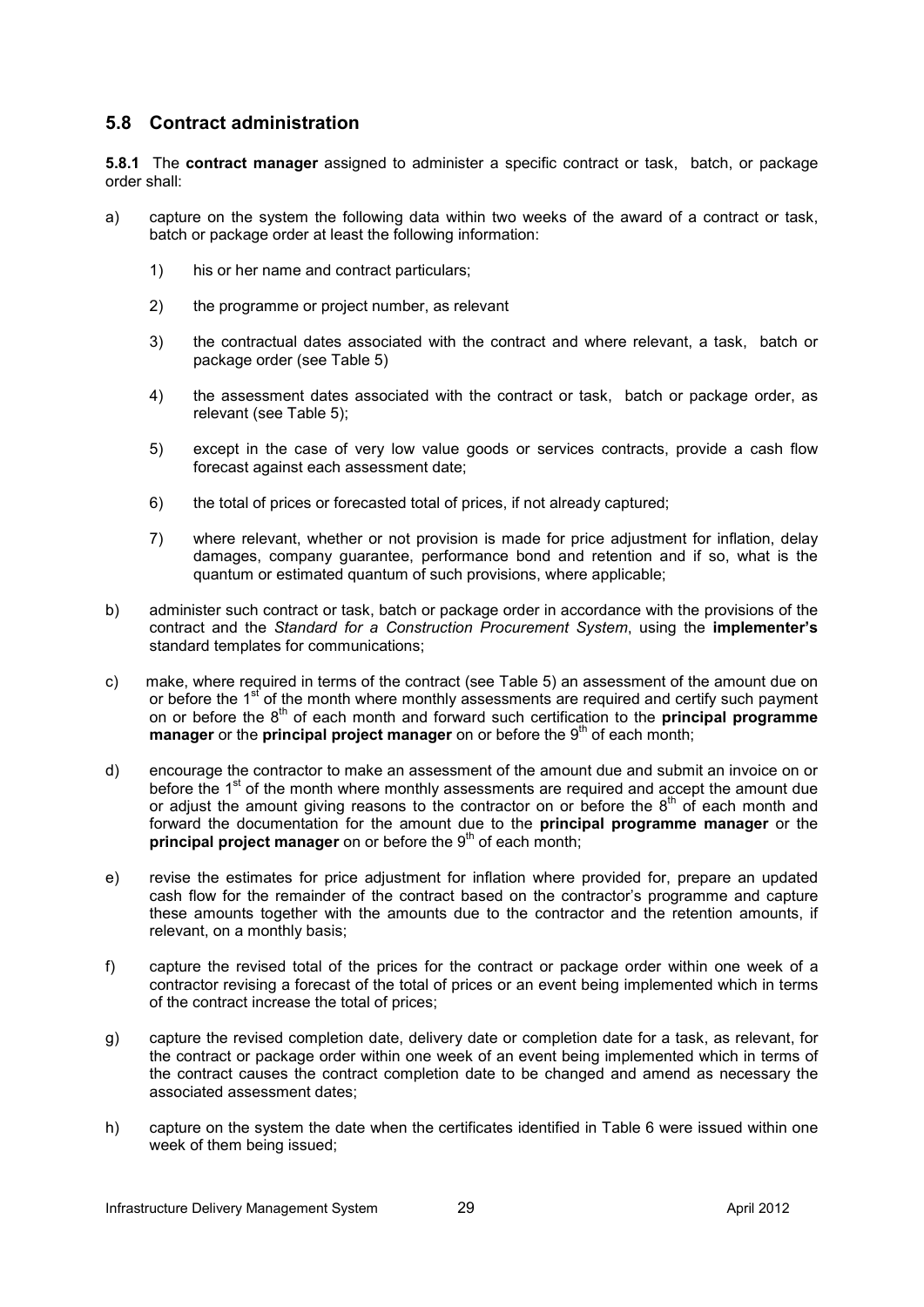# **Table 5: Responsibilities and basic parameters associated with a contract**

| Contract                           | Identity of                                        | Person                                         | Assessment date                                                                                                              | <b>Contractual dates</b>                                                                    | <b>Total of Prices</b>                                                                                                                                                      |                                                                                                                                                |  |
|------------------------------------|----------------------------------------------------|------------------------------------------------|------------------------------------------------------------------------------------------------------------------------------|---------------------------------------------------------------------------------------------|-----------------------------------------------------------------------------------------------------------------------------------------------------------------------------|------------------------------------------------------------------------------------------------------------------------------------------------|--|
|                                    | contract<br>manager in<br>terms of the<br>contract | responsible for<br>assessing the<br>amount due |                                                                                                                              |                                                                                             | <b>Pricing strategy</b>                                                                                                                                                     | <b>Basis for calculation</b>                                                                                                                   |  |
| <b>FIDIC SF</b>                    | Employer's<br>representative                       | Contractor                                     | Monthly up until end of period<br>for notifying defects                                                                      | Commencement<br>Works are complete<br>End of period for<br>notifying defects                | Lump sum<br>Lump sum with schedule of<br>rates<br>Cost reimbursable<br>Lump sum with bill of<br>quantities<br>Remeasurement with bill of<br>quantities<br>Cost reimbursable | As set out in the contract data                                                                                                                |  |
| <b>FIDIC GB</b>                    | Engineer                                           | Contractor                                     | Monthly up until the taking<br>over certificate and thereafter<br>after the end of the period for<br>notifying defects       | Commencement<br>Commissioning<br>Contract completion                                        | Lump sum                                                                                                                                                                    | Instalments as set out in a schedule in<br>Schedule of Payments for the Design-Build<br>Period and Operation Service Period                    |  |
| <b>FIDIC RB</b>                    | Engineer                                           | Contractor                                     | Monthly up until the taking<br>over certificate and thereafter<br>after the end of the period for<br>notifying defects       | Commencement<br>Works are compete<br>Contract completion                                    | <b>Bill of quantities</b><br>Lump sum                                                                                                                                       | Sum of quantities times rates plus prices for<br>items which have no quantities<br>As per schedule of payments                                 |  |
| <b>FIDIC SB</b><br><b>FIDIC YB</b> | Engineer                                           | Contractor                                     | Monthly up until the taking<br>over certificate and thereafter<br>after the end of the period for<br>notifying defects       | Commencement<br>Works are complete<br>Contract completion                                   | Lump sum                                                                                                                                                                    | As per schedule of payments                                                                                                                    |  |
| GCC 2010                           | Engineer                                           | Contractor                                     | Monthly up until Certificate of<br>Completion and thereafter only<br>after the Final Approval<br>Certificate has been issued | Commencement<br>Due Completion<br><b>Expiry of Defects</b><br><b>Liability Period</b>       | <b>Bill of quantities</b><br>Fixed price                                                                                                                                    | Sum of quantities times rates plus prices for<br>items which have no quantities<br>Lump sums in agreed breakdown                               |  |
| <b>JBCC PBA</b>                    | Principal agent                                    | Principal agent                                | Monthly up until final payment<br>certificate                                                                                | Possession of the site<br>Practical completion<br>End of latent defects<br>liability period | Bill of quantities                                                                                                                                                          | Sum of quantities times rates plus prices for<br>items which have no quantities<br>Lump sums representing estimated value of<br>completed work |  |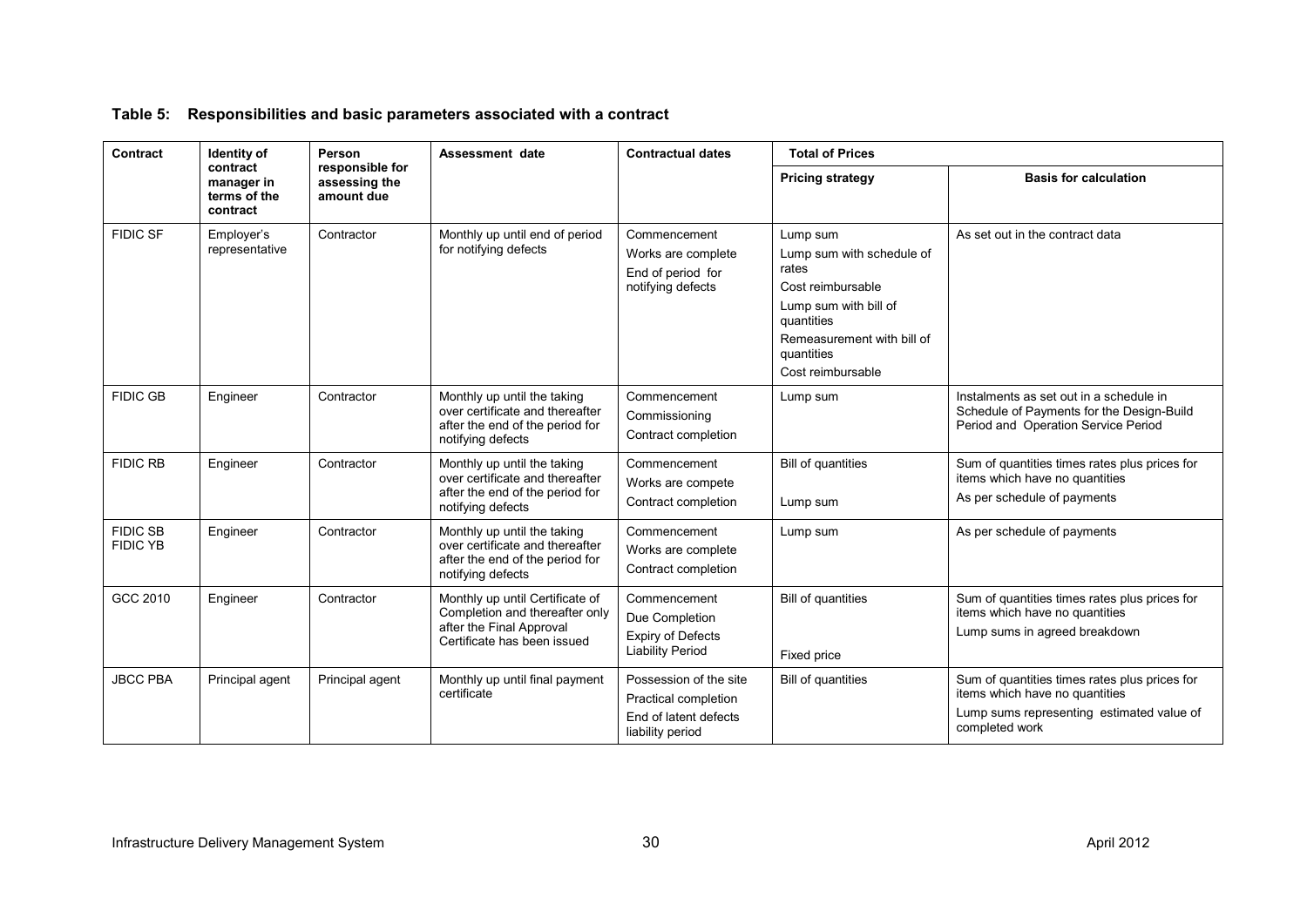| Contract                                              | Identity of                                        | Person                                                           | Assessment date                                                                                                                          | <b>Contractual dates</b>                                                                                                            | <b>Total of Prices</b>                       |                                                                                 |  |
|-------------------------------------------------------|----------------------------------------------------|------------------------------------------------------------------|------------------------------------------------------------------------------------------------------------------------------------------|-------------------------------------------------------------------------------------------------------------------------------------|----------------------------------------------|---------------------------------------------------------------------------------|--|
|                                                       | contract<br>manager in<br>terms of the<br>contract | responsible for<br>assessing the<br>amount due                   |                                                                                                                                          |                                                                                                                                     | <b>Pricing strategy</b>                      | <b>Basis for calculation</b>                                                    |  |
| <b>JBCC MWA</b>                                       | Principal agent                                    | <b>Principal Agent</b>                                           | Monthly up until final payment<br>certificate                                                                                            | Possession of the site<br>Practical completion<br>End of latent defects<br>liability period                                         | <b>Bill of quantities</b>                    | Sum of quantities times rates plus prices for<br>items which have no quantities |  |
| NEC3 Supply<br>Contract (SC)                          | Supply Manager                                     | Supply Manager                                                   | Monthly assessment date<br>Final assessment (4 weeks<br>after the last defects date)                                                     | Starting date<br>Delivery date<br>Defects date                                                                                      | Priced contract with Price<br>Schedule       | Sum of quantities times rates plus prices for<br>items which have no quantities |  |
| <b>NEC3 Supply</b><br>Short<br>Contract<br>(SSC)      | Purchaser's<br>representative                      | Purchaser                                                        | Monthly assessment date<br>Final assessment (4 weeks<br>after the last defects date)                                                     | Starting date<br>Delivery date<br>Defects date<br>Start date for batch*<br>Delivery date for batch*<br>Defects date for a<br>batch* | Priced contract with Price<br>Schedule       | Sum of quantities times rates plus prices for<br>items which have no quantities |  |
| NEC3<br>Term<br>Service                               | Service<br>Manager                                 | Service Manager                                                  | Monthly assessment date<br>Final assessment (four weeks                                                                                  | Starting date<br>Service period<br>after the end of the service /<br>Starting date for task*<br>Task Completion Date*               | A: Priced contract with Price<br>List        | Sum of quantities times rates plus prices for<br>items which have no quantities |  |
| Contract                                              | of a task)                                         |                                                                  | the latest date for completion                                                                                                           |                                                                                                                                     | C: Target contract with Price<br>List        | Sum of quantities times rates plus prices for<br>items which have no quantities |  |
|                                                       |                                                    |                                                                  |                                                                                                                                          | F: Cost reimbursable<br>contract                                                                                                    | <b>Forecast of Defined Cost</b>              |                                                                                 |  |
| Term<br>NEC <sub>3</sub><br>Service Short<br>Contract | Employer's<br>representative                       | Contractor                                                       | Monthly assessment date<br>Final assessment (one month<br>after the end of the service /<br>the latest date for completion<br>of a task) | Starting date<br>Service period<br>Starting date for task*<br>Task completion date*                                                 | Priced contract with a Price<br>List         | Sum of quantities times rates plus prices for<br>items which have no quantities |  |
| NEC <sub>3</sub><br>Professional                      | Employer's<br>representative                       | Consultant                                                       | Monthly assessment date<br>Final assessment (8 weeks)                                                                                    | Starting date<br>Completion date for                                                                                                | A: Priced contract with<br>activity schedule | Sum of prices for activities in activity schedule                               |  |
| <b>Services</b><br>Contract                           |                                                    |                                                                  | after the last defects date)                                                                                                             | whole of the services                                                                                                               | C: Target contract                           | Sum of prices for activities                                                    |  |
|                                                       |                                                    |                                                                  | Completion of the whole of<br>the services or the latest date                                                                            | Sectional completion<br>dates                                                                                                       | E: Time based                                | Forecast of the total Time Charge                                               |  |
|                                                       | for the completion of a task                       | Defects date<br>Starting date for task*<br>Task completion date* | G: Term contract                                                                                                                         | Forecast of the total Time Charge plus sum of<br>lump sum process in Task Schedule                                                  |                                              |                                                                                 |  |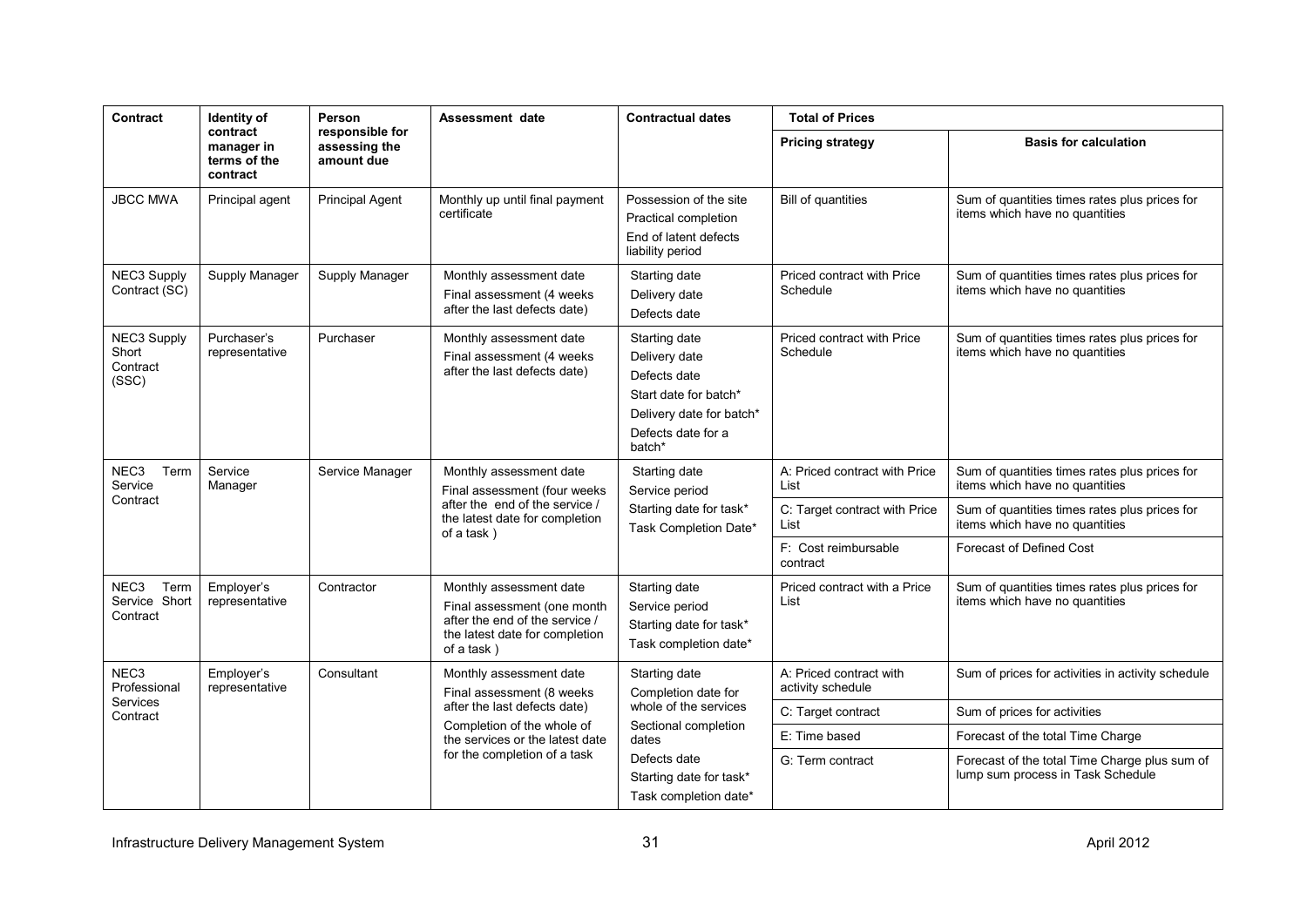| Contract                                                                    | <b>Identity of</b>                                 | <b>Person</b><br>responsible for<br>assessing the<br>amount due | Assessment date                                                                                                                                                                                  | <b>Contractual dates</b>                                                                                                                                                                    | <b>Total of Prices</b>                              |                                                                                 |  |
|-----------------------------------------------------------------------------|----------------------------------------------------|-----------------------------------------------------------------|--------------------------------------------------------------------------------------------------------------------------------------------------------------------------------------------------|---------------------------------------------------------------------------------------------------------------------------------------------------------------------------------------------|-----------------------------------------------------|---------------------------------------------------------------------------------|--|
|                                                                             | contract<br>manager in<br>terms of the<br>contract |                                                                 |                                                                                                                                                                                                  |                                                                                                                                                                                             | <b>Pricing strategy</b>                             | <b>Basis for calculation</b>                                                    |  |
| NEC <sub>3</sub><br>Engineering<br>and<br>Construction<br>Contract          | Project Manager                                    | Project Manager                                                 | Monthly assessment date<br>Final assessment (4 weeks)<br>after issue of Defects<br>Certificate)<br>Completion of the whole of<br>the services or the latest date<br>for the completion of a task | Starting date<br>Completion date<br>Sectional completion<br>dates<br>Defects date<br>Starting date for a<br>package*<br>Completion date for a<br>package*<br>Defects date for a<br>package* | A: Priced contract with<br><b>Activity Schedule</b> | Sum of prices for activities in activity schedule                               |  |
|                                                                             |                                                    |                                                                 |                                                                                                                                                                                                  |                                                                                                                                                                                             | B: Priced contract with Bill of<br>quantities       | Sum of quantities times rates plus prices for<br>items which have no quantities |  |
|                                                                             |                                                    |                                                                 |                                                                                                                                                                                                  |                                                                                                                                                                                             | C: Target contract with<br><b>Activity Schedule</b> | Sum of prices for activities in activity schedule                               |  |
|                                                                             |                                                    |                                                                 |                                                                                                                                                                                                  |                                                                                                                                                                                             | E: Cost reimbursable<br>contract                    | Forecast of Defined Cost                                                        |  |
|                                                                             |                                                    |                                                                 |                                                                                                                                                                                                  |                                                                                                                                                                                             | F: Management contract                              | Forecast of Defined Cost                                                        |  |
| NEC <sub>3</sub><br>Engineering<br>and<br>Construction<br>Short<br>Contract | Employer's<br>representative                       | Contractor                                                      | Monthly assessment date<br>Final assessment (4 weeks)<br>after the issue of the Defects<br>Certificate)                                                                                          | Starting date<br>Completion date<br>Defects date<br>Starting date for a<br>package*<br>Completion date for a<br>package*<br>Defects date for a<br>package*                                  | Priced contract with a Price<br>List                | Sum of quantities times rates plus prices for<br>items which have no quantities |  |

\*Applicable where package, task or batch orders are issued in terms of a framework agreement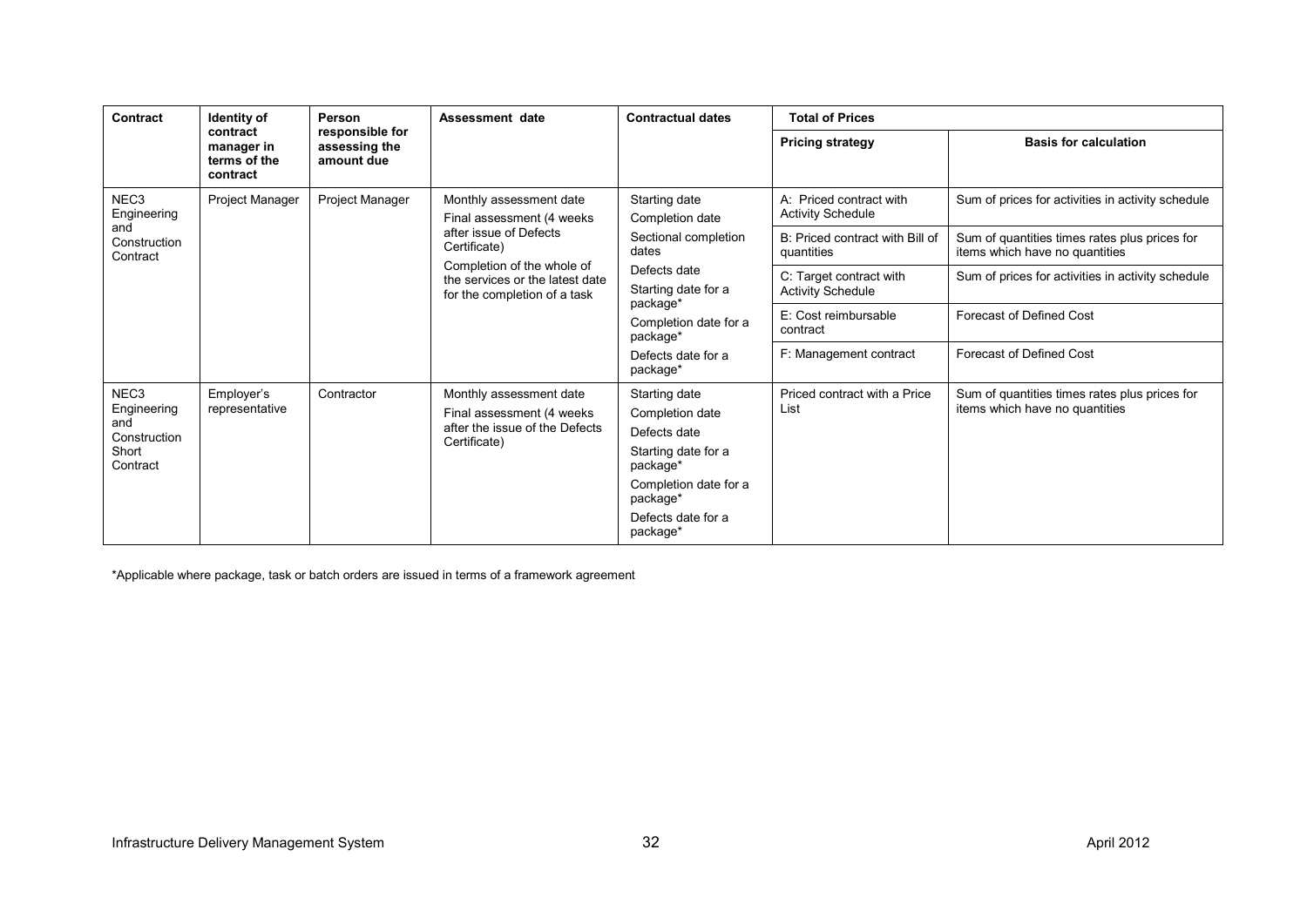#### **Table 6: Certificates issued in terms of the contract**

| Form of contract                                 | <b>Certificate</b>                  |
|--------------------------------------------------|-------------------------------------|
| GCC 2010                                         | Certificate of Practical Completion |
|                                                  | <b>Completion Certificate</b>       |
|                                                  | <b>Final Approval Certificate</b>   |
| <b>JBCC PBA</b>                                  | Certificate of Final Completion     |
|                                                  | Certificate of Practical Completion |
|                                                  | Certificate of Works Completion     |
| <b>JBCC MWA</b>                                  | Certificate of Final Completion     |
|                                                  | Certificate of Practical Completion |
| NEC3 Professional Services Contract              | <b>Completion Certificate</b>       |
| NEC3 Engineering and Construction Contract       | <b>Completion Certificate</b>       |
|                                                  | Defects Certificate                 |
| NEC3 Engineering and Construction Short Contract | <b>Completion Certificate</b>       |
|                                                  | Defects Certificate                 |

- i) capture on the system the date when the following documents, as relevant, have been accepted in terms of the contract within one week of them being accepted;
	- 1) polices and certificates of all insurances;
	- 2) parent company guarantees;
	- 3) performance bonds
- j) maintain records in accordance with the requirements of the **implementer's** records management policy and any specific requirements contained in the SDA;
- k) provide a monthly report on events which in terms of the contract cause the total of prices to increase or the contract completion date to be changed, which as a minimum contains:
	- 1) the date when such an event was notified together with a brief description of the event, a brief reason for the event being notified and whether or not the event has happened or is expected to happen;
	- 2) whether or not quotations have been instructed;
	- 3) the response to contractor's submissions;
	- 4) approvals granted for the event in terms of the *Standard for a Construction Procurement System;*
	- 5) the status of all such events and the forecasted accumulative effect of all notified events on the time and price parameters associated with a contract or batch, task or package order.
- l) consult with the **principal programme manager** or **principal project manager** before:
	- 1) accepting any proposal to change the scope of work to accept a defect;
	- 2) issuing an instruction to stop or not start work after the starting date; or
	- 3) an instruction for acceleration;
- m) report to the **principal programme manager** or **principal project manager** all insurance claims made within one week of the claim being lodged;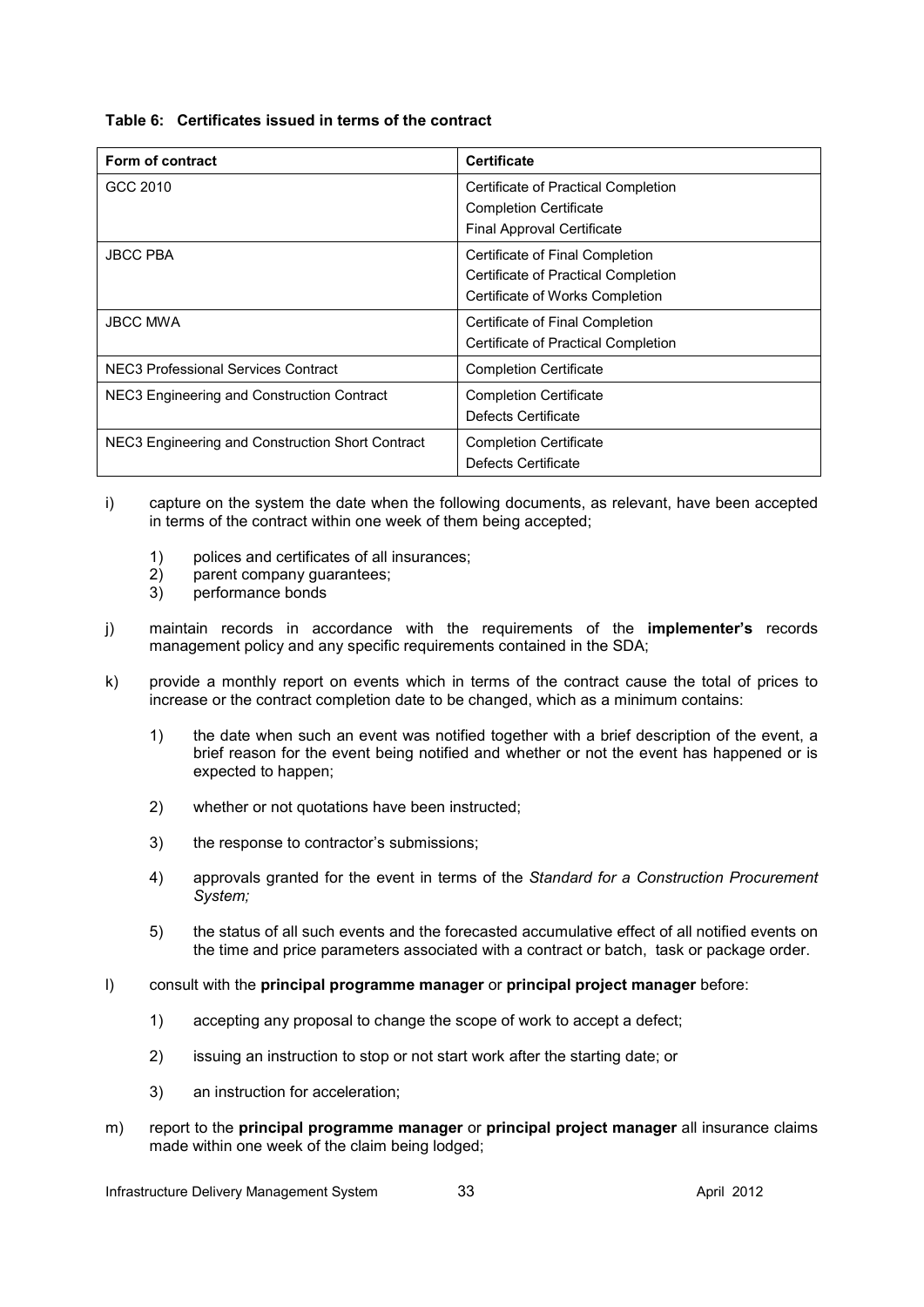- n) report to the **principal programme manager** or **principal project manager** any dispute for referral to an adjudicator that is notified by a contractor; and
- o) prepare a motivation setting out any dissatisfaction with an adjudicator's decision for consideration by the **principal programme manager** or **principal project manager** for referral to a tribunal.

NOTE: The basic data associated with an award of a contract (i.e. title, number, form of contract used and option, award date and where applicable, total of prices is captured in accordance with the *Standard for a Construction Procurement System*.

**5.8.2** The **contract manager** shall in terms of a target contract adjust the total of prices for inflation in accordance with the requirements of the contract at the specified intervals and submit a monthly report to the **principal programme manager** or **principal project manager** which contains the following information:

- a) the contractor's latest forecast of total defined cost / time charge together with an explanation of any changes made since the last forecast;
- b) the amount due before the deduction of any retention monies;
- c) the total of prices with and without any adjustments for inflation, if relevant;
- d) the forecasted total adjustment to total of prices for inflation;
- e) in the case of an engineering and construction works contract
	- 1) the total forecasted defined cost plus the fees for the payment due;
	- 2) the actual defined cost plus the fees covering the previous payment certificate;
	- 3) interest due to the contractor or employer for corrections between forecasted and actual defined cost plus fee for the previous month
	- 4) the contractor's planned value, based on the estimated amount that should have been earned at the assessment date in terms of the programme for completed and partially completed activities, where the prices in the activity schedule for partially completed activities are calculated on a pro rata basis; and
	- 5) the contractor's earned value based on the estimated amount that would have been earned at the assessment date for completed and partially completed activities, where the prices in the activity schedule for partially completed activities are calculated on a pro rata basis.

**5.8.3** The **supervising agent** shall issue a warning to the **contract manager** regarding any nonconformance on the part of a contractor to requirements (defects) prior to completion or any other matter which is likely to significantly increase costs, delay completion or impair the performance of the works in use.

NOTE: The NEC3 ECC, the JBCC PBA and JBCC MWA forms of contract make provision for persons independent from the person appointed to administer the contract to attend to the technical aspects of the contractor's works. This clause ensures that they advise on aspects that impact upon time and cost and contribute to the management of risks at a package level.

# **5.9 Occupational Health and Safety**

**5.9.1** The **implementer** shall include a clause in all its contracts for services, goods and engineering and construction works which in terms of terms of Section 37(2) of the Occupational Health and Safety Act of 1993 (Act 85 of 1993) relieves the **implementer** of any and all of its liabilities in terms of Section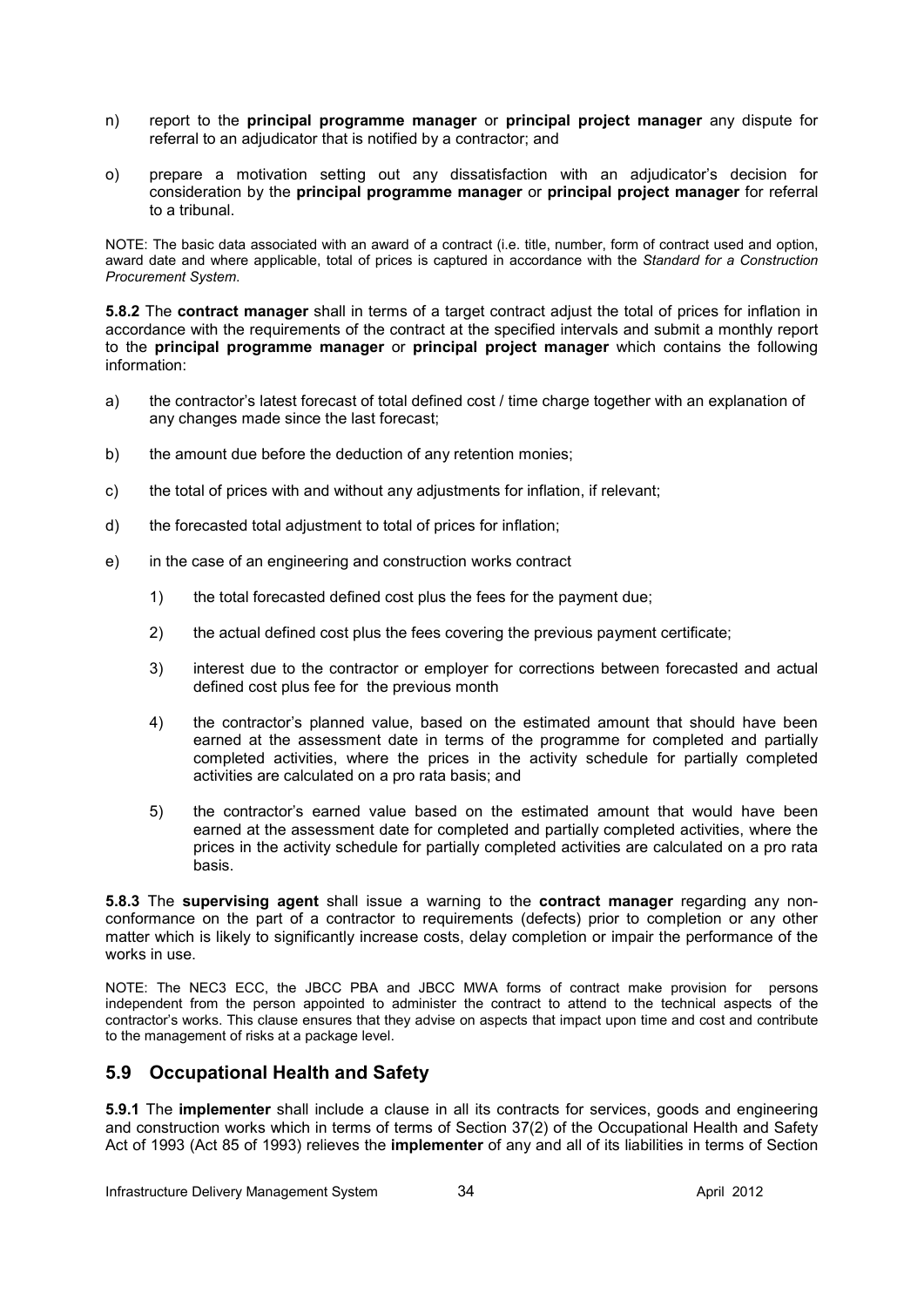37(1) of this Act in respect of any acts or omissions of the contractor and his employees to the extent permitted by this Act.

**5.9.2** The **implementer** shall appoint a **health and safety agent** (i.e. an official in their employ or a service provider) in accordance with the provisions of Regulation 4(5) of the Construction Regulations 2003 issued in terms of the Occupational Health and Safety Act of 1993 (Act 85 of 1993) to assume the responsibilities imposed upon the **implementer** as a "client" in terms of the regulations in respect of each and every package.

**5.9.3** All contractors shall be required in terms of their respective contracts to execute construction works in accordance with the provisions of the *Occupational Health and Safety Specification for Engineering and Construction Works Contracts*. The **health and safety agent** shall in terms of this specification issue Improvement Notifications, Contravention Notices and Prohibition Notices, as relevant and applicable, to the contractor concerned and forwarded copies to the **contract manager**. Such notices shall require corrective remedial action by the contractor. In the event that a "life threatening" situation develops on the site, due to negligence, or the lack of preparations, the activity will be terminated immediately. The **contract manager** shall notify the **principal programme manager**  or **principal project manager** upon receipt of a Prohibition Notice.

**5.9.4** The appointed **health and safety agent** shall in respect of the packages for which he is assigned:

a) conduct initial site safety inductions for each professional service provider contracted by the **implementer** to provide construction related services for a package and each principal contractor appointed to execute a package.

NOTE: Following the initial induction, it will be the responsibility of the principal contractor to conduct all other onsite inductions.

- b) perform the statutory duties imposed by the Construction Regulations (Regulation 4(5)) issued in terms of the Occupational Health and Safety Act in relation to a package;
- c) act as the **contract manager's** or **supervising agent's** representative, depending upon the standard form of contact that is used, in terms of works contracts falling within the scope of the Construction Regulations;
- d) act as the Employer's health and safety agent in accordance with the provisions of the *Occupational health and safety specification for construction works contracts*;
- e) submit the Notification of Construction Work to the Department of Labour, if not already done so by the principal contractor (Regulation 3(1)a);
- f) handover to the **contract manager** upon completion of a package the principal contractor's health and safety file together with a brief report on the health and safety performance of the contractor;
- g) attend site meetings when specifically requested to do so by the **contract manager**; and
- h) appoint a suitably qualified safety practitioner to visit the sites at regular intervals specified by the **principal programme manager** or **principal project manager** to conduct site inspections for compliance with the requirements of the *Occupational health and safety specification for construction works contracts* and submit management reports, detailing inspection results and any remedial action required by the principal and / or subcontractors.

**5.9.5** The **principal programme manager** or the **principal project manager** shall notify the **health and safety agent** of the award of a contract by the **implementer** to a professional service provider who provides construction related services for a package and each principal contractor appointed to execute a package as soon as possible after the award of the contract or package order.

**5.9.6** The **contract manager** or **supervising agent** and their delegates, as relevant shall record in a book, which shall be kept on site in the same place as the health and safety file required in terms of the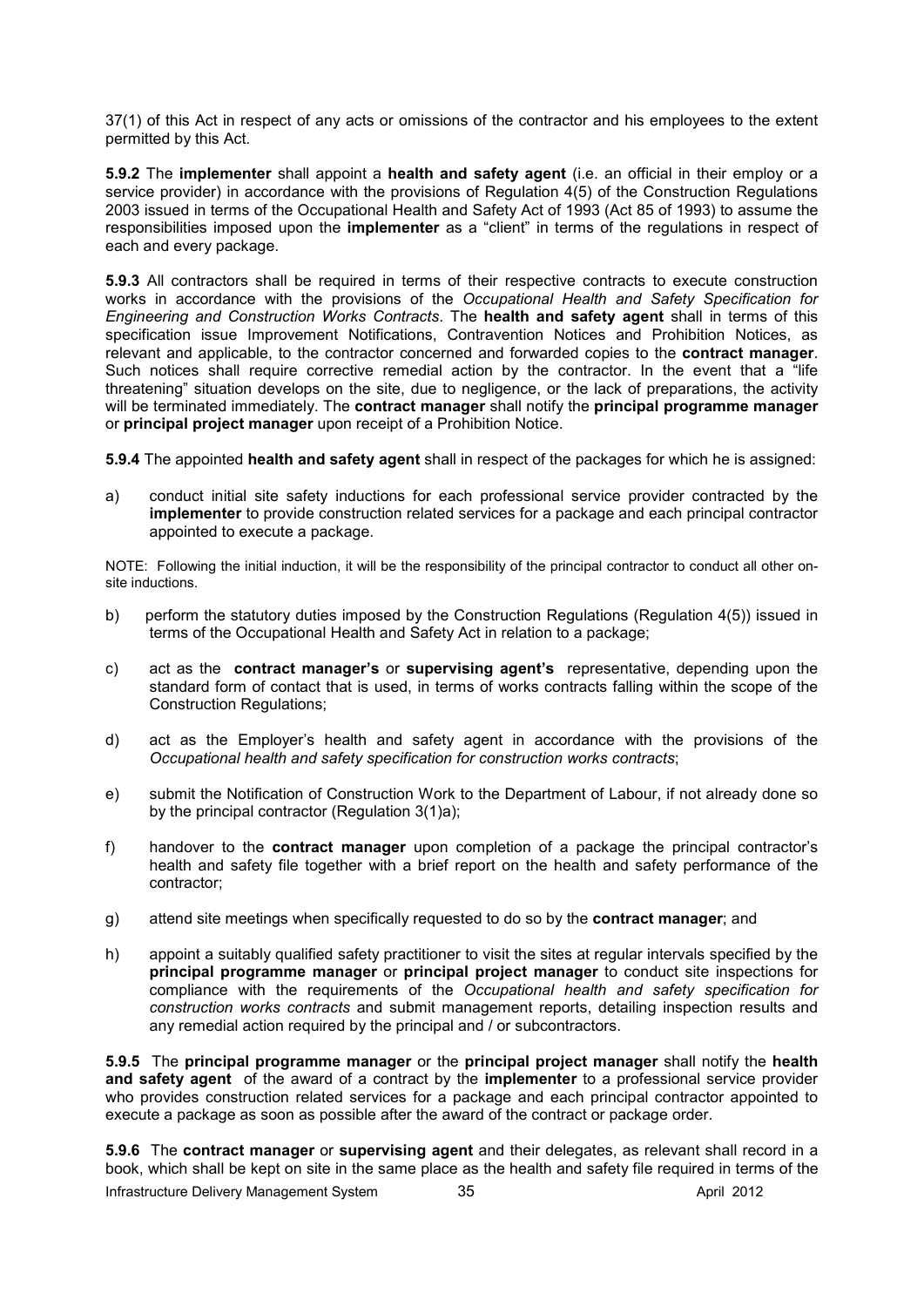*Occupational Health and Safety Specification for Construction Works Contracts*, all site visits and any notifications or instructions to the contractor regarding defects and the rectification thereof which occur prior to completion of the works.

**5.9.7 Designers** of construction works or parts thereof shall, when called upon to do so by a **project manager**, provide the necessary inputs into the *Occupational Health and Safety Specification for Construction Works Contracts* for incorporation into the scope of work of a contract using the standard template contained in Annexure B.

# **5.10 Key performance indicators relating to construction activities**

**5.10.1** The following key performance indicators relating to construction and maintenance activities shall be reported by the **contract manager** on a monthly basis in respect of each programme of projects and independent project;

- a) the number of people employed on the site including those employed by subcontractors;
- b) the amount of work subcontracted to registered contractors in each contractor grading designation;
- c) the number of improvement, contravention and prohibition notices issued in terms of the *Occupational Health and Safety Specification for Construction Works Contracts*;
- d) incidents reportable in terms of the Construction Regulations issued in terms of the Occupational Health and Safety Act, briefly indicating the nature of the incident;
- e) specific key performance indicators required by a client in terms of an IPMP or SDA.

**5.10.2** Key performance indicators relating to the engagement of enterprises, joint venture partners, local resources and local labour shall be measured and quantified in accordance with the relevant requirements of ISO 10845 Construction Procurement or an equivalent South Africa national standard.

**5.10.3** Key performance indicators relating to cost norms shall be compiled by the **contract manager** in terms of requirements established by the **principal programme manager** or **principal project manager** in consultation with the **client** and included in the close out report.

NOTE: Key performance indicators such as the cost of a road per km or a certain type of building per square metre can provide useful planning information and enable comparisons with other projects of a similar nature to be made.

# **5.11 Risk management**

**5.11.1** Risk registers shall be established by both the **client** and **implementer** at a portfolio, programme / project and contract level and maintained by those responsible for managing activities at such levels. Such registers shall as a minimum contain:

- a) the entry date;
- b) a description of the risk i.e. risk event, cause and possible outcome;
- c) the action to avoid or reduce risk i.e. a description of the action, responsibility for action and time table for implementation;
- d) action status i.e. actioned / take no action / monitor and review / to be auctioned.

**5.11.2** Those responsible for establishing and maintaining risk registers shall issue risk reports when called upon to do so.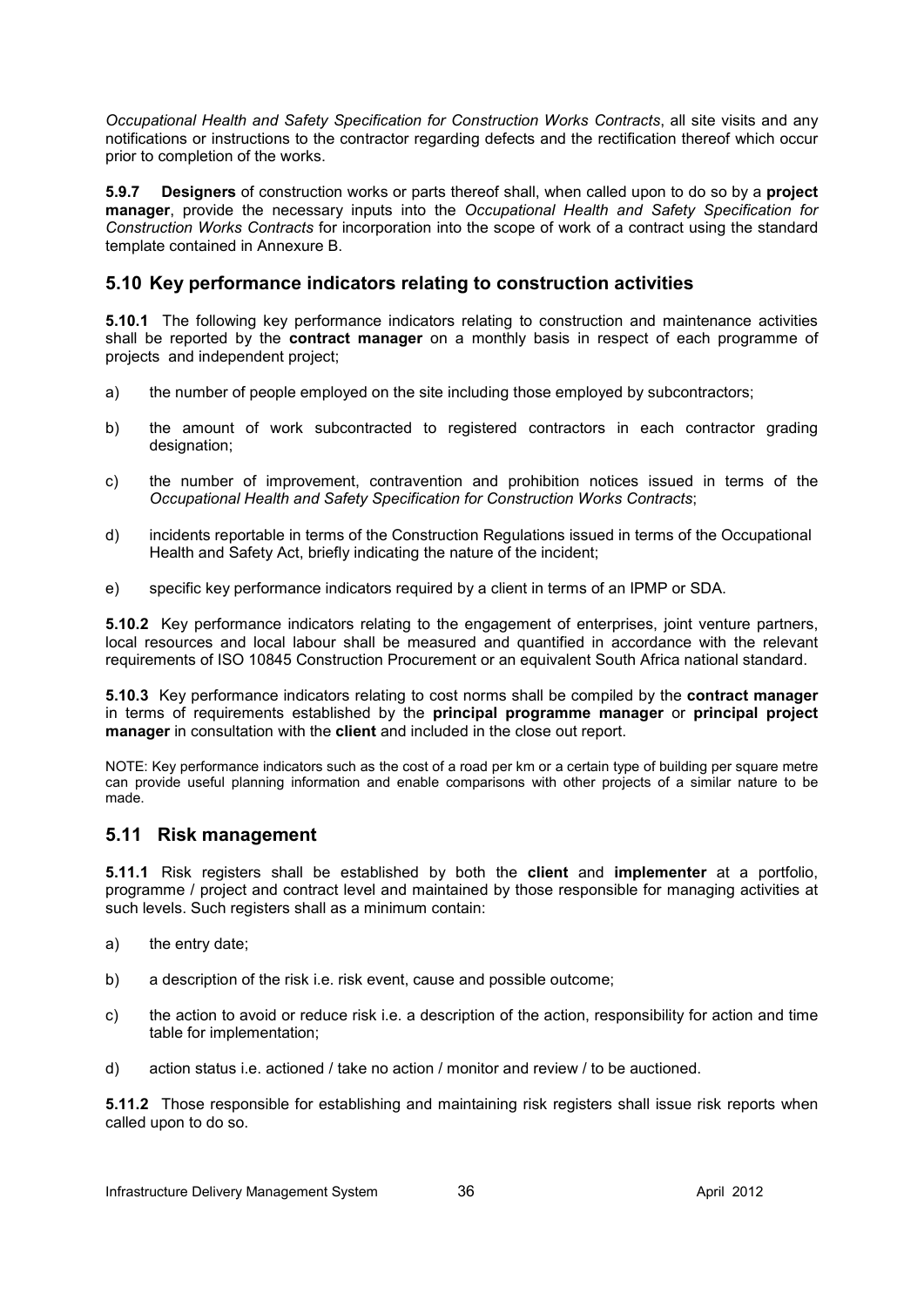# **5.12 Operations**

:

Users and custodians shall as necessary develop and implement in respect of fixed assets under their control:

- a) suitable preventative maintenance and breakdown repair plans;
- b) facilities demobilisation plans;
- c) checking and inspection plans of all facilities assets;
- d) facilities management operations plans; and
- e) facilities management budget requirements.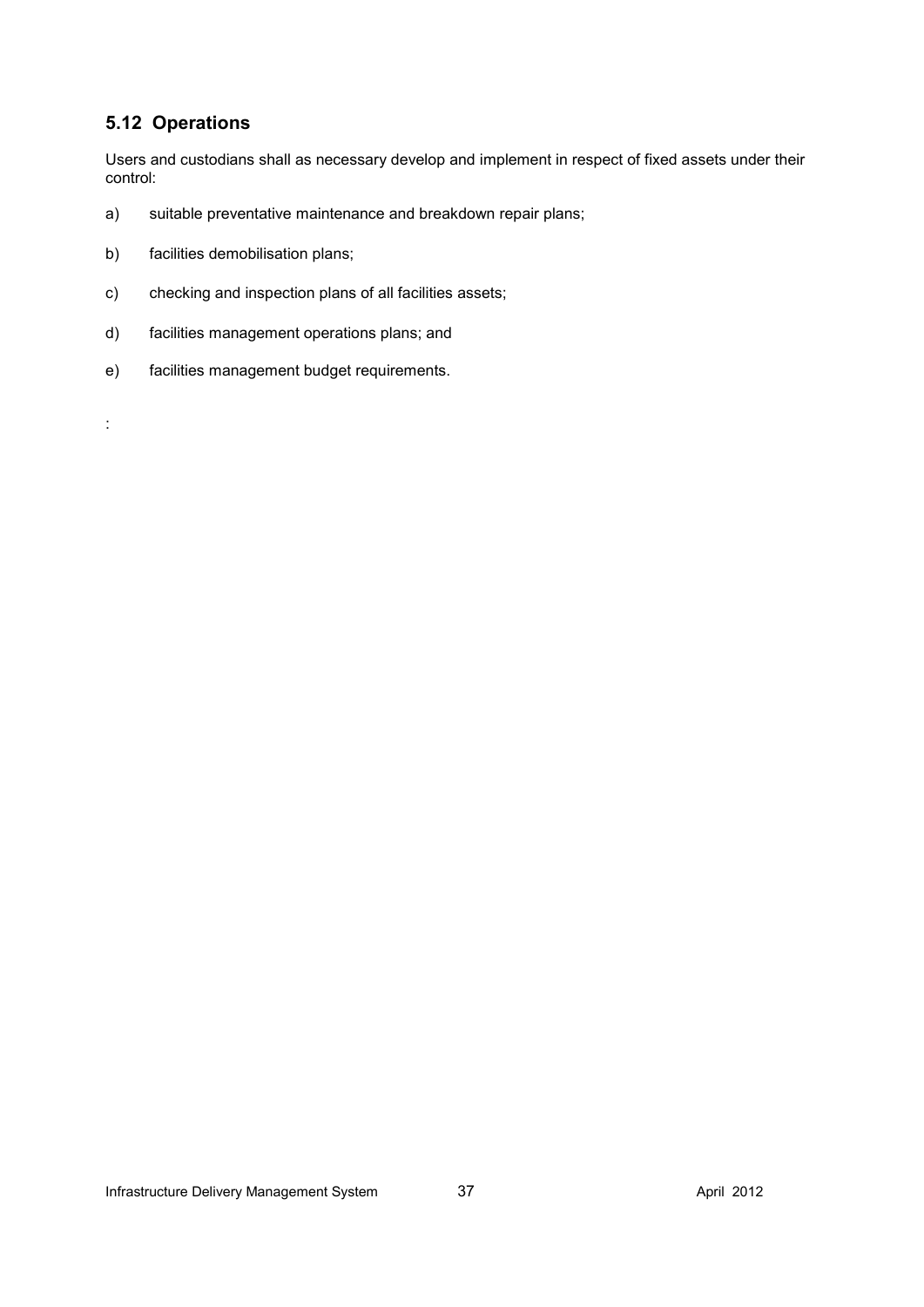# **Annexure A: Alignment of National Treasury Infrastructure Budget Categories and IDMS terminology**

National Treasury's Budget Formats Guide, for the preparation of the Estimates of Provincial Revenue and Expenditure (July 2011) contains the following six infrastructure budget categories:

- a) New and replacement assets.
- b) Upgrading and additions.
- c) Rehabilitation, renovations and refurbishment.
- d) Maintenance and repairs.
- e) Infrastructure transfers.
- f) Other capital assets.

The definitions for these categories and the terminology used in the IDM Toolkit and other CIDB publications are as indicated in Table A1.

**Table A1: Alignment of terminology** 

| NT Infrastructure Budget Categories                                 | <b>IDMS</b> terminology                                                                                                                                                                                                                                                                                                                                                                                                                                                                                                                                                                                                                                                                                                                                                                                                                   |                                                                                                       |
|---------------------------------------------------------------------|-------------------------------------------------------------------------------------------------------------------------------------------------------------------------------------------------------------------------------------------------------------------------------------------------------------------------------------------------------------------------------------------------------------------------------------------------------------------------------------------------------------------------------------------------------------------------------------------------------------------------------------------------------------------------------------------------------------------------------------------------------------------------------------------------------------------------------------------|-------------------------------------------------------------------------------------------------------|
| 1. New or replaced<br>infrastructure<br>asset - capital             | New infrastructure includes any construction of structure such as new building.<br>new school, new clinic, new hospital, new community health care centre, new<br>tarred & gravel roads etc. It does not include additions to existing structures                                                                                                                                                                                                                                                                                                                                                                                                                                                                                                                                                                                         |                                                                                                       |
|                                                                     | Replaced infrastructure asset refers to the replacing of the existing old<br>structure with a new structure, for example demolition or relocation of a school<br>or health facility to build the new one.                                                                                                                                                                                                                                                                                                                                                                                                                                                                                                                                                                                                                                 |                                                                                                       |
|                                                                     | When a new asset has been created or an old asset replaced, the expenditure<br>is classified as capital expenditure (payments of capital assets).                                                                                                                                                                                                                                                                                                                                                                                                                                                                                                                                                                                                                                                                                         |                                                                                                       |
| 2. Upgrade and<br>additions - capital                               | This involves activities aimed at improving the capacity and effectiveness of an<br>asset above that of the initial design purpose. The decision to upgrade or<br>enlarge an asset is a deliberate investment decision which may be undertaken<br>at any time and is not dictated by the condition of the asset, but rather in<br>response to a change in demand and or change in service requirements.                                                                                                                                                                                                                                                                                                                                                                                                                                   | Alteration<br>Extension                                                                               |
|                                                                     | Upgrades and additions are classified as payments for capital assets.                                                                                                                                                                                                                                                                                                                                                                                                                                                                                                                                                                                                                                                                                                                                                                     |                                                                                                       |
| 3. Renovations,<br>rehabilitation or<br>refurbishments -<br>capital | Activities that are required due to neglect or unsatisfactory maintenance or<br>degeneration of an asset. The action implies that the asset is restored to its<br>original condition, thereby enhancing the capacity and value of an existing<br>asset that has become inoperative due to the deterioration of the asset. Such<br>transactions are classified as payments for capital assets                                                                                                                                                                                                                                                                                                                                                                                                                                              | Refurbishment<br>Rehabilitation                                                                       |
| 4. Maintenance<br>and repairs -<br>current                          | Maintenance and repairs are the activities related to the performance of<br>routine, preventative, predictive, scheduled, and unscheduled actions aimed at<br>preventing the facility failure or decline with the goal of maintaining its<br>efficiency, reliability, and safety in the delivery of the service. A preventive<br>maintenance programme refers to the organised and planned performance of<br>routine maintenance activities in order to prevent system or production<br>problems or failures from occurring. This is in direct contrast to renovation,<br>rehabilitation, refurbishments, upgrade or additions. The maintenance action<br>implies that the asset is kept in its original condition without enhancing its<br>capacity, or the value of the asset. Such transactions are classified as current<br>payments. | Day-to-day<br>maintenance<br>Period maintenance<br>Routine<br>Maintenance<br>Emergency<br>maintenance |

Note: Supply and install plant can form part of construction, alterations, extensions, refurbishments and rehabilitations.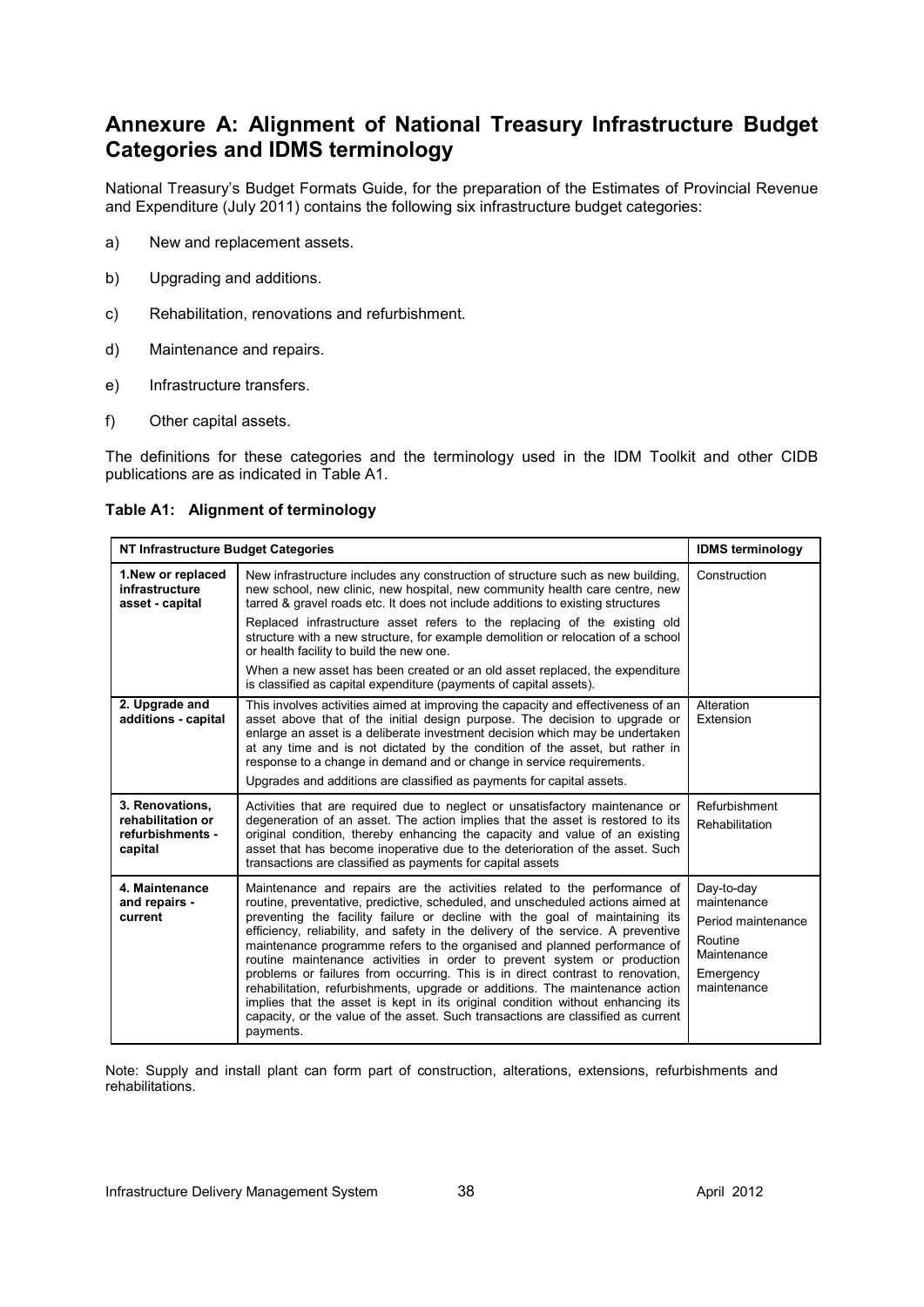# **Annexure B: Questions which could be asked at the end of stages 4, 5 and 8 of a gateway review**

Examples of questions which could be aksed may be asked by gateway review teams include:

#### **Stage 4: Package definition**

- Is the concept clear and unambiguous?
- Have a wide enough range of options that will satisfy the brief been examined?
- Is there a clear "best option" or would several options satisfy the brief?
- Have the risks for each of the options been fully assessed?
- Does the programme take into account any lead times associated with statutory permissions and critical dependencies that are required?
- Does the proposed solution satisfy the strategic brief?
- Have all the major risks that arose during this stage been resolved?
- If there are unresolved issues, what are the risks of implementing rather than delaying?
- Have all the stakeholder issues been addressed?
- Is there continuing stakeholder support for the project?
- Is the decision on the construction procurement strategy likely to deliver what is need on time and within budget, and will it provide value for money?
- Has whole life costs been adequately considered?
- Is the package ready for implementation / detailed design?
- Will the proposed works, on completion, achieve the service objectives and fulfil the identified need(s), which are consistent with government policy and the organisation's strategic objectives?
- Have the social, economic and environmental impacts of the project been identified and dealt with?

#### **Stage 5: Design development**

- Have all the technical implications, such as "buildability" for construction been addressed?
- Does the design present whole-life value?
- Does the design adequately deal with health, safety, environmental and maintenance issues?
- Is the end product clear and unambiguous?
- Is the proposed design an expansion of the concept report and if not, why not?
- Have all the major risks that arose during this stage been resolved?
- If there are unresolved issues, what are the risks of implementing rather than delaying?
- Have all the stakeholder issues been addressed?

Infrastructure Delivery Management System 39 April 2012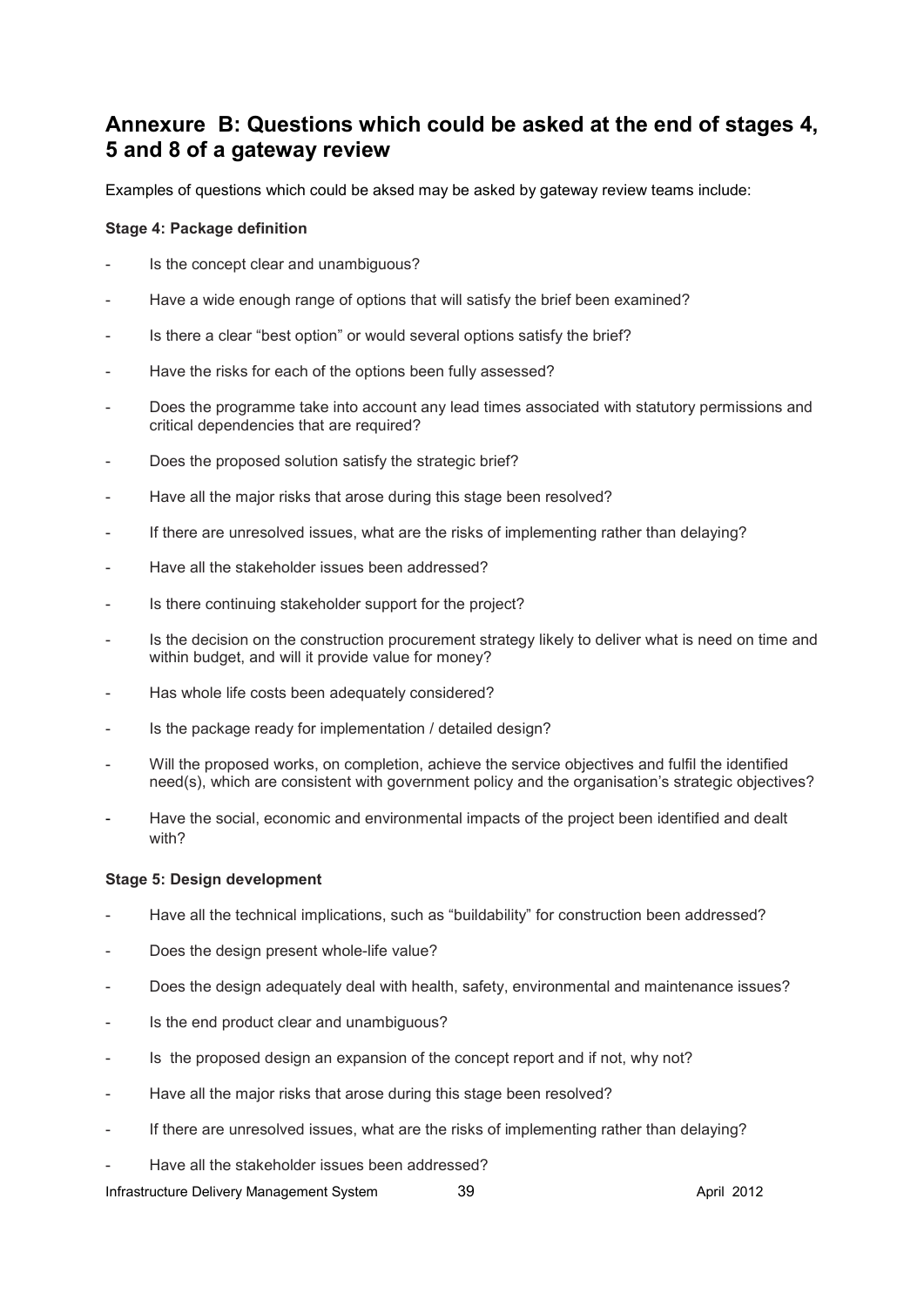- Has whole life costs been adequately considered?
- Is the package ready for implementation?
- Have the social, economic and environmental impacts of the project been dealt with?

#### **Stage 8: Handover**

- Does the record information provide those tasked with the operation and maintenance of works with the necessary information to:
	- $\circ$  understand how the designers intended buildings and their related site works, systems, subsystems, assemblies and components or works to function?
	- o effectively operate, care for and maintain works, systems, subsystems, assemblies and components?
	- o check, test or replace systems, subsystems, assemblies or components to ensure the satisfactory performance of works, systems, subsystems, assemblies and components over time?
- Does the record information provide information pertaining to the planning and design of works to inform alterations, modifications, renovations and additions that may be required from time to time?.
- Does the record information provide the owner or user with the assurance that the works as handed over satisfies all occupational health and safety requirements?.
- Does the record information contain information to enable safe and efficient operation and maintenance?.
- What is the clarity, quality, and ease of locating information?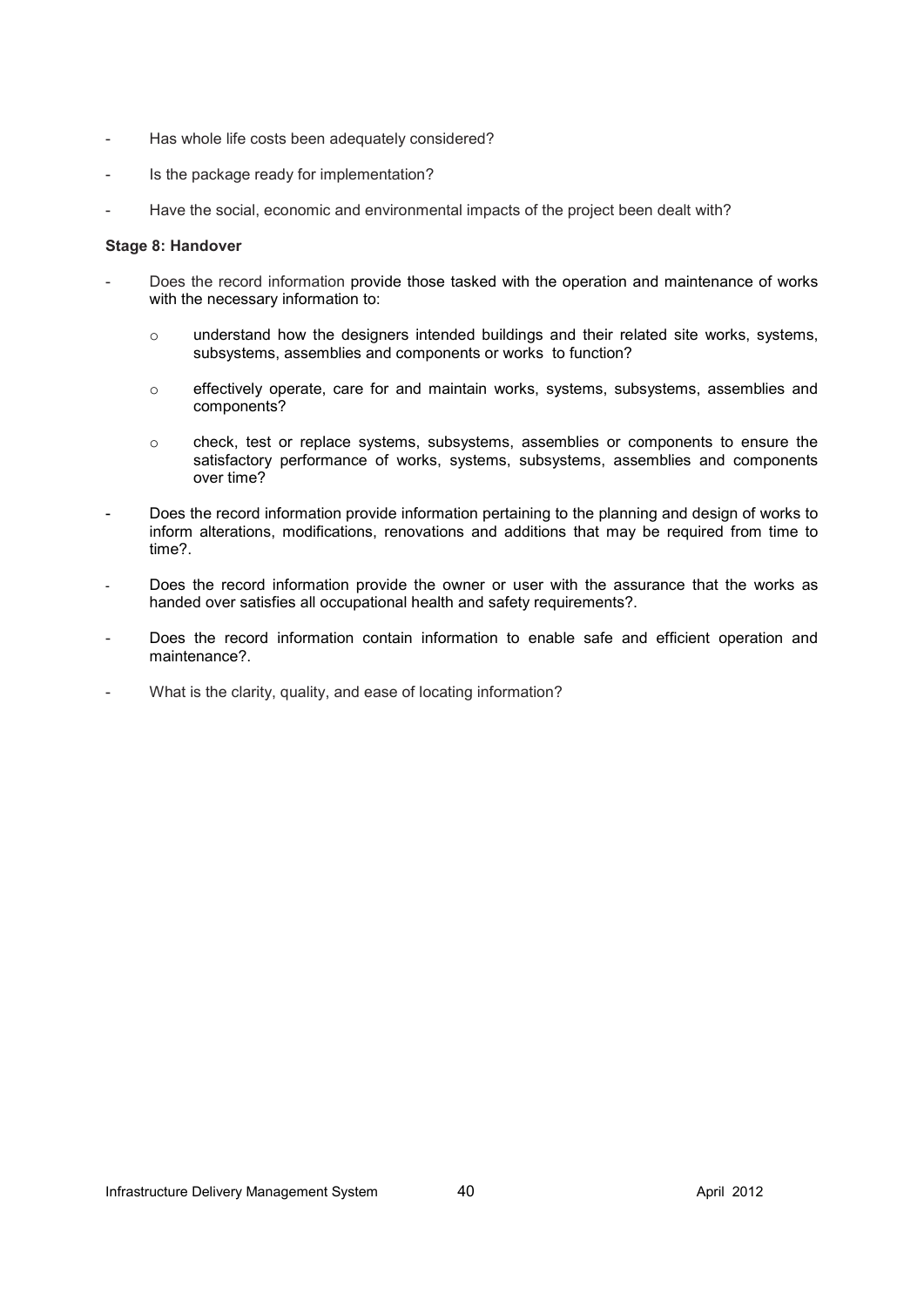# **Annexure C: Occupational Health and Safety information**

| <b>Project No:</b>           | Document no: |  |  |  |
|------------------------------|--------------|--|--|--|
| <b>Description of works:</b> |              |  |  |  |
|                              |              |  |  |  |
| To the Project<br>Leader     |              |  |  |  |
| <b>Address:</b>              |              |  |  |  |
| Tel:                         | Fax:         |  |  |  |
| <b>Attention:</b>            | Email:       |  |  |  |

| Service area                      | Major hazards identified by the<br>designer* | Special construction procedures and<br>sequences of construction** |
|-----------------------------------|----------------------------------------------|--------------------------------------------------------------------|
| Architectural design              |                                              |                                                                    |
| Civil engineering                 |                                              |                                                                    |
| Electrical engineering            |                                              |                                                                    |
| Fire safety                       |                                              |                                                                    |
| Landscape architectural<br>design |                                              |                                                                    |
| Mechanical engineering            |                                              |                                                                    |
| Structural engineering            |                                              |                                                                    |
| Wet services                      |                                              |                                                                    |

\* Insert none if there are none

\*\* Highlight with possible references to drawings

| <b>Notified by Designer</b> |          |       |  |  |  |
|-----------------------------|----------|-------|--|--|--|
|                             | Name:    | Date: |  |  |  |
| Signature                   | Company: |       |  |  |  |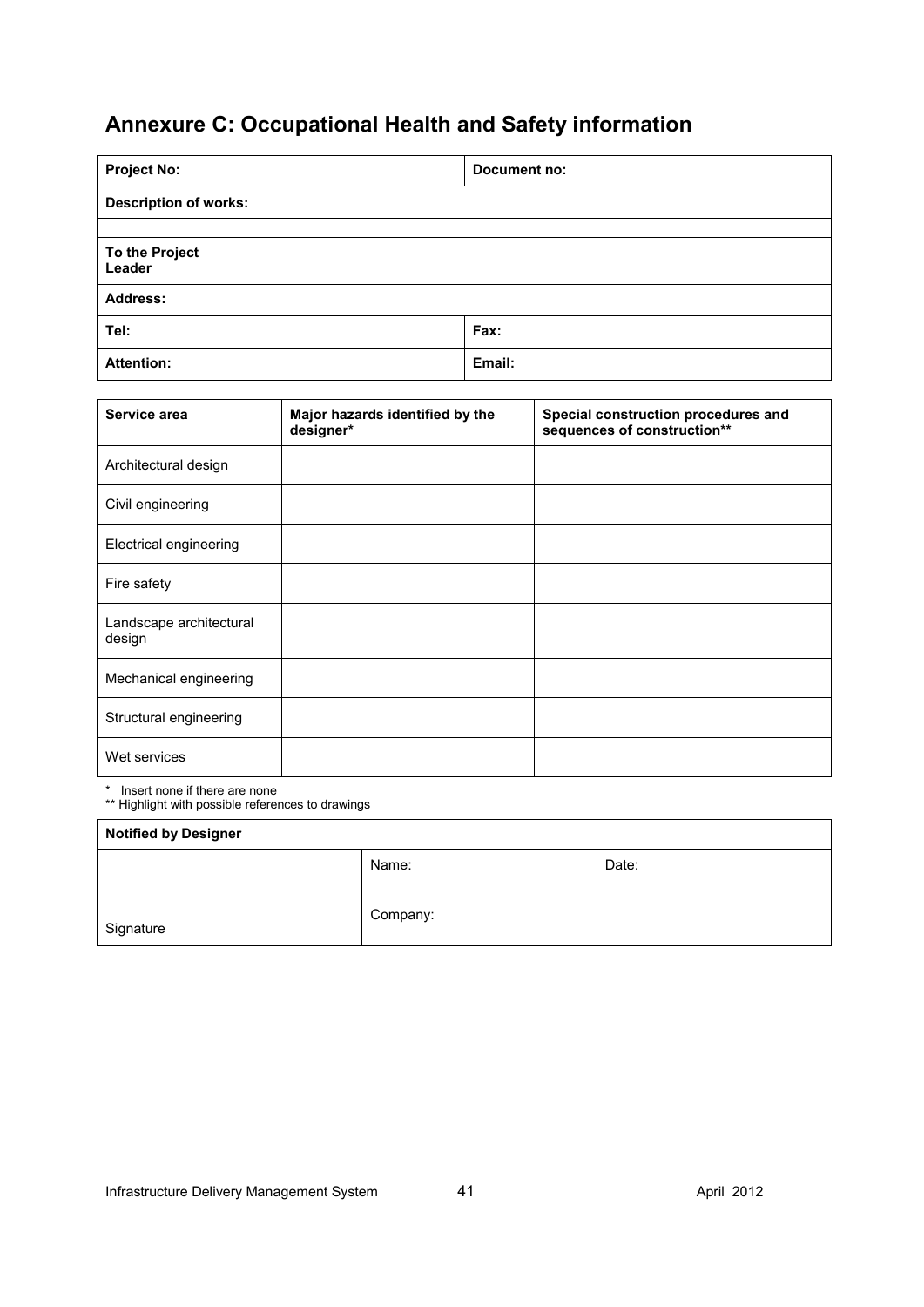# **Annexure D: Functional roles and responsibilities**

# **D1 Overview of roles and responsibilities**

**D1.1** This standard:

a) assigns functional roles and responsibilities to clients and implementers in the delivery and scheduled maintenance of infrastructure as indicated in Table 1 and illustrated in Figure D1;



Note: The linkages between IGS gates and CPS gates are dependent on the contracting strategy that is adopted

#### **Legend**



Client responsibility | Implementer responsibility | Joint responsibility

# **Figure D1: Assigned client and implementer responsibilities**

- b) describes the roles and responsibilities of the following suitably qualified professionals appointed by the implementer:
	- 1) principal programme managers who oversee the implementation of programmes of projects;
	- 2) principal project managers who oversee the implementation of independent projects;
	- 3) contract managers who administer a contract or package order and perform duties relating to the overall management of the contract;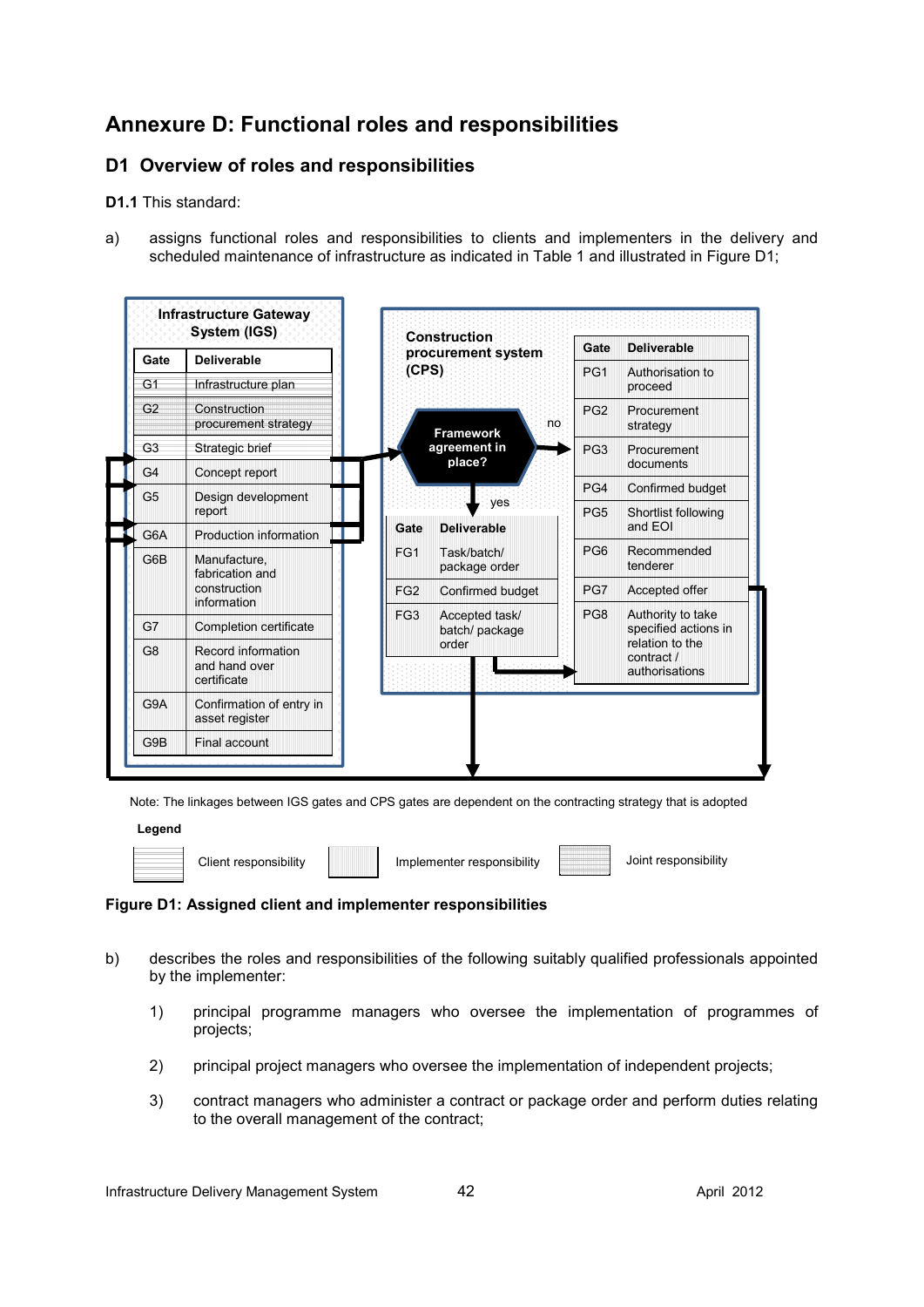- 4) health and safety agent who assume the responsibilities imposed upon the implementer as a "client" in terms of the Construction Regulations; in terms of the Occupational Health and Safety Ac, 1993;
- 5) supervising agent who checks that the works are proceeding in accordance with the provisions of the contract;
- c) refers to roles and responsibilities assigned to persons in the:
	- 1) *Standard for a Construction Procurement System*, namely a procurement leader who is tasked to perform or oversee certain procurement functions which are best executed by a built environment professional, and
	- 2) *Standard for the Delivery and Maintenance of Infrastructure using a Gateway System,* namely:
		- project leader who leads and directs the project team which perform design and cost consulting functions;
		- lead designer who co-ordinates and integrates the design,
		- designer who provides design services; and
		- cost consultant who provides cost advice and controls cost.

NOTE 1: The terms that are used in this standard are not related to posts within an institution or necessarily linked to any of the built environment professions. The term "principal" is used in font of programme manager and project manager to identify the person who carries within an institution overall professional responsibility for the implementation of a programme of projects or an independent project, respectively. It is understood that depending upon the size, nature and complexity of a programme or independent project, programme and project managers may work under such persons. The responsibilities of such managers are not described in this standard as the "principal" will be required to assign responsibilities to them and supervise their work.

NOTE 2: The term "programme manager" and "project manager" does not appear in the text without being proceeded by "principal". This is to avoid confusion as these terms are loosely used. The terms "procurement leader" and "project leader" are used. The term "procurement leader" is used to identify the built environment professional who is responsible for overseeing or performing technical activities relating to the procurement process. The term "project leader" is used to identify the built environment professional responsible for leading and directing the project team tasked to develop IGS deliverables.

NOTE 3: Although the focus in the standard is on the implementer making the appointments, it is possible for a client who is not an implementer to appoint a project leader, lead designer, designer and cost consultant to provide stage 3 services. The client is, however, free to approach the implementer for inputs into this stage to obviate the need for such appointments.

NOTE 4: In some programmes of projects or independent projects, the client and the implementer are the same institutions, while in others this is not the case.

**D1.3** The basic lines of reporting for each package within a programme of projects or an independent project are set out in Figure D2. There are many options available to an implementer in assigning functional responsibilities to particular persons (officials or PSPs). This ensures flexibility. For example, in some programmes of projects different individuals will be assigned functional responsibilities for each of the identified roles. In other programmes it may be desirable to combine functional roles and responsibilities e.g. the project leader can also be the procurement leader and the same person can be appointed to function as project leader, lead designer, designer and cost consultant or the contract manager and supervising agent.

# **D2 Outline of assigned functional responsibilities**

#### **D2.1 Principal programme / project manager**

**D2.1.1** The implementer needs to appoint principal programme managers to oversee the implementation of each programme of projects and principal project managers to oversee the implementation of each independent project (see 5.1.4). Such persons, who provide a single point of responsibility for a programme of projects or an independent project, should be made responsible for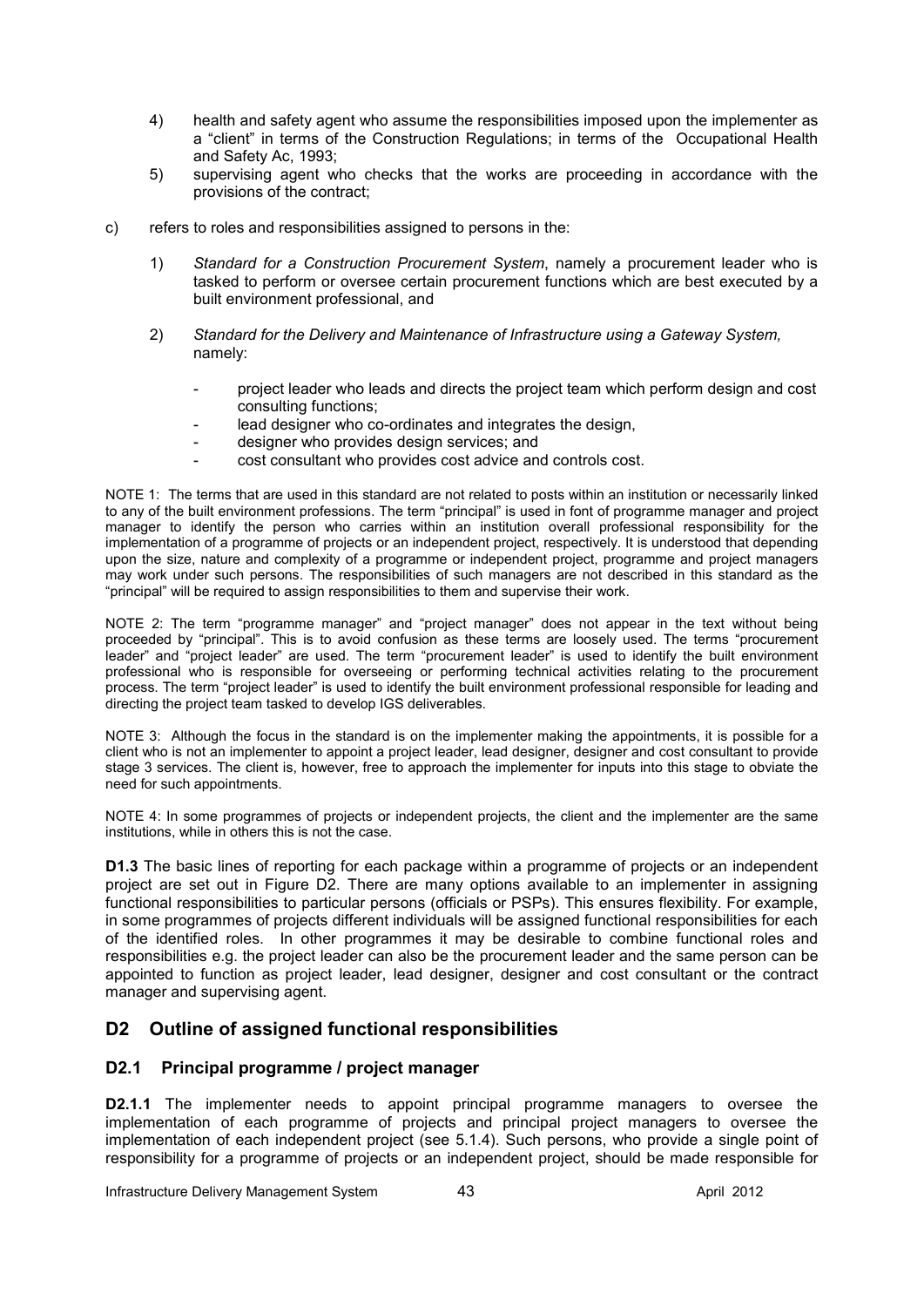the preparation of an IPIP and, where relevant, the acceptance of a strategic brief prepared by the client.



#### **Figure D2: Basic lines of reporting for assigned functional responsibilities for each package**

**D2.1.2** This standard establishes general and specific duties for principal programme managers and principal project managers to (see 5.7.2.1), namely to:

- a) manage programmes and projects in accordance with normal professional management standards so that both the implementer and client achieve their respective objectives;
- b) manage and receive communications from assigned contract managers (see also 5.8); and
- c) regularly review and update the approved IPIP and provide the client with copies of each revision of the IPIP.

**D2.1.3** Principal programme / project managers need in terms of this standard to amongst other things:

- a) designate persons to accept strategic briefs provided by clients (5.4.2.3);
- b) assign responsibilities for taking packages beyond stage 3 to project leaders (see 5.4.3.1) and interface with and facilitate the client's inputs into the development and finalisation of end of stage deliverables and the acceptance thereof (see 5.4.3.2, 5.4.5.1 and 5.4.1.2);
- c) obtain the client's requirements for commissioning and handover, if any, and communicate them to those responsible for compiling procurement documents (see 5.4.1.3a));
- d) implement any requirements regarding social facilitation and establish the necessary project steering committees, appoint the community liaison officers, recruit and select local labour, manage community related risks, deal with issues related to labour unrest or disputes during the execution of the works, etc. (see 5.1.7);
- e) brief the contract manager of the client's monitoring and reporting requirements for stage 7 (Works) (see 5.4.6.1);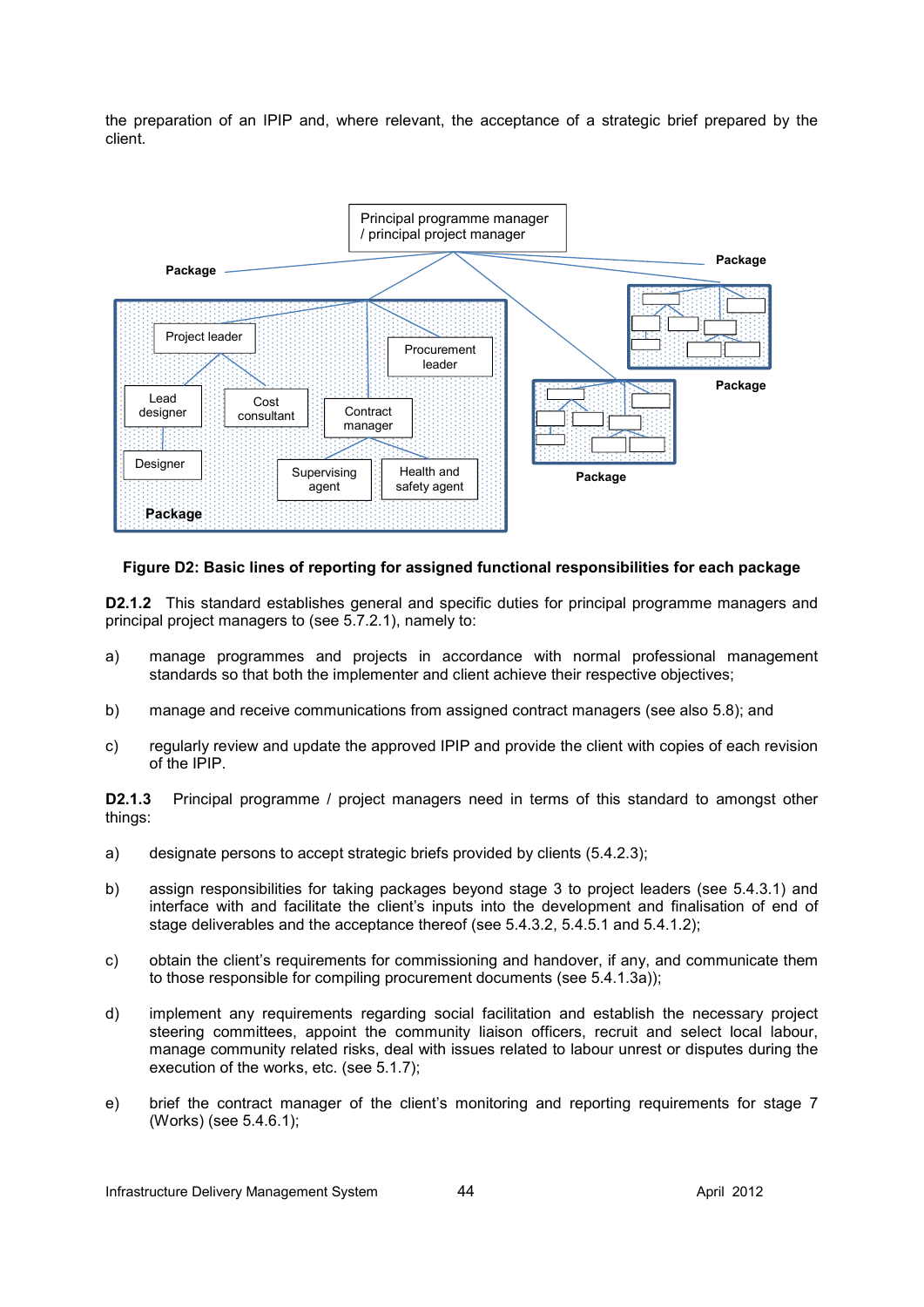- f) communicate to the client the contractual provisions for the taking over of the works and make the necessary hand over arrangements (see 5.4.1.3a, 5.4.6.2 and 5.4.7.1);
- h) establish requirements for close out reports, communicate such requirements to contract managers and receive reports (see 5.4.8.2);
- i) accept the procedures for post occupancy evaluations prepared by the client (see 5.4.8.3);
- j) receive Prohibition Notices issued in terms of the occupational health and safety specification (see 5.9.3);
- k) determine the frequency of site visits by a qualified safety practitioner to conduct site inspections for compliance with the health and safety requirements (see 5.9.4i));
- l) notify the **health and safety agent** of the award of a contract to a PSP who provides construction related services for a package and each principal contractor appointed to execute a package (see 5.9.5); and
- m) establish and maintain risk registers at a programme of projects or an independent project level (see 5.11.1) and issue risk reports (see 5.11.2);

**D2.1.4** The principal programme managers and principal project managers may be supported in the carrying out of their duties by programme and project managers. They may also delegate responsibilities to such persons.

**D2.1.5** The principal programme manager or principal project manager can be delegated in terms of the Standard for a Construction Procurement System to appoint a Documentation Review Team and an Evaluation Panel and to make decisions at certain gates e.g. approve certain increases in the total of prices or the time for completion which don't exceed a specified margin.

#### **D2.2 Contract managers**

The implementer needs to appoint suitably qualified persons to function as contract managers in respect of each package. The primary function of a contract manager is to administer the contract in terms of the provisions of the contract (see second column of Table 5 for term assigned to contract manager in the standard forms of contract that may be used). The contract manager in addition needs to:

- a) manage the interface between the contractor and the project leader in obtaining client inputs where a management, design and construct or develop and construct contracting strategy is utilised (see 5.4.1.2); and
- b) if required to do so, update the PEP, and develop and maintain a risk register, a communications plan and a quality plan (see 5.7.3);
- c) ensure that the client's requirements for monitoring and reporting are adhered to (see 5.4.6.1);
- d) provide the principal programme manager or principal project manager with adequate notice of the anticipated date of completion of a part or the whole of the works so that the necessary handover arrangements with the client may be made (see 5.4.6.2);
- e) prepare the close out report in accordance with requirements (see 5.4.8.2);
- f) if assigned to do so, provide the gateway review team with the documentation that they require to undertake a gateway review (see 5.6.1.2);
- g) report to the principal programme manager or principal project manager, as relevant, see 5.7.2.1b)

.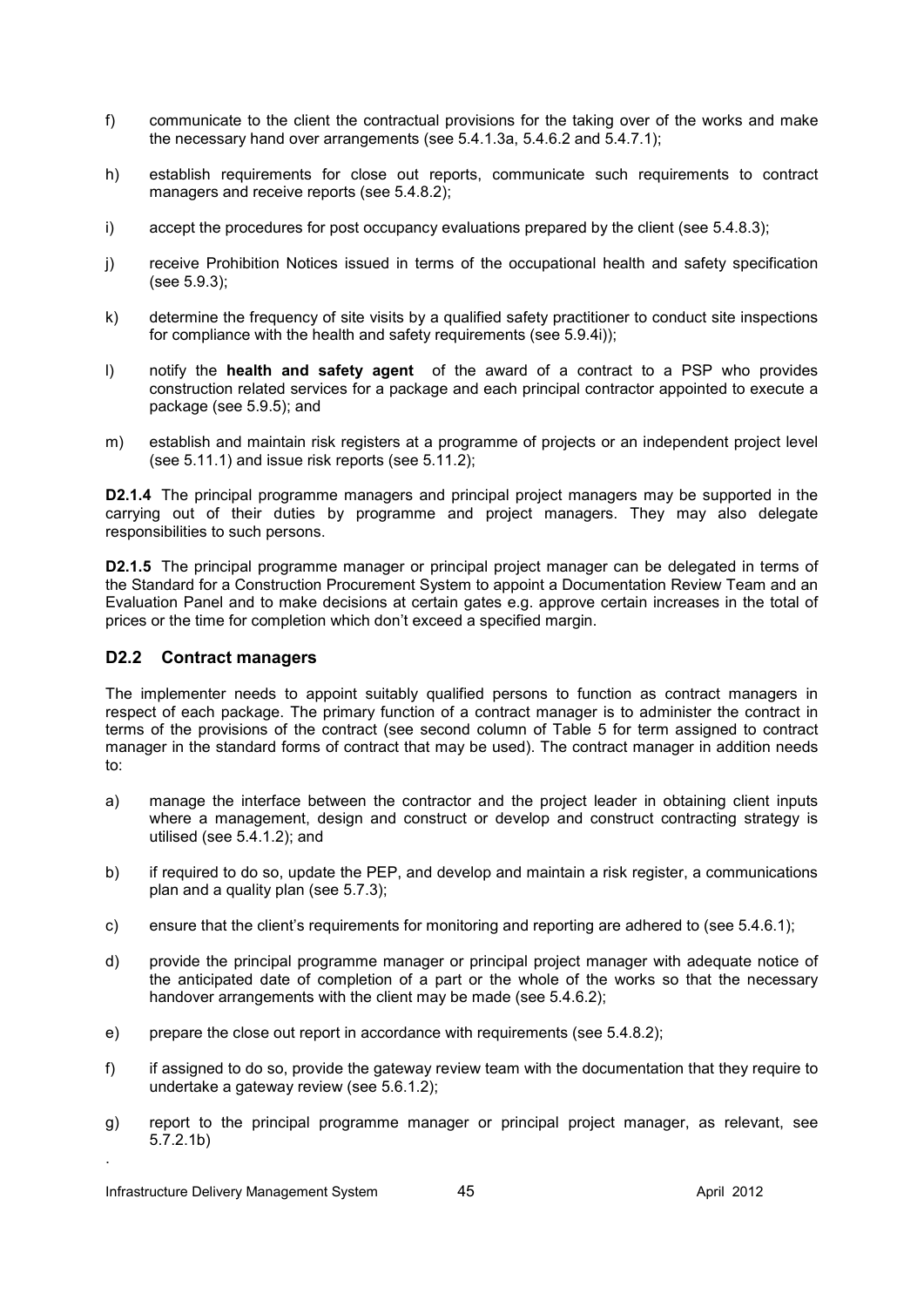NOTE: The second column of Table 5 indicates the identity of the contract manager in terms of the various standard forms of contract. i.e. engineer. employer's representative. project manager, purchaser's representative, service manager or supply manager.

# **D2.3 Health and safety agents**

**D2.3.1** The health and safety agent assumes the responsibilities of the implementer as a "client" in terms of the Construction Regulations 2003 issued in terms of the Occupational Health and Safety Act of 1993 in respect of each and every package. The specific duties of a health and safety agent are set out in the *Occupational Health and Safety Specification for Engineering and Construction Works Contracts* (see clause 5.9). The **health and safety agent** may in terms of this specification issue Improvement Notifications, Contravention Notices and Prohibition Notices, as relevant and applicable, to the contractor concerned and forwarded copies to the **contract manager**. Such notices shall require corrective remedial action by the contractor. In the event that a "life threatening" situation develops on the site, due to negligence, or the lack of preparations, the activity will be terminated immediately. The **contract manager** shall notify the **principal programme manager** or **principal project manager** upon receipt of a Prohibition Notice.

**D2.3.2** The health and safety agent acts as the **contract manager's** or **supervising agent's** representative, depending upon the standard form of contact that is used, in terms of works contracts falling within the scope of the Construction Regulations

# **D2.4 Supervising agents**

**D2.4.1** All the standard forms of contract allow the contract manager or employer to delegate their administrative duties to others. Some forms of contract make standard provision for the separation of administrative duties relating to time and cost from those relating to compliance with the scope of work. The NEC ECC makes provision for a project manager and a supervisor while the JBCC forms of contract make provision for a principal agent and agents. These provisions don't permit the supervisor and agents to issue instructions relating to time and cost. Their role is of a technical nature relating primarily to the quality of the works.

**D2.4.2** It is possible in forms of contract which don't make provision for the separation of duties to delegate duties to supervising agents e,g. the engineer in GCC 2010 and the FIDIC family of contracts can delegate duties to a supervising agent.

**D2.4.3** There are advantages in complex works, particularly where there are different professions and engineering disciplines involved in the design of a package to separate the roles of the contract manager from the supervising agent. On single discipline and relatively straightforward work, the roles should be combined. .

**D2.4.4** The supervising agent needs in support of the risk management system to issue warnings to the contract manager regarding any non-conformance on the part of a contractor to requirements (defects) prior to completion or any other matter which is likely to significantly increase the costs, delay completion or impair the performance of the works in use (see 5.8.3)

**D2.4.5** The supervising agent needs to record in a book which shall be kept on site in the same place as the health and safety file required in terms of the *Occupational Health and Safety Specification for Construction Works Contracts*, all site visits and any notifications or instructions to the contractor regarding defects and the rectification thereof which occur prior to completion of the works (see 5.9.6).

# **D2.5 Project leaders, lead designers, designers and cost consultants**

**D2.5.1** The *Standard for the Delivery and Maintenance of Infrastructure using a Gateway System*  comprehensively establishes the professional services which are to be provided by project leaders, lead designers, designers and cost consultants (see Table 3) in relation to stages 3 to 9 of the IGS irrespective of who employs them or contracts them to provide the services. The professional services of such persons are required as inputs into most of the activities associated with an IGS stage in order to produce a deliverable.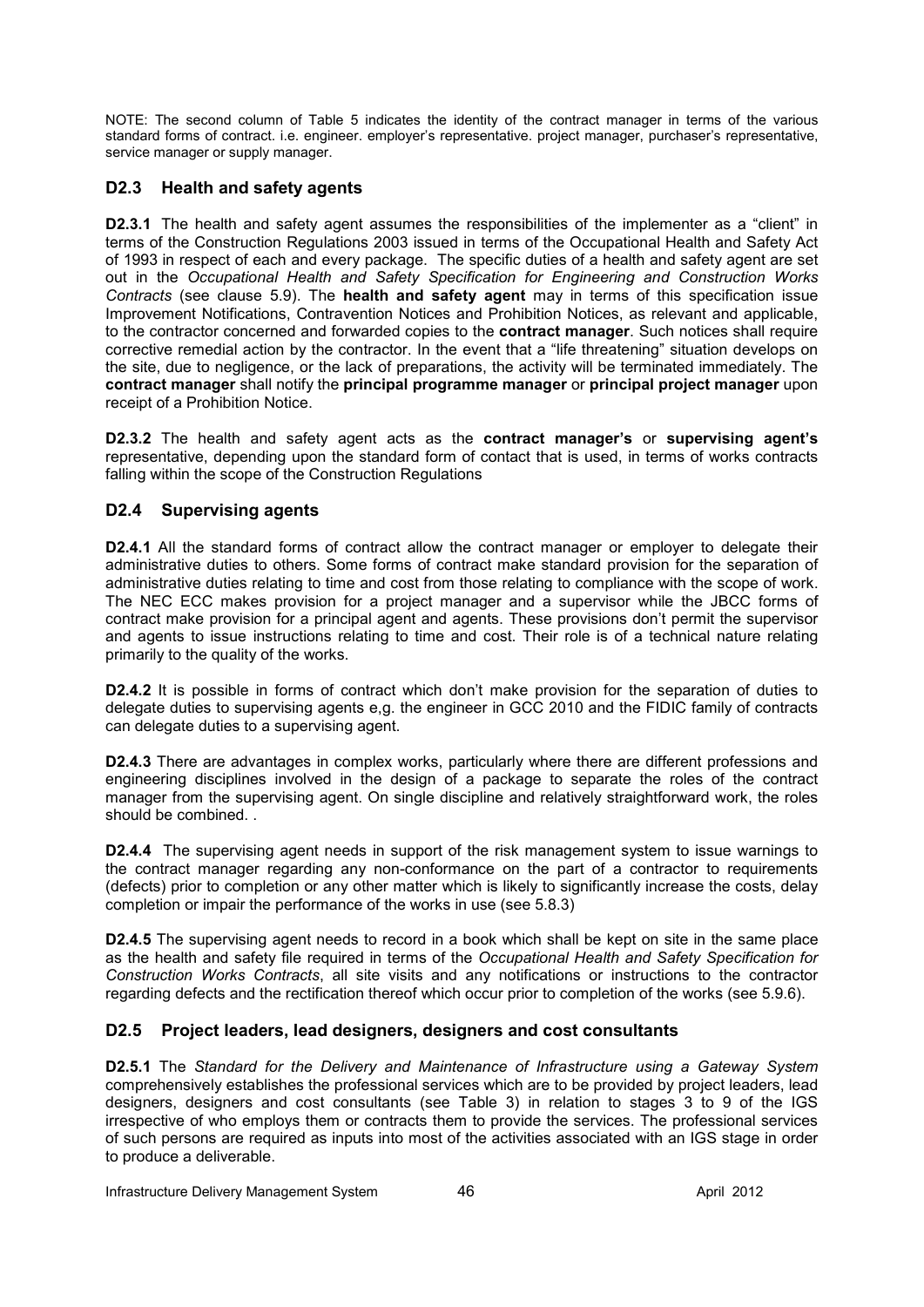**D2.5.2** Professionals providing services relating to project leader, lead designer, designer and cost consultant can be called upon to provide two types of services (see Table D1), depending upon the allocation of design responsibilities in the contracting strategy that is adopted, namely:

- a) definition services which develop the deliverable associated with an end stage; and
- b) review services which review the definition service of a stage undertaken by others for general conformity with the scope of work selected for a particular contracting strategy.

**Table D1: Allocation of responsibilities for services in the different contracting strategies** 

| <b>IGS Stage (see</b><br><b>Contracting strategy</b><br>Figure 1) |             | Implementer responsibilities | Contractor's<br>responsibilities |  |
|-------------------------------------------------------------------|-------------|------------------------------|----------------------------------|--|
| Management<br>contractor*                                         | 4, 5 and 6A | <b>Review services</b>       | Definition services              |  |
|                                                                   | 4           | Definition services          | None                             |  |
| Design and construct                                              | 5 and 6A    | Review services              | Definition services              |  |
|                                                                   | 4 and 5     | Definition services          | None                             |  |
| Develop and construct                                             | 6A          | Review services              | Definition services              |  |
| Design by employer                                                | 4, 5 and 6A | Definition services          | None                             |  |

\* A management contractor can also be appointed after Stage 4, 5 or 6A, in which case, the management contractor will assume the responsibilities for the contractor associated with that stage.

**D2.5.3** Services relating to stages 3 to 6 may be provided by suitably qualified employees, contracted individuals or professional service providers appointed by either the implementer or a contractor depending upon the contracting strategy that is adopted as indicated in Table D2. The services in stages 7, 8 and 9 need to be appointed by the implementer.

**D2.5.4** The services of the project leader, lead designer, designer and cost consultant tail off during stages 7 and 8. Their only deliverables is the record information. Their services relate to dealing with outstanding issues and answering questions raised by users. They may, however, be called upon to contribute to the close out report or to provide inputs to a post occupancy evaluation.

NOTE: The cost consultant may be required to assist the contract manager with the controlling of costs associated with the contract and the certifying of payment due to contractors. The designer may also be appointed as a supervising agent. These are additional services.

**D2.5.5** Designers may be appointed to perform a discipline specific service (e.g. in accordance with those described in Table D3 for building works) in which case, the designer shall provide the service in relation to the identified discipline. Designers are, however, required in terms of the Construction Regulations issued in terms of the Occupational Health and Safety Act of 1993 to carry out sufficient inspections to ensure compliance with the requirements of the design and keep a record of such inspections on site. They may likewise also be required to conduct such inspections in terms of the National Building Regulations issued in terms of the National Building Regulations and Standards Act of 1977. For this reason, it is advisable to appoint the designer as the supervising agent.

**D2.5.6** The project leader in addition to the services described in the *Standard for the Delivery and Maintenance of Infrastructure using a Gateway System* is required in terms of this standard to:

- a) accept in the case of a design by employer contracting strategy certain parts of the production information (5.4.5.1);
- b) oversee the development of a maintenance plan if required (5.4.7.5);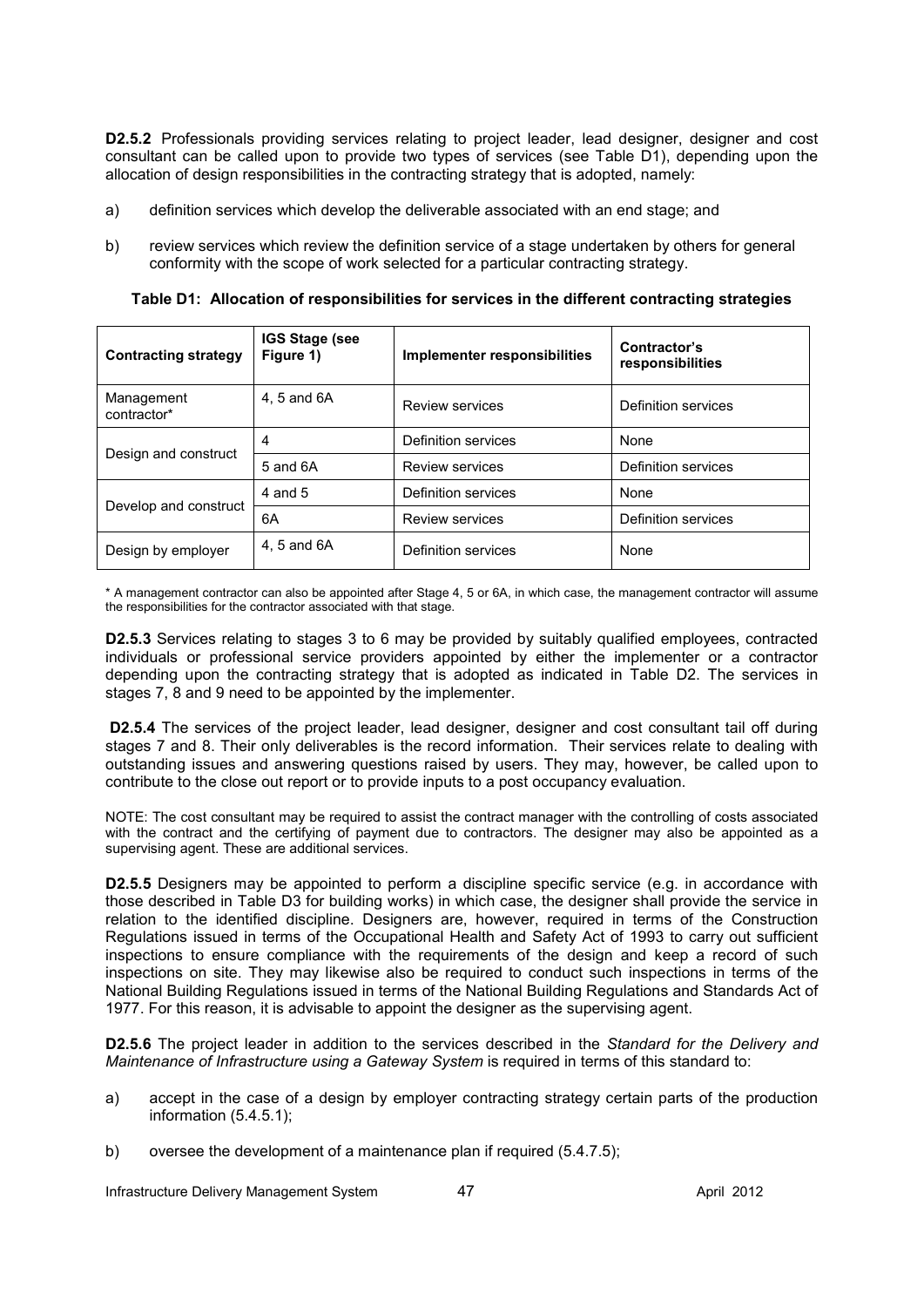- c) update the PEP whenever a deliverable is accepted, , and develop and maintain a risk register, a communications plan and a quality plan (5.5.1 and 5.7.3); and
- d) provide the gateway review team with the documentation that they require to undertake a gateway review (see 5.6.1.2).

#### **Table D2: Person responsible for appointing project leader, lead designer, designer and cost consultant**

|                                                                                                                                                               | <b>Infrastructure Gateway System (workflow)</b>                                                |                                                                                                              |                                                                                                                                                                                      |                                                            |                                                                                                           |  |  |
|---------------------------------------------------------------------------------------------------------------------------------------------------------------|------------------------------------------------------------------------------------------------|--------------------------------------------------------------------------------------------------------------|--------------------------------------------------------------------------------------------------------------------------------------------------------------------------------------|------------------------------------------------------------|-----------------------------------------------------------------------------------------------------------|--|--|
|                                                                                                                                                               |                                                                                                |                                                                                                              | <b>Responsibilities</b>                                                                                                                                                              |                                                            |                                                                                                           |  |  |
| <b>Stage</b>                                                                                                                                                  |                                                                                                | <b>Activity</b>                                                                                              | Design by employer                                                                                                                                                                   | Develop and<br>construct                                   | Design and<br>construct                                                                                   |  |  |
| Package<br>3<br>planning                                                                                                                                      |                                                                                                | Develop,<br>finalise<br>and<br>obtain acceptance of the<br>strategic brief                                   | <b>Client</b>                                                                                                                                                                        |                                                            |                                                                                                           |  |  |
|                                                                                                                                                               |                                                                                                |                                                                                                              | Procure the services of a contractor on a "management contract" basis and professional service providers in<br>accordance with documented procurement strategy                       |                                                            |                                                                                                           |  |  |
| Develop,<br>finalise<br>and<br>clients<br>Package<br>obtain<br>the<br>4<br>definition<br>acceptance of the concept<br>report                                  |                                                                                                |                                                                                                              | Implementer or management contractor                                                                                                                                                 |                                                            |                                                                                                           |  |  |
|                                                                                                                                                               |                                                                                                |                                                                                                              | Procure the services of a contractor on a "design and construct" basis and professional service providers in<br>accordance with documented procurement strategy                      |                                                            |                                                                                                           |  |  |
| 5                                                                                                                                                             | Design<br>development                                                                          | Develop, finalise and<br>obtain acceptance of<br>design development report                                   | Implementer or management contractor                                                                                                                                                 |                                                            | Design and<br>construct<br>contractor<br>Implementer or<br>management<br>contractor for<br>review service |  |  |
|                                                                                                                                                               |                                                                                                |                                                                                                              | Procure the services of a contractor on a "develop and construct" basis and professional service providers in<br>accordance with documented procurement strategy                     |                                                            |                                                                                                           |  |  |
| 6A                                                                                                                                                            | Design<br>documentation<br>(Production)<br>information)                                        | Develop, finalise and<br>obtain acceptance of<br>production information                                      | Design and construct / develop and<br>construct contractor for full service<br>Implementer or<br>management contractor<br>Implementer or management contractor<br>for review service |                                                            |                                                                                                           |  |  |
| Procure the services of a contractor on a "design by employer" basis and professional service providers in<br>accordance with documented procurement strategy |                                                                                                |                                                                                                              |                                                                                                                                                                                      |                                                            |                                                                                                           |  |  |
| 6B                                                                                                                                                            | Design<br>documentation<br>(Manufacture,<br>fabrication<br>and<br>construction<br>information) | Develop, finalise and<br>obtain acceptance of<br>manufacture, fabrication<br>and construction<br>information | <b>Contractor</b> for full service<br>Implementer or management contractor for review services (lead<br>design and designer only)                                                    |                                                            |                                                                                                           |  |  |
| $\overline{7}$                                                                                                                                                | Works                                                                                          | Provide the temporary and<br>permanent works                                                                 | Implementer or<br>management contractor                                                                                                                                              | Design and construct / develop and<br>construct contractor |                                                                                                           |  |  |
| 8                                                                                                                                                             | Handover                                                                                       | Finalise and assemble<br>record information                                                                  | Implementer or<br>Design and construct / develop and<br>construct contractor<br>management contractor                                                                                |                                                            |                                                                                                           |  |  |

# **D2.6 Procurement leader**

**D2.6.1** Procurement forms part of the body of knowledge associated with the architectural, construction management, construction project management, engineering and landscape architect professions. It is imperative that professional skills residing in these professions are made use of in the procurement process. The procurement leader needs to oversee the development of the procurement documents and manage the procurement process from the advertisement of tenders to the award of the contract as a single point of responsibility (see 5.1.4) including the conducting of clarification meetings.

Infrastructure Delivery Management System 48 April 2012